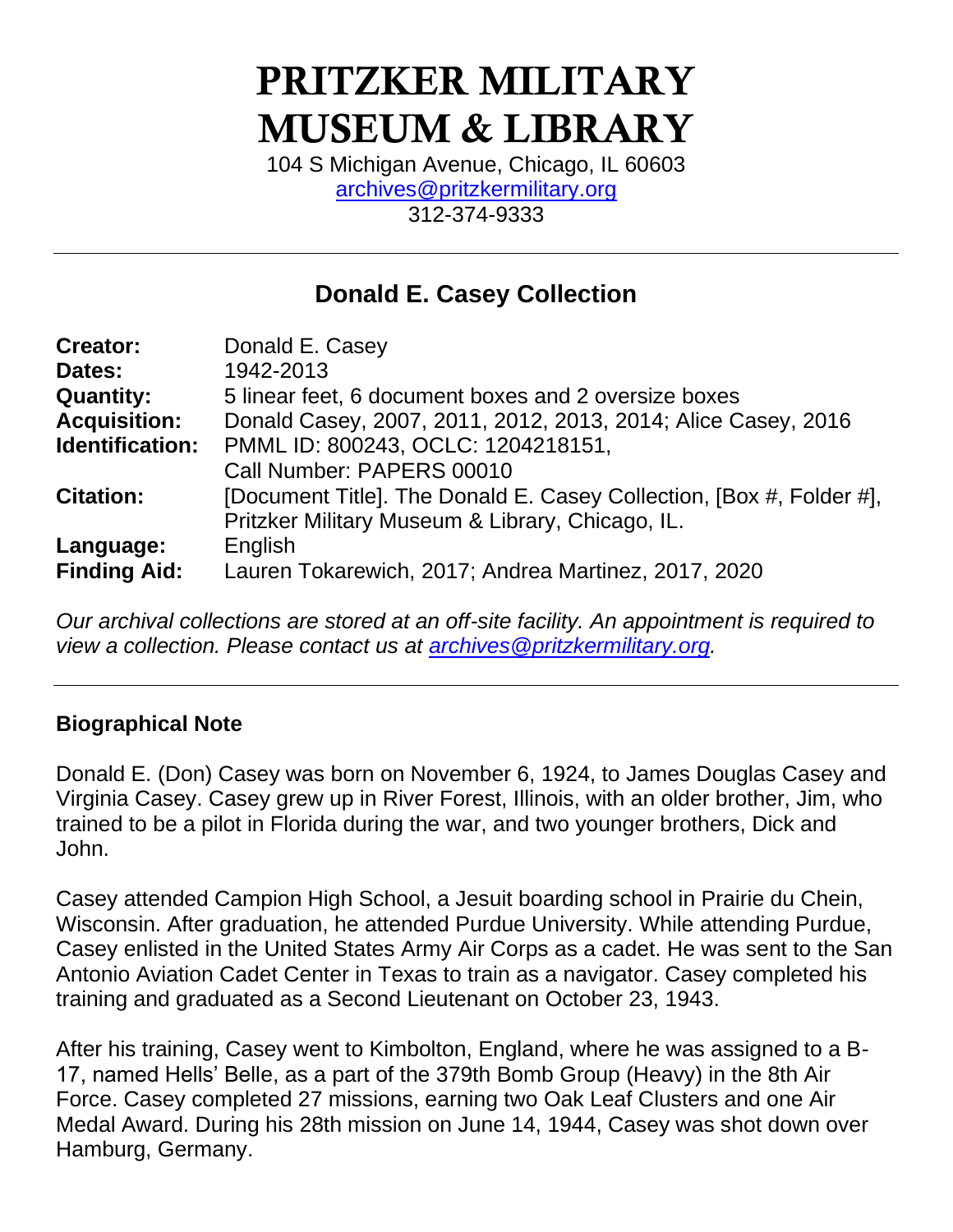Casey became a German prisoner of war and was sent to Stalag Luft III, located near Sagan (now Żagań, Poland). He remained there until January 27, 1945, when German guards moved the prisoners out of camp towards central Germany to avoid the Russian army. Casey and the other soldiers were interned in Moosburg until April 29, 1945, when the 14th Armored Division liberated the camp.

After the war, Casey graduated with a law degree from Dartmouth College. He became an insurance lawyer in Chicago, Illinois, at Springer, Casey & Dienstag, P.C., and had four sons.

Casey remained active among WWII veteran and POW groups. He became the editor of Contrails, a newsletter for the 379th Bomb Group, and he participated in reunions. Casey also wrote a memoir, To Fight for my Country, Sir!, chronically his war experiences. Casey regularly volunteered at the Pritzker Military Museum & Library in Chicago, Illinois.

On March 14, 2016, Donald E. Casey died at the age of 91.

#### **Scope and Content of the Collection**

The Donald E. Casey Collection includes records, correspondence, photos, and artifacts relating to Donald E. Casey's time in the United States Army Air Force and his imprisonment in Stalag Luft III during World War II.

#### **Arrangement**

The collection arrived in no particular order. Staff has arranged the collection by category and chronologically. The collection consists of five series:

#### **Series One: Military Service, 1942-1993, u.d.**

Series one includes materials from Donald E. Casey's time served as a Navigator as part of the 379<sup>th</sup> Bomb Group (Heavy) in the  $8<sup>th</sup>$  Air Force and also as a prisoner of war at Stalag Luft III during World War II. It includes personal papers, military documents, ephemera from when Casey was a prisoner of war, and newspaper clippings ranging from the war to post-war times.

#### **Series Two: Post-War, 1945-2013, u.d.**

Series two includes materials from Donald E. Casey's time after his honorable discharge from the military. This series includes materials for ex-prisoner of war reunions, ephemera from military museums and monuments, cartoons and research on Stalag Luft III, and miscellaneous ephemera from Casey's life.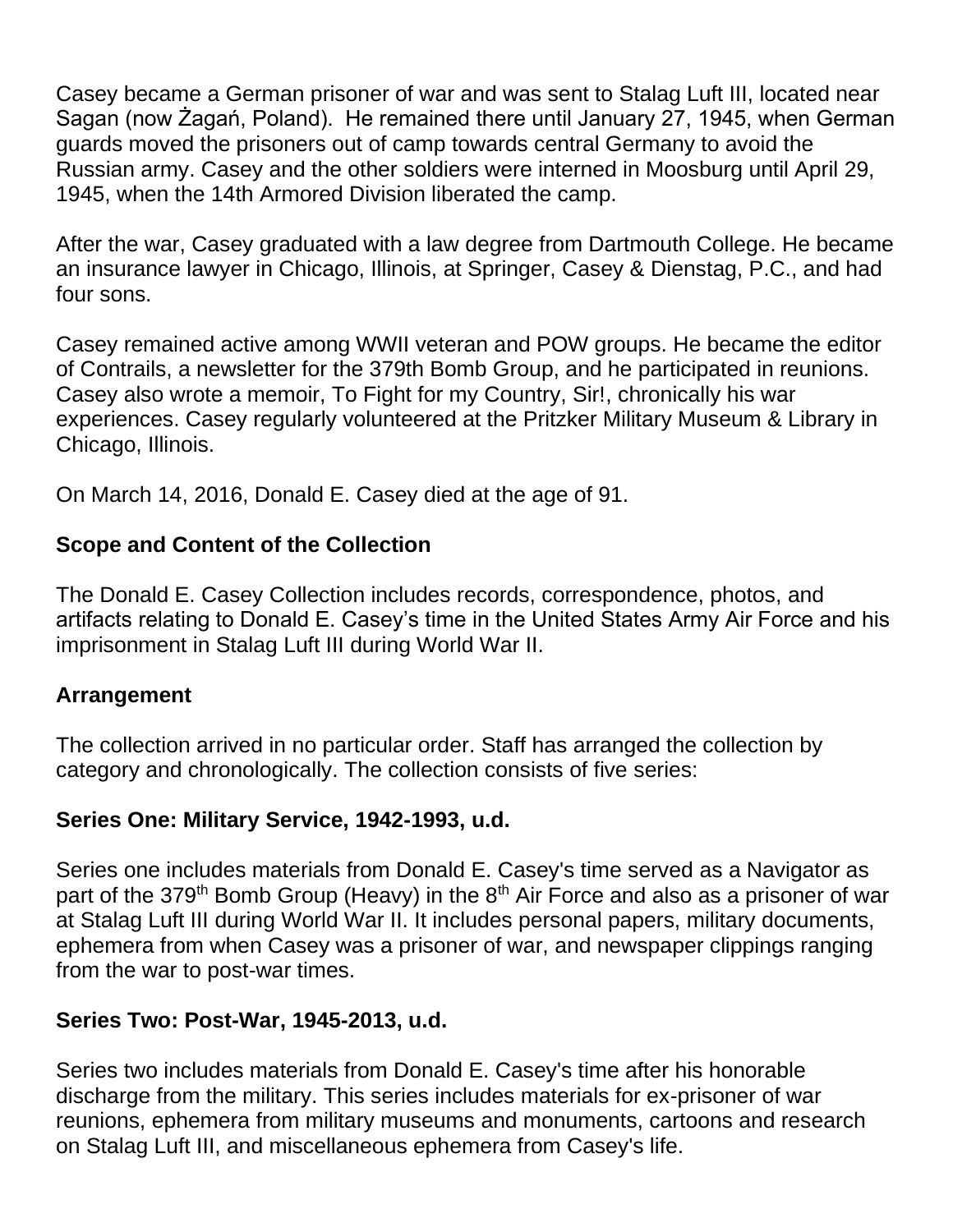#### **Series Three: Correspondence, 1945-2013, u.d.**

Series three includes Casey's correspondence with family and friends during and after the war. This series also includes correspondence Casey's parents had with family and friends while Casey was a prisoner of war.

#### **Series Four: Photographs 1943-2000, u.d.**

Series four includes photographs of Casey during and after the war. This series includes photographs from Casey's time in the military, photos of the POW camp Casey was imprisoned at, and of Casey's life post-war.

#### **Series Five: Publications, 1944-2011, u.d.**

Series five includes newsletters, books, and short stories written post-war by Casey and others. This series includes Contrail, a 379th Bombardment Group newsletter that Casey was the editor of for years. Also included in this series are drafts of Casey's stories that eventually turned into his book, and stories of comrades and friends.

#### **Series Six: Oversize Items, 1945-2015, u.d.**

Series six includes oversize items in the Casey collection. Included in this series are large newspaper clippings, posters, awards and certificates, and other miscellaneous oversize ephemera.

#### **Rights**

Copyrights held by Donald Casey and Alice Casey was transferred to the Pritzker Military Museum & Library. All other rights are held by the author or publisher. Users assume responsibility for following copyright laws as established by US Code Title 17.

#### **Separations**

| <b>Item ID</b> | Call<br><b>Number</b>  | <b>Description</b>                          | Location |
|----------------|------------------------|---------------------------------------------|----------|
|                |                        | <b>Artifacts</b>                            |          |
| 800243866      | <b>REALIA</b><br>04552 | Wooden model of Stalag Luft III guard tower | Monroe   |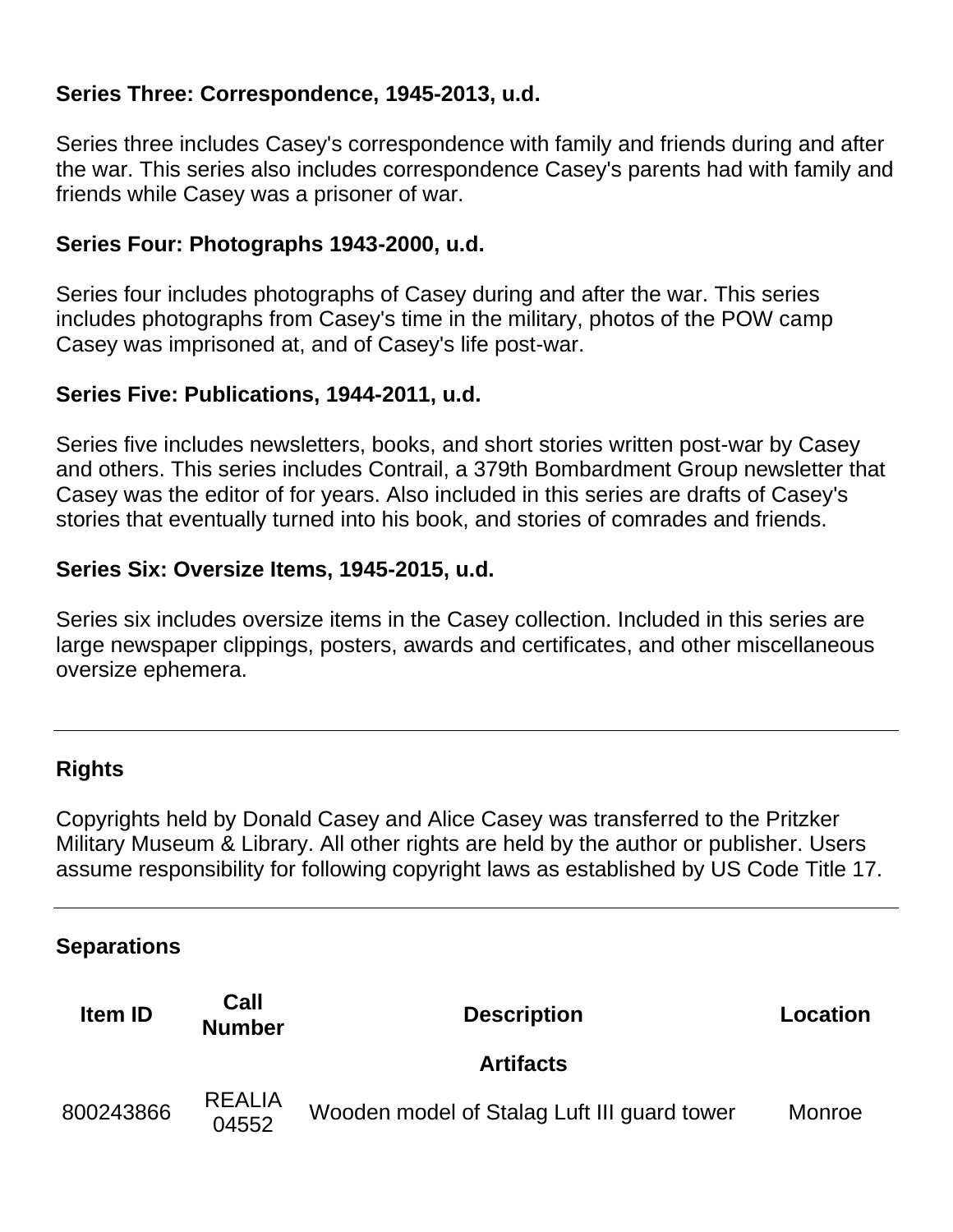| 800243867 | <b>REALIA</b><br>04553 | Green military issued canvas bag                                    | <b>Field Gear</b>        |
|-----------|------------------------|---------------------------------------------------------------------|--------------------------|
| 800243868 | <b>REALIA</b><br>04554 | Red Abraham Lincoln Vernon Kilns plate                              | Memorabilia              |
| 800243869 | <b>REALIA</b><br>04555 | Red General Douglas MacArthur Vernon<br>Kilns plate                 | Memorabilia              |
| 800243870 | <b>REALIA</b><br>04556 | Red "Remember Pearl Harbor" United<br>China and Glass Company plate | Memorabilia              |
| 800243871 | <b>REALIA</b><br>04557 | Brown Martin Aircraft Vernon Kilns plate                            | Memorabilia              |
| 800243877 | <b>REALIA</b><br>04558 | Granulated sugar ration package                                     |                          |
| 800243878 | <b>REALIA</b><br>04559 | Sealed coffee ration can                                            | Operational<br>Equipment |
| 800243879 | <b>REALIA</b><br>04560 | Great Seal Of the US small button,<br><b>Waterbury Button Co.</b>   |                          |
| 800243880 | <b>REALIA</b><br>04561 | Great Seal Of the US small button,<br><b>Waterbury Button Co.</b>   |                          |
| 800243881 | <b>REALIA</b><br>04562 | Great Seal Of the US large button,<br><b>Waterbury Button Co.</b>   |                          |
| 800243882 | <b>REALIA</b><br>04563 | Keen Kutter pocket knife                                            |                          |
| 800243883 | <b>REALIA</b><br>04564 | Donald E. Casey dog tag                                             |                          |
| 800243884 | <b>REALIA</b><br>04565 | U.S. pin                                                            |                          |
| 800243885 | <b>REALIA</b><br>04566 | <b>Great War victory medal</b>                                      |                          |
| 800243886 | <b>REALIA</b><br>04567 | Hickok coin cigar cutter                                            |                          |
| 800243887 | <b>REALIA</b><br>04568 | U.S. Army Air Force Wings pin                                       |                          |
| 800243888 | <b>REALIA</b><br>04569 | Propeller and wings insignia pin                                    |                          |
| 800243889 | <b>REALIA</b><br>04570 | European-African-Middle Eastern Campaign<br>World War II medal      |                          |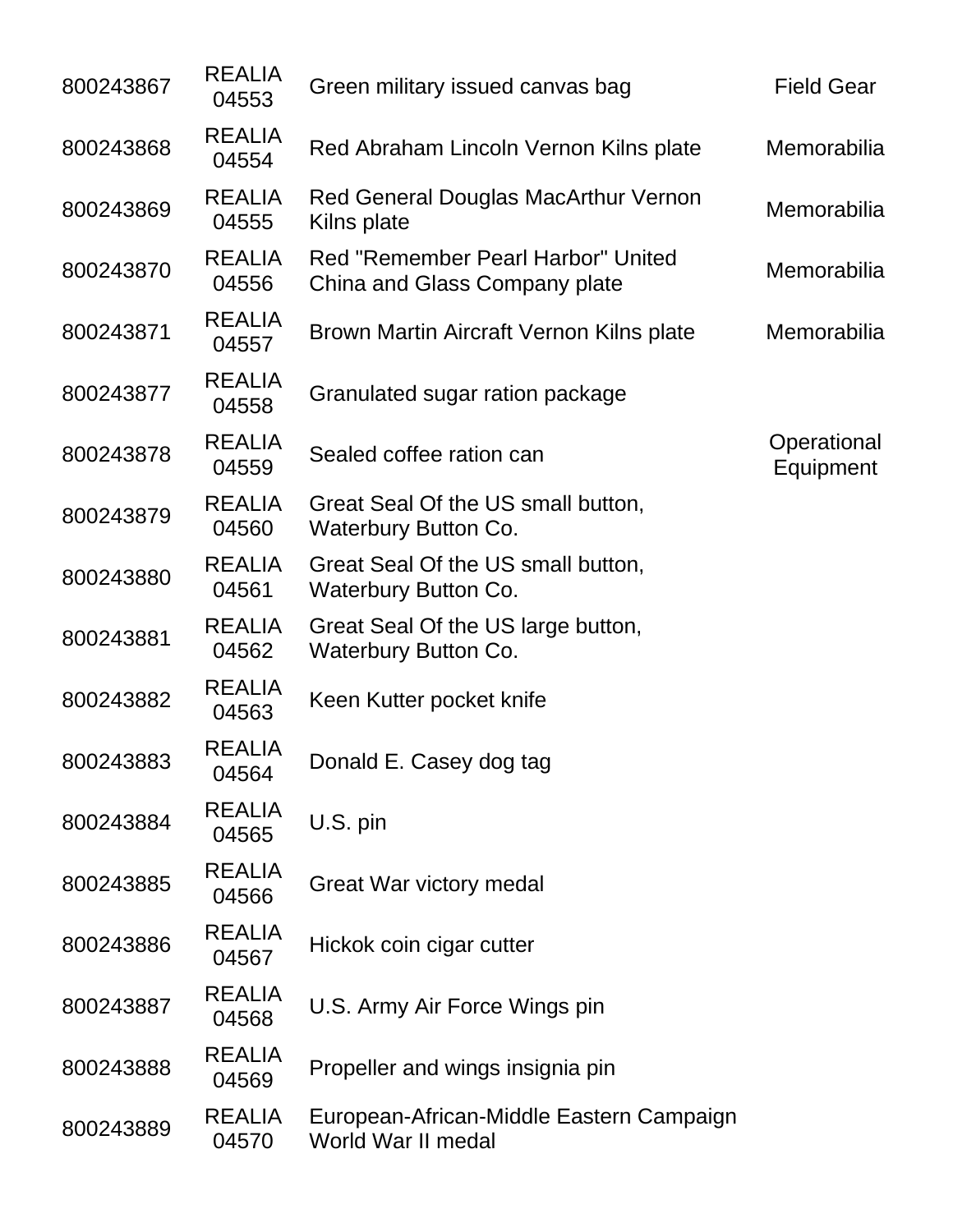| 800243890 | <b>REALIA</b><br>04571 | Distinguished Flying Cross ribbon row                                                                       |                |
|-----------|------------------------|-------------------------------------------------------------------------------------------------------------|----------------|
| 800243891 | <b>REALIA</b><br>04572 | Observer wing pin                                                                                           |                |
| 800243892 | <b>REALIA</b><br>04573 | Nazi German World War II Luftwaffe eagle<br>pin                                                             |                |
| 800243893 | <b>REALIA</b><br>04574 | Royal Air Force pilot wings pin                                                                             |                |
| 800243894 | <b>REALIA</b><br>04575 | Crucifixion cross charm                                                                                     |                |
| 800243895 | <b>REALIA</b><br>04576 | Overseas bar patch                                                                                          | Patches Box 6  |
| 800243896 | <b>REALIA</b><br>04577 | U.S. Army Air Force World War II sleeve<br>patch                                                            | Patches Box 6  |
| 800243897 | <b>REALIA</b><br>04578 | U.S. Army Air Corps Cadet propeller and<br>wings patch                                                      | Patches Box 6  |
| 800243898 | <b>REALIA</b><br>04579 | Stalag Luft III POW coaster                                                                                 | Memorabilia    |
| 800243899 | <b>REALIA</b><br>04580 | U.S. Army Air Forces matchbook,<br>Greensboro, North Carolina                                               |                |
| 800243900 | <b>REALIA</b><br>04581 | U.S. Army Air Forces matchbook, Hendricks<br>Field, Sebring, Florida                                        |                |
| 800243901 | <b>REALIA</b><br>04582 | U.S. Army Air Forces matchbook, Miami<br>Beach, Florida                                                     |                |
| 800243902 | <b>REALIA</b><br>04583 | Prisoner of war medal                                                                                       |                |
| 800243903 | <b>REALIA</b><br>04584 | Prisoner of war ribbon row                                                                                  |                |
| 800243904 | <b>REALIA</b><br>04585 | Triple Oak Leaf Cluster on Air Medal ribbon<br>row with black Air Medal presentation case                   | <b>Drawers</b> |
| 800243905 | <b>REALIA</b><br>04586 | Air Medal ribbon and lapel pin, black Air<br>Medal presentation case                                        | <b>Drawers</b> |
| 800243906 | <b>REALIA</b><br>04587 | Distinguished Flying Cross ribbon row and<br>ribbon, black Distinguished Flying Cross<br>presentations case | <b>Drawers</b> |
| 800243907 | <b>REALIA</b>          | Stalag Luft III ex-POW towel 1980                                                                           | Memorabilia    |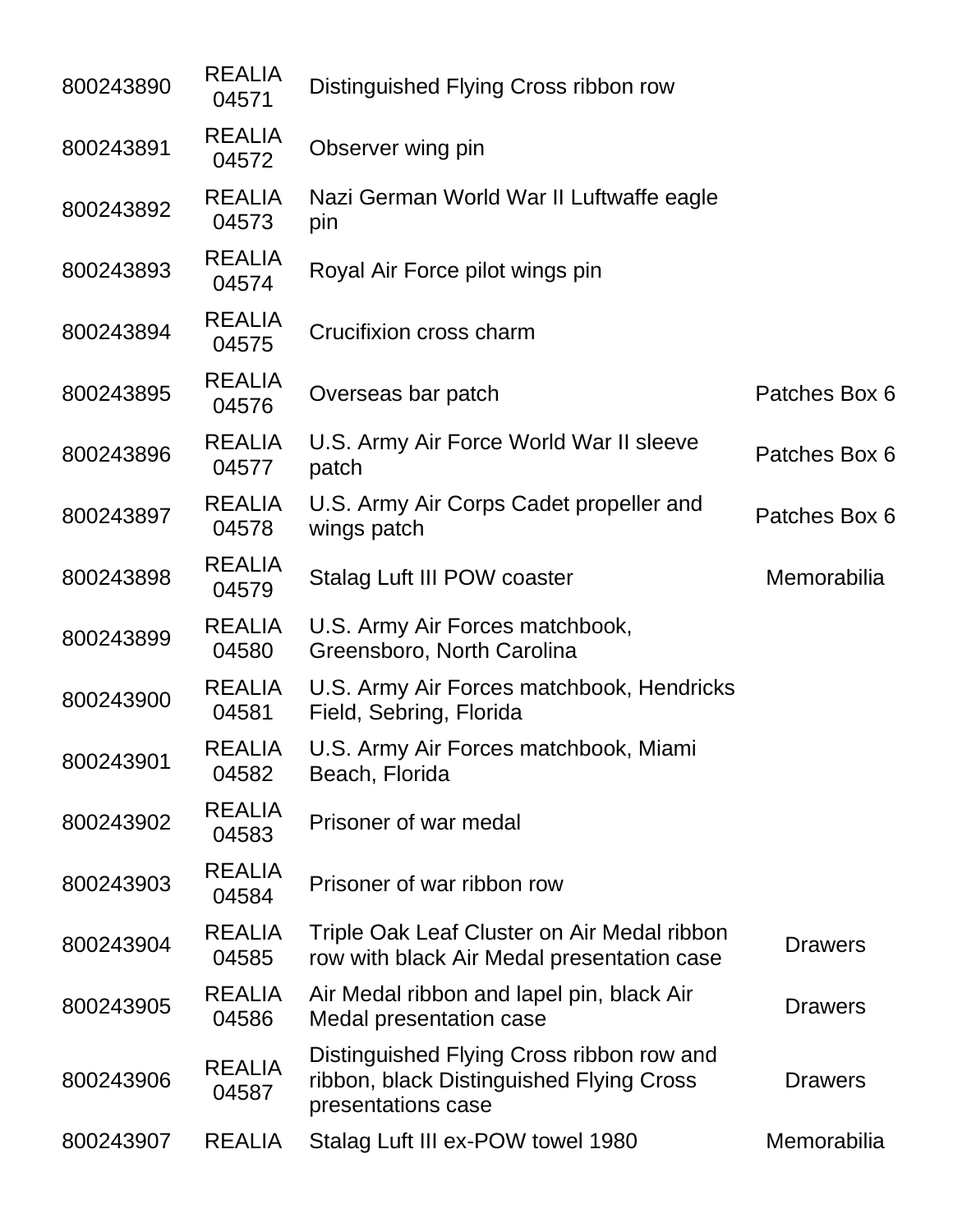|           | 04588                  |                                                                                                                                                             |                 |
|-----------|------------------------|-------------------------------------------------------------------------------------------------------------------------------------------------------------|-----------------|
| 800243908 | <b>REALIA</b><br>04589 | Green/brown scarf                                                                                                                                           | <b>Uniforms</b> |
| 800243909 | <b>REALIA</b><br>04590 | French Legion of Honor medal with red<br>presentation case                                                                                                  | <b>Drawers</b>  |
| 800243910 | <b>REALIA</b><br>04591 | World War II 60th anniversary<br>commemorative medal                                                                                                        |                 |
| 800243911 | <b>REALIA</b><br>04592 | World War II 60th anniversary<br>commemorative ribbon row                                                                                                   |                 |
| 800243912 | <b>REALIA</b><br>04593 | Purple heart medal                                                                                                                                          |                 |
| 800243913 | <b>REALIA</b><br>04594 | Rack of mini medals, Four Oak Leaf<br>Cluster, Prisoner of War, Victory medal,<br>European-African-Middle Eastern<br>Campaign, and American Campaign medals |                 |
| 800243914 | <b>REALIA</b><br>04595 | Mini Distinguished Flying Cross medal                                                                                                                       |                 |
| 800243915 | <b>REALIA</b><br>04596 | France World War I Victory medal                                                                                                                            |                 |
| 800243916 | <b>REALIA</b><br>04597 | Nazi iron cross medal with ribbon                                                                                                                           |                 |
| 800243917 | <b>REALIA</b><br>04598 | WWII US Army Air Corps cadet hat device                                                                                                                     |                 |
| 800243918 | <b>REALIA</b><br>04599 | WWII US Army pilot wings pin                                                                                                                                |                 |
| 800243919 | <b>REALIA</b><br>04600 | <b>POW/MIA National Memorial</b><br>commemorative medal                                                                                                     |                 |
| 800243920 | <b>REALIA</b><br>04601 | James D. Casey's dog tag                                                                                                                                    |                 |
| 800243921 | <b>REALIA</b><br>04602 | Victory ribbon bar with service star                                                                                                                        |                 |
| 800243922 | <b>REALIA</b><br>04603 | WWII U.S. Army Air Force "Prepare for<br>Combat" pin                                                                                                        |                 |
| 800243923 | <b>REALIA</b><br>04604 | Silver lieutenant bar pins                                                                                                                                  |                 |
| 800243924 | <b>REALIA</b>          | Gold lieutenant bar pin                                                                                                                                     |                 |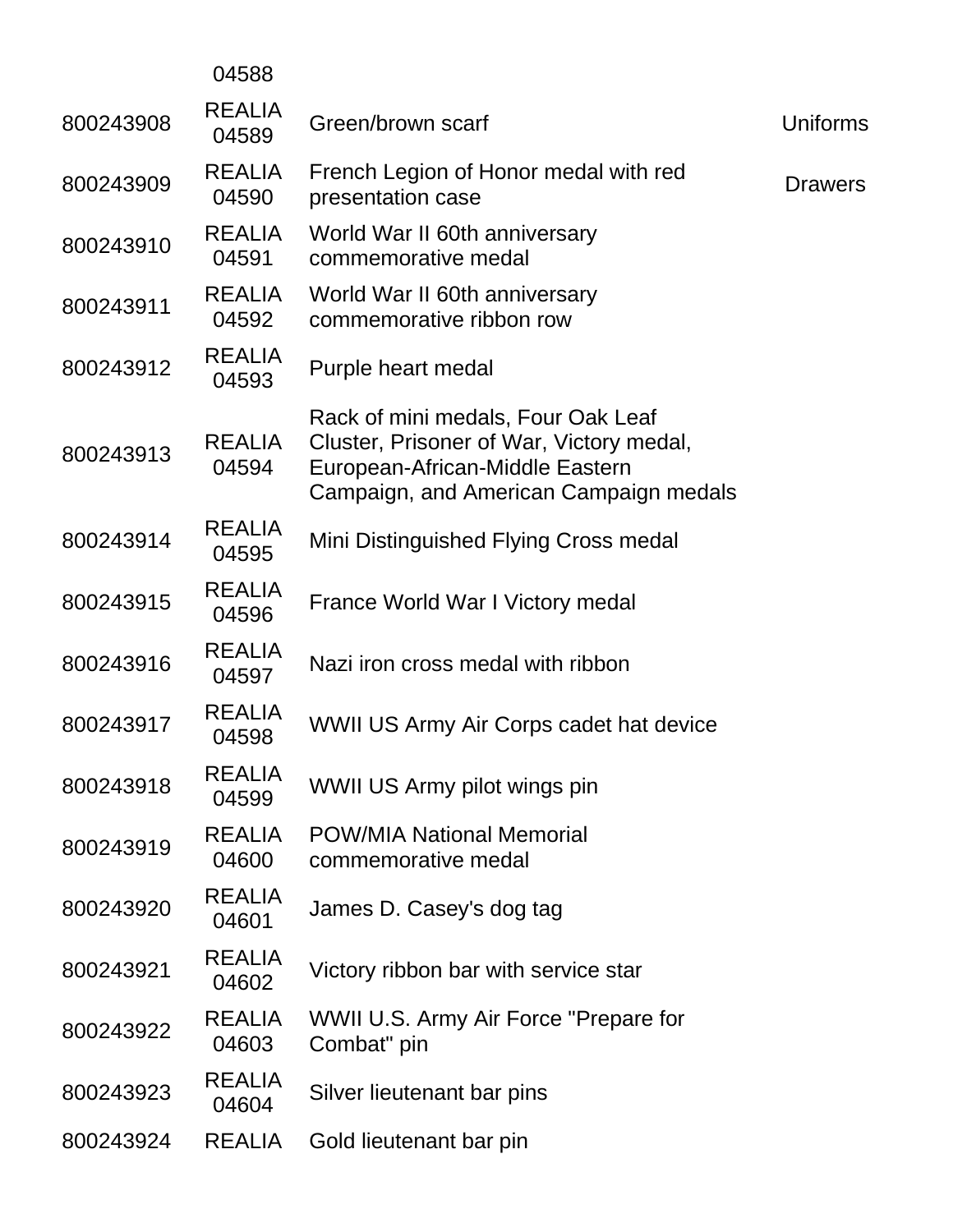|           | 04605                  |                                                                                                                   |                          |
|-----------|------------------------|-------------------------------------------------------------------------------------------------------------------|--------------------------|
| 800243925 | <b>REALIA</b><br>04606 | U.S. Army Air Force World War II sleeve<br>patch and Training Command patch                                       | Patches Box 6            |
| 800243926 | <b>REALIA</b><br>04607 | Former prisoner of war, Stalag Luft III patch                                                                     | Patches Box 6            |
| 800243927 | <b>REALIA</b><br>04608 | American ex-prisoner of war, non solum<br>armis patch                                                             | Patches Box 6            |
| 800243928 | <b>REALIA</b><br>04609 | U.S. Army Air Force star pin                                                                                      |                          |
| 800243929 | <b>REALIA</b><br>04610 | American ex-prisoner of War red garrison,<br>with mini pin rack                                                   | Uniforms                 |
| 800243930 | <b>REALIA</b><br>04611 | Pritzker Military Library medal                                                                                   |                          |
| 800243931 | <b>REALIA</b><br>04612 | <b>Rifle shell</b>                                                                                                |                          |
| 800243932 | <b>REALIA</b><br>04613 | D-Day commemorative plate with certificate<br>of authenticity                                                     | Memorabilia              |
| 800243933 | <b>REALIA</b><br>04614 | 379th Bombardment Group (H) USAAF<br>Station 117 commemorative plate                                              | Memorabilia              |
| 800243934 | <b>REALIA</b><br>04615 | Battle of the Bulge commemorative plate<br>with certificate of authenticity                                       | Memorabilia              |
| 800243935 | <b>REALIA</b><br>04616 | Aerial dead reckoning computer                                                                                    | Operational<br>Equipment |
| 800243936 |                        | European cloth map tapestry                                                                                       |                          |
| 800243937 | <b>REALIA</b><br>04617 | Plaque awarded to Donald Casey from the<br>379th Bomb Group WWII Association                                      | Memorabilia              |
| 800243938 | <b>REALIA</b><br>04618 | Plaque awarded to Donald Casey from The<br><b>Raiders Battalion Wells Community</b><br><b>Academy High School</b> | Memorabilia              |
| 800243939 | <b>REALIA</b><br>04619 | <b>WWII German fur hat</b>                                                                                        | Uniforms                 |
| 800243940 | <b>REALIA</b><br>04620 | "Memphis Belle" Boeing B-17F flying<br>fortress model                                                             |                          |
| 800243941 | <b>REALIA</b><br>04621 | "Chowhound" B-17G flying fortress model                                                                           |                          |
| 800243942 | <b>REALIA</b>          | Nazi Luftwaffe officers dress dagger                                                                              | Weapons                  |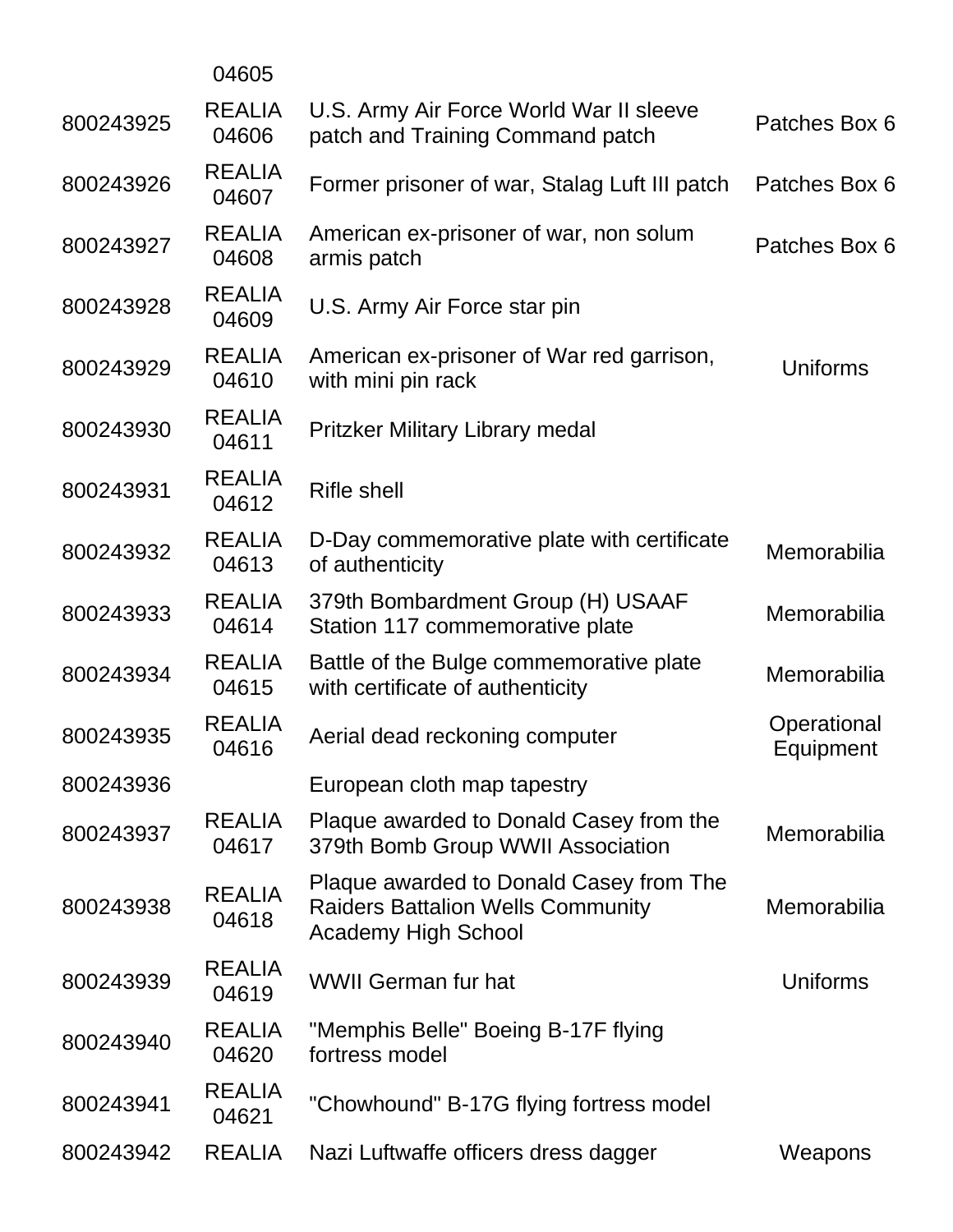|           | 04622                  |                                                          |         |
|-----------|------------------------|----------------------------------------------------------|---------|
| 800243943 | <b>REALIA</b><br>04623 | German bayonet                                           | Weapons |
| 800243944 | <b>REALIA</b><br>04624 | WWII air transport command overseas hat<br>pin           |         |
| 800243945 | <b>REALIA</b><br>04625 | Piece of shrapnel                                        |         |
| 800243946 | <b>REALIA</b><br>04626 | Piece of shrapnel                                        |         |
| 800243947 | <b>REALIA</b><br>04627 | Piece of shrapnel                                        |         |
| 800243948 | <b>REALIA</b><br>04628 | <b>WWII victory medal</b>                                |         |
| 800243949 | <b>REALIA</b><br>04629 | WWII victory medal with angel charm                      |         |
| 800243950 | <b>REALIA</b><br>04630 | Large shell with blue top                                | Weapons |
| 800243951 | <b>REALIA</b><br>04631 | James D. Casey's Lieutenant Colonel rank<br>oak leaf pin |         |
| 800243952 | <b>REALIA</b><br>04632 | James D. Casey's gold lieutenant bar pin                 |         |
| 800243953 | <b>REALIA</b><br>04633 | James D. Casey's dog tag, 2nd Lt. Air<br><b>Service</b>  |         |
| 800243954 | <b>REALIA</b><br>04634 | James D. Casey's British WWI victory<br>medal            |         |
| 800243955 | <b>REALIA</b><br>04635 | James D. Casey flight observer wings pin                 |         |
| 800243956 | <b>REALIA</b><br>04636 | Air Force navigator wings                                |         |
| 800243957 | <b>REALIA</b><br>04637 | Parachute pin                                            |         |
| 800243958 | <b>REALIA</b><br>04638 | Air medal with three bronze oak leaves                   |         |
| 800243959 | <b>REALIA</b><br>04639 | Prisoner of war medal                                    |         |
| 800243960 | <b>REALIA</b>          | American Campaign medal                                  |         |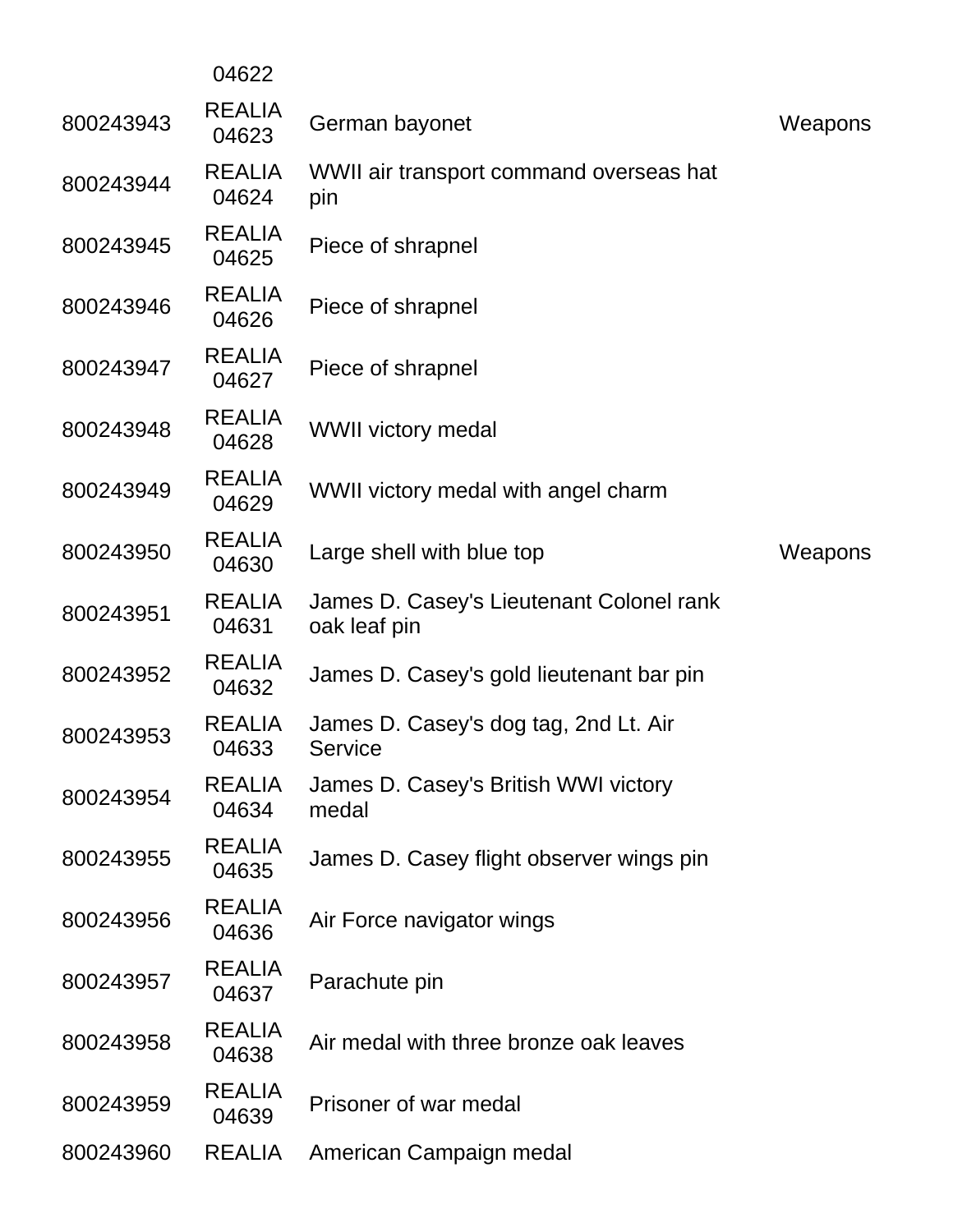|           | 04640                  |                                                                                                                                                                                                                                                              |         |
|-----------|------------------------|--------------------------------------------------------------------------------------------------------------------------------------------------------------------------------------------------------------------------------------------------------------|---------|
| 800243961 | <b>REALIA</b><br>04641 | European-African-Middle Eastern Campaign<br>medal                                                                                                                                                                                                            |         |
| 800243962 | <b>REALIA</b><br>04642 | <b>WWII victory medal</b>                                                                                                                                                                                                                                    |         |
| 800243963 | <b>REALIA</b><br>04643 | Distinguished flying cross medal                                                                                                                                                                                                                             |         |
| 800243964 | <b>REALIA</b><br>04644 | Presidential unit citation ribbon row                                                                                                                                                                                                                        |         |
| 800243965 | <b>REALIA</b><br>04645 | Model bomb                                                                                                                                                                                                                                                   |         |
| 800243966 | <b>REALIA</b><br>04646 | Model bomb                                                                                                                                                                                                                                                   |         |
| 800243967 | <b>REALIA</b><br>04647 | Model bomb                                                                                                                                                                                                                                                   |         |
| 800243968 | <b>REALIA</b><br>04648 | Model bomb                                                                                                                                                                                                                                                   |         |
| 800243969 | <b>REALIA</b><br>04649 | Model landing gear wheels                                                                                                                                                                                                                                    |         |
| 800243970 | <b>REALIA</b><br>04650 | Model piece to truck                                                                                                                                                                                                                                         |         |
| 800243971 | <b>REALIA</b><br>04651 | Model figure man missing hand                                                                                                                                                                                                                                |         |
| 800243972 | <b>REALIA</b><br>04652 | Air medal lapel pin                                                                                                                                                                                                                                          |         |
| 800243973 | <b>REALIA</b><br>04653 | Air medal                                                                                                                                                                                                                                                    |         |
| 800243985 | <b>REALIA</b><br>04654 | WWII victory ribbon row                                                                                                                                                                                                                                      | Tray 68 |
| 800243986 | <b>REALIA</b><br>04655 | European-African-Middle Eastern campaign<br>ribbon row                                                                                                                                                                                                       | Tray 68 |
| 800243991 | <b>REALIA</b><br>05275 | Olive drab exterior jacket for F-2 Heated<br>Flying Suit with yellow "22" painted on left<br>shoulder sleeve, attached medals/pins:<br>Clipped Wings POW pin; Presidential Unit<br>Citation ribbon, Prop and Wings pin;<br>navigator badge; barbed wire pin, |         |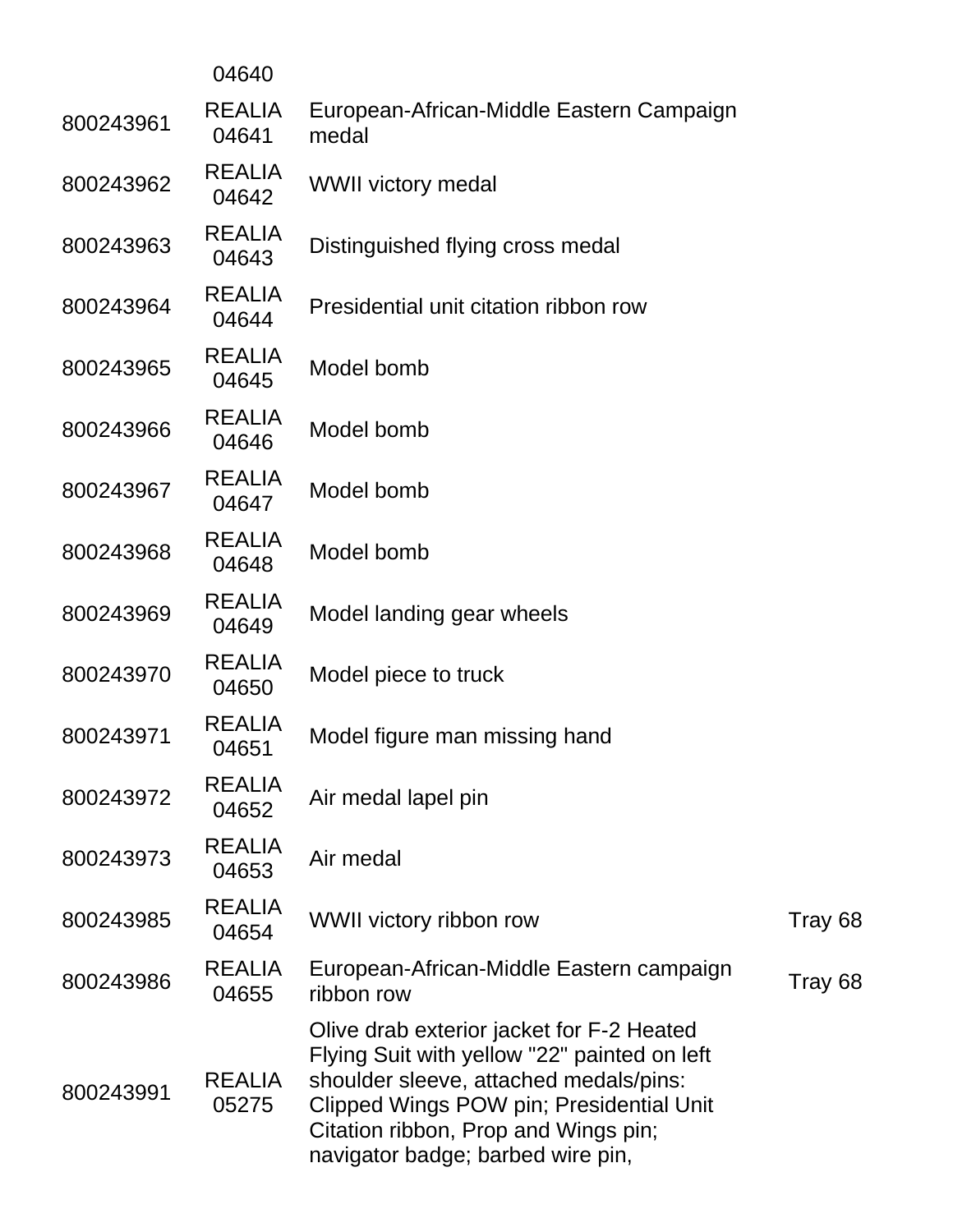|            |                        | Honorable Discharged "ruptured duck" pin;<br>"U.S." lapel pin; ribbon row with Distinguish<br>Flying Cross- Air Medal with three Oak Leaf<br>Clusters-Europe, African, Middle Eastern<br>Campaign with three stars [previously in<br>shadow box] |
|------------|------------------------|--------------------------------------------------------------------------------------------------------------------------------------------------------------------------------------------------------------------------------------------------|
| 800243992  | <b>REALIA</b><br>05276 | German gray M43-style field cap, eagle with<br>swastika and black-white-red roundel patch<br>[previously in shadow box]                                                                                                                          |
| 800243993  | <b>REALIA</b><br>05277 | German Luftwaffe pilot's badge [previously<br>on jacket in shadow box]                                                                                                                                                                           |
| 800243994  | <b>REALIA</b><br>05278 | German anti-aircraft flak battle badge<br>[previously in shadow box]                                                                                                                                                                             |
| 800243995  | <b>REALIA</b><br>05279 | Overlord 6 Juin 1944 medal [previously in<br>shadow box]                                                                                                                                                                                         |
| 800243996  | <b>REALIA</b><br>05280 | Parachute pin with eagle [previously in<br>shadow box                                                                                                                                                                                            |
| 800243997  | <b>REALIA</b><br>05281 | Donald Casey identification tags [previously<br>in shadow box]                                                                                                                                                                                   |
| 800243998  | <b>REALIA</b><br>05282 | German Iron Cross 1939 medal [previously<br>in shadow box]                                                                                                                                                                                       |
| 800243999  | <b>REALIA</b><br>05283 | Former Prisoner of War Stalag Luft III patch<br>[previously in shadow box]                                                                                                                                                                       |
| 8002431000 | <b>REALIA</b><br>05284 | Prop and wings patch [previously in shadow<br>box]                                                                                                                                                                                               |
| 8002431001 | <b>REALIA</b><br>05285 | Army Air Corps patch [previously in shadow<br>[xod                                                                                                                                                                                               |
| 8002431002 | <b>REALIA</b><br>05286 | Eighth Air Force patch [previously in<br>shadow box]                                                                                                                                                                                             |
| 8002431003 | <b>REALIA</b><br>05287 | German Luftwaffe patch [previously in<br>shadow box]                                                                                                                                                                                             |
| 8002431004 | <b>REALIA</b><br>05288 | Overseas Service patch, three bars<br>[previously in shadow box]                                                                                                                                                                                 |
| 8002431005 | <b>REALIA</b><br>05289 | German Luftwaffe shoulder board, gray with<br>dark blue edge [potentially a medical unit]<br>[previously in shadow box]                                                                                                                          |
| 8002431006 | <b>REALIA</b>          | Brown leather slippers [previously in                                                                                                                                                                                                            |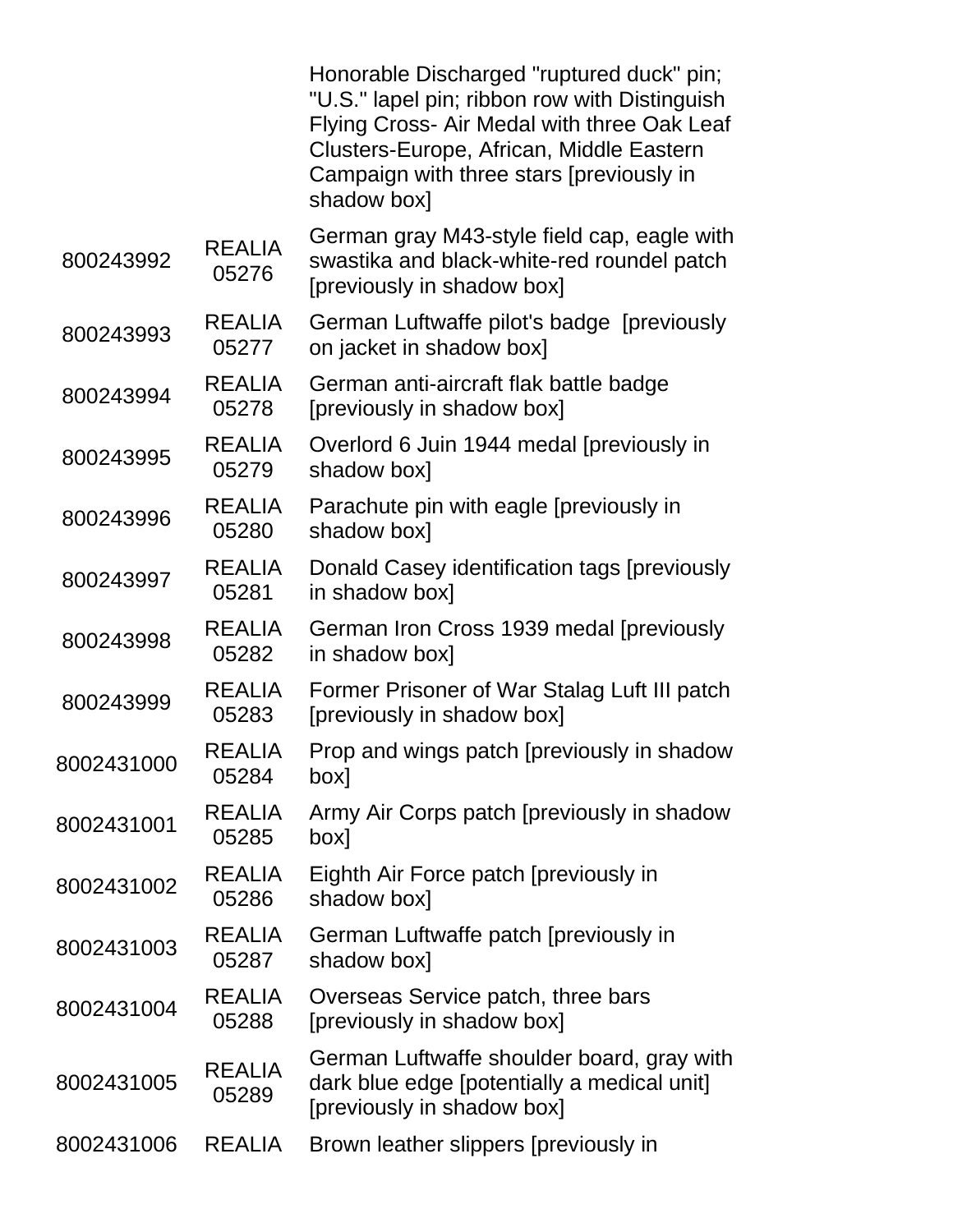| 48 star United States of America flag<br>[previously in shadow box]                                                              |
|----------------------------------------------------------------------------------------------------------------------------------|
| Olive drab socks [previously in shadow box]                                                                                      |
| Olive drab side cap with gold lieutenant bar<br>pin [previously in shadow box]                                                   |
| Stalag Luft III wash cloth with cartoon of<br>Donald Duck [has pin attach but front is<br>broken off] [previously in shadow box] |
| <b>Prints and Original Artwork</b>                                                                                               |
| Framed print painted by Stephen King of<br>their last mission over Hamburg                                                       |
| Framed drawing of "Hells Belles" aircraft                                                                                        |
| Framed charcoal portrait of Donald Casey in                                                                                      |
| Framed 2009 World War II Author's award<br>letter and copy of "To Fight for my Country,                                          |
| Framed charcoal portrait of WWI soldier                                                                                          |
| Navigator jig saw puzzle                                                                                                         |
| "Liberation at Moosburg" print                                                                                                   |
| <b>Serials</b>                                                                                                                   |
| "Japs Bomb Honolulu and Manila, Says<br>F.D." Times Herald newspaper December                                                    |
|                                                                                                                                  |
| The Washington Daily December 8, 1941                                                                                            |
| "Its War" The News newspaper                                                                                                     |
| U.S. News & World Report, Sept. 1, 1986                                                                                          |
| U.S. News & World Report, Aug. 27, 1990                                                                                          |
|                                                                                                                                  |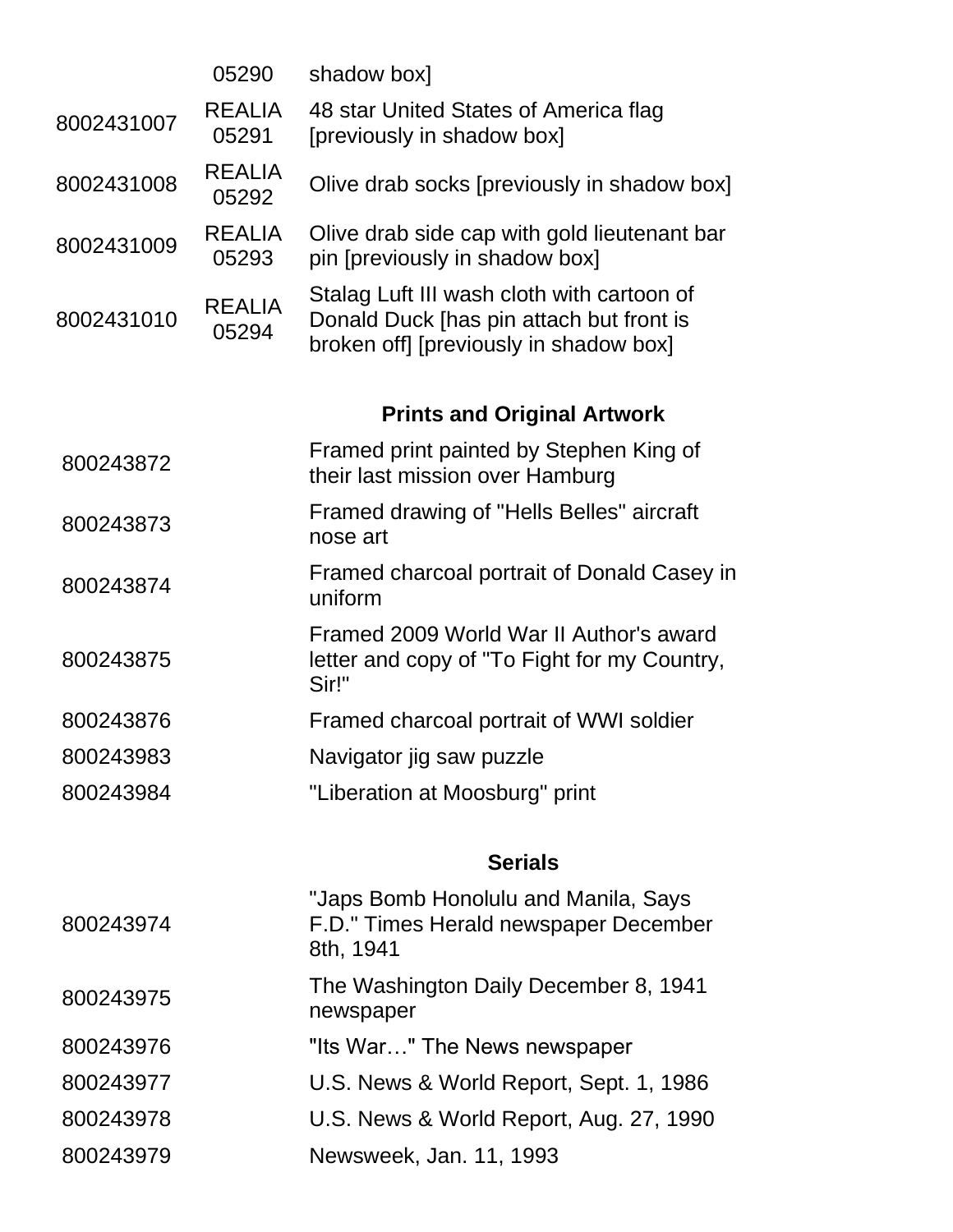| 800243980 | Friends Journal, Vol. 14, No. 4 Winter 1992       |
|-----------|---------------------------------------------------|
| 800243981 | Luftwaffe, Vol. 2, 1990                           |
| 800243982 | World War II, Sept. 2002                          |
| 800243987 | "Invaders Inside" Journal America June 6,<br>1944 |
| 800243988 | "Where Invasion Begins" Pictorial Review          |

# **Photographs**

| 800243566 | <b>PHOTO</b><br>05582 | Casey in uniform standing at attention,<br>written on back "Your dear son at attention<br>(it's the uniform that's at ease)" "San<br>Antonio, Texas. Apr. 1943"                                                                  |
|-----------|-----------------------|----------------------------------------------------------------------------------------------------------------------------------------------------------------------------------------------------------------------------------|
| 800243567 | <b>PHOTO</b><br>05583 | Casey in uniform in front of a palm tree in<br>San Antonio, written on back "The<br>photograph cut off the top of the palm tree.<br>They're all pretty bad but next time we'll<br>know better" "San Antonio Texas Apr.<br>1943." |
| 800243568 | <b>PHOTO</b><br>05584 | Soldier standing in uniform in front of a<br>building, close up                                                                                                                                                                  |
| 800243569 | <b>PHOTO</b><br>05585 | Soldier standing in uniform in front of a<br>building, full body                                                                                                                                                                 |
| 800243570 | <b>PHOTO</b><br>05586 | Col. Casey, Jim Casey, and Donald Casey<br>looking at each other, written on front "Col.<br>Casey & family"                                                                                                                      |
| 800243571 | <b>PHOTO</b><br>05587 | Col. Casey, Jim Casey, and Donald Casey<br>looking at each other, written on front "Col.<br>Casey & family"                                                                                                                      |
| 800243572 | <b>PHOTO</b><br>05588 | Group photograph of whole Casey family,<br>written on front "Col Casey & Family"                                                                                                                                                 |
| 800243573 | <b>PHOTO</b><br>05589 | Mr. and Mrs. Casey, Donald, and Jim out to<br>dinner                                                                                                                                                                             |
| 800243574 | <b>PHOTO</b><br>05590 | Donald Casey, a soldiers and two women<br>sitting at a table in a restaurant                                                                                                                                                     |
| 800243575 | <b>PHOTO</b><br>05591 | Donald Casey [far right] and two soldiers<br>standing in front of the Alamo, written on<br>back "The Alamo & I 4/6/43" "San Antonio                                                                                              |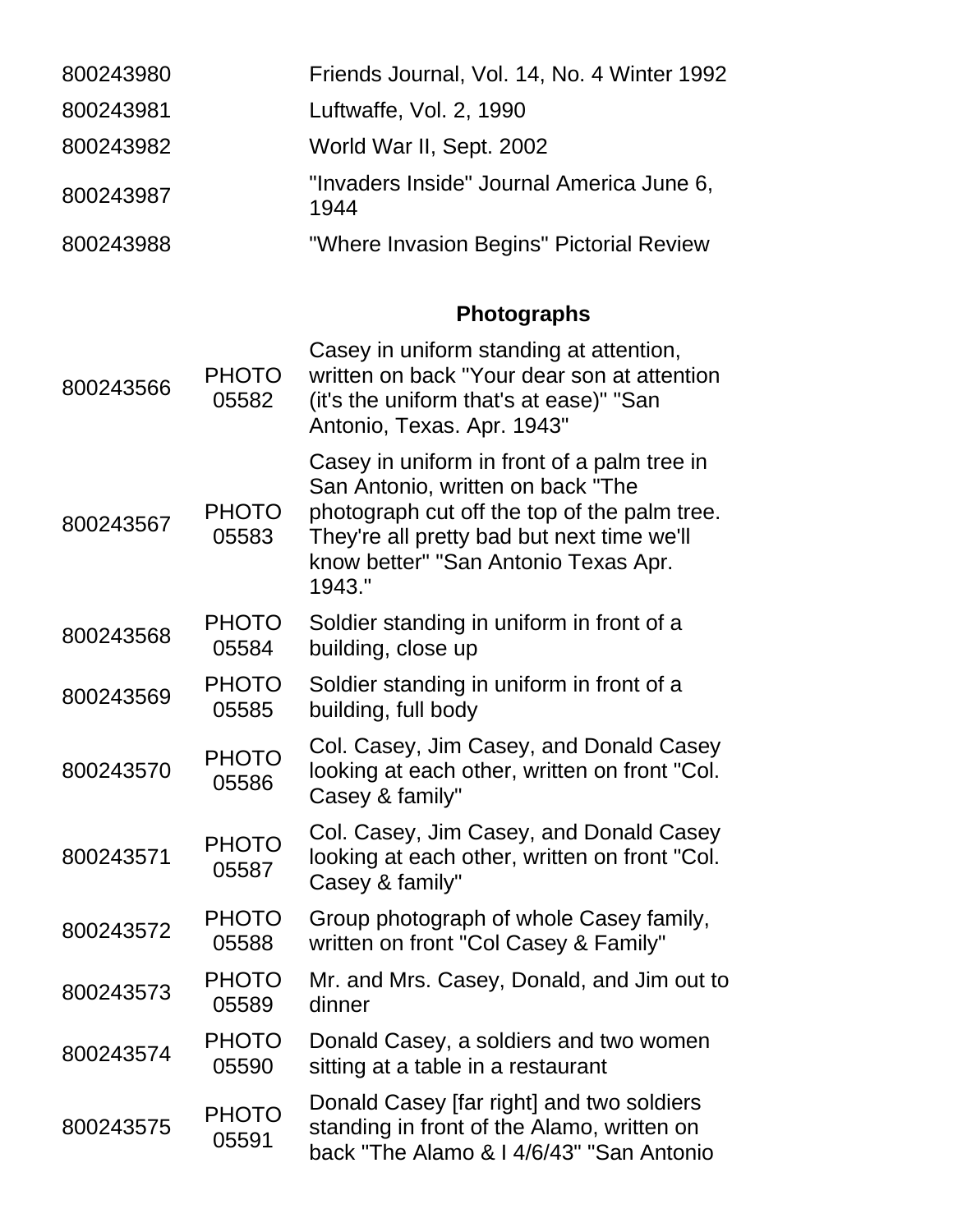Texas Apr 1943"

| <b>PHOTO</b><br>05592 | Donald Casey [far right] and two soldiers<br>standing in front of a pond, written on front<br>"San Antonio Brackenridge Park 4/43" and<br>written on back "Brackenridge Park" "San<br>Antonio, Texas Apr 1943" |
|-----------------------|----------------------------------------------------------------------------------------------------------------------------------------------------------------------------------------------------------------|
| <b>PHOTO</b>          | Donald Casey [front row, left] and four                                                                                                                                                                        |
| 05593                 | soldiers sitting on a wall                                                                                                                                                                                     |
| <b>PHOTO</b>          | Donald Casey [middle row, second from                                                                                                                                                                          |
| 05594                 | right] and nine airmen in uniform                                                                                                                                                                              |
| <b>PHOTO</b><br>05595 | Donald Casey [second from left] and three<br>soldiers playing musical instruments, written<br>on back "The 'murder inc' band & I do mean<br>murder. Jolls[?] is cut out at the left."                          |
| <b>PHOTO</b><br>05596 | Nine airmen standing in front of Hells' Belle                                                                                                                                                                  |
| <b>PHOTO</b>          | James D. Casey sitting in uniform with cap                                                                                                                                                                     |
| 05597                 | off                                                                                                                                                                                                            |
| <b>PHOTO</b>          | Donald Casey in uniform with cap off, sitting                                                                                                                                                                  |
| 05598                 | down                                                                                                                                                                                                           |
| <b>PHOTO</b>          | Donald Casey in uniform with cap on,                                                                                                                                                                           |
| 05599                 | standing                                                                                                                                                                                                       |
| <b>PHOTO</b><br>05600 | Photocopy of James D. Casey pinning pilot<br>wings on Jim Casey, written on back "Major<br>Douglas Casey pins wings on oldest son<br>James Casey"                                                              |
| <b>PHOTO</b>          | Negative of Donald Casey and three                                                                                                                                                                             |
| 05601                 | soldiers sitting on a jeep                                                                                                                                                                                     |
| <b>PHOTO</b>          | Donald Casey [bottom right] and three                                                                                                                                                                          |
| 05602                 | soldiers sitting on a jeep                                                                                                                                                                                     |
| <b>PHOTO</b>          | Life magazine cover of Nazi prisoners,                                                                                                                                                                         |
| 05603                 | September 11, 1944                                                                                                                                                                                             |
| <b>PHOTO</b><br>05604 | Ten airmen and a dog in front of B-17 with<br>"Swamp Fire" painted on the nose, written<br>on back "Photo #1"                                                                                                  |
| <b>PHOTO</b>          | Ten airmen on top of plane, nose art reads                                                                                                                                                                     |
| 05605                 | "The Flying [illegible]"                                                                                                                                                                                       |
|                       |                                                                                                                                                                                                                |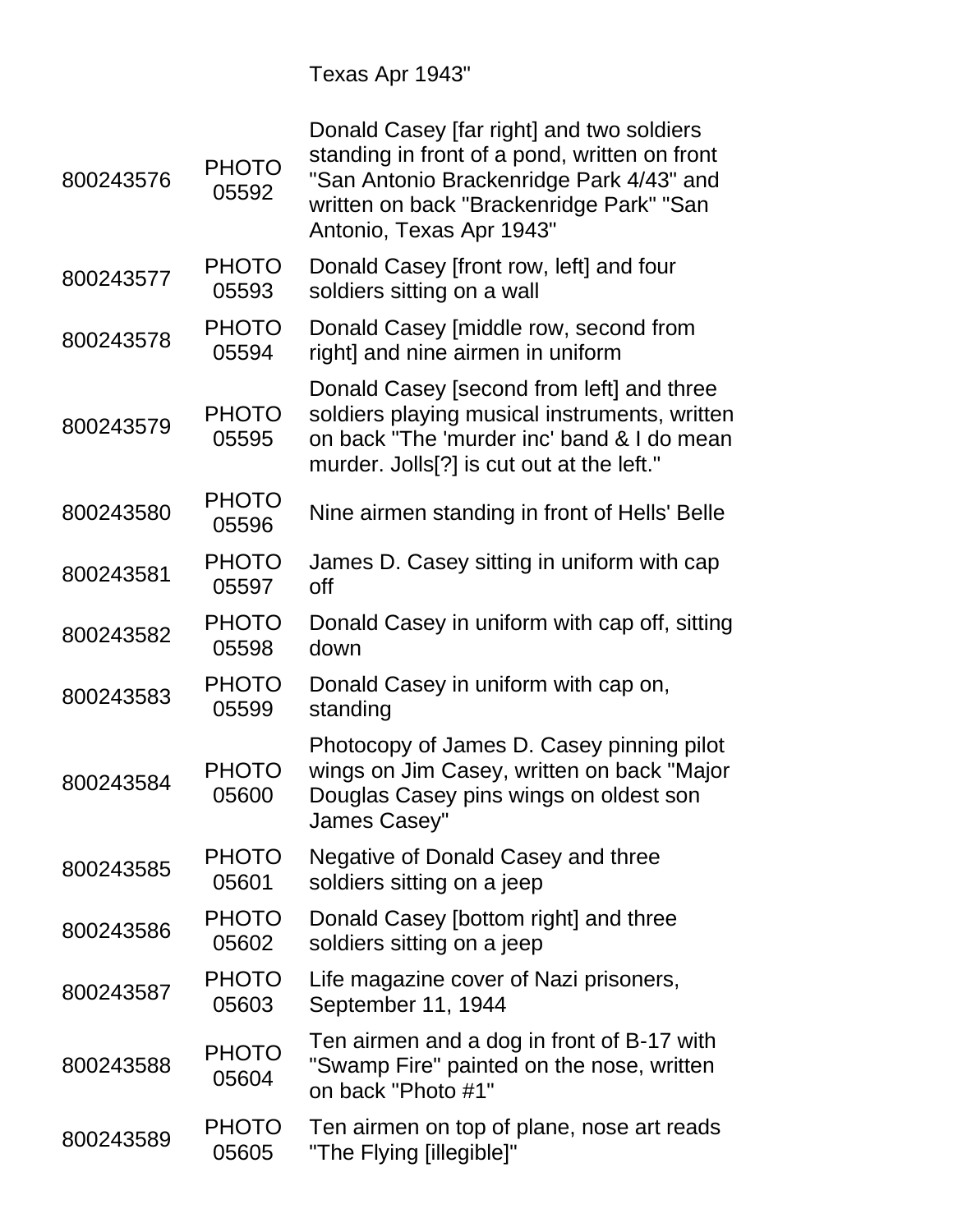| 800243590 | <b>PHOTO</b><br>05606 | Ariel air strike, bombs in photo, written on<br>back "Cambrai / Epinoy"                                                                                         |
|-----------|-----------------------|-----------------------------------------------------------------------------------------------------------------------------------------------------------------|
| 800243591 | <b>PHOTO</b><br>05607 | Ariel air strike, small cloud of impact in<br>photo                                                                                                             |
| 800243592 | <b>PHOTO</b><br>05608 | Ariel air strike, cloud from explosion visible                                                                                                                  |
| 800243593 | <b>PHOTO</b><br>05609 | Ariel air strike, river with cloud                                                                                                                              |
| 800243600 | <b>PHOTO</b><br>05610 | Soldiers waiting in line outside of American<br><b>Red Cross Clubmobile</b>                                                                                     |
| 800243608 | <b>PHOTO</b><br>05611 | "Nine O Nine" plane taking off                                                                                                                                  |
| 800243609 | <b>PHOTO</b><br>05612 | Ariel photo of damage to city of Cologne,<br>note on back "This picture shows some of<br>the damage"                                                            |
| 800243610 | <b>PHOTO</b><br>05613 | Damaged B-17, note on back "This is just a<br>picture of B-17 H 890 with damage"                                                                                |
| 800243612 | <b>PHOTO</b><br>05614 | Statue of Liberty in distance                                                                                                                                   |
| 800243616 | <b>PHOTO</b><br>05615 | Seven soldiers standing in front a tail on a<br>plane with a swastika                                                                                           |
| 800243617 | <b>PHOTO</b><br>05616 | Large group of soldiers at a camp, written<br>on back "Camp Lucky Strike, Le Havre,<br>France, POW rest camp" "5/45" "After<br>leaving Moorsburg, Germany"      |
| 800243618 | <b>PHOTO</b><br>05617 | Large group of soldiers waiting in the grass<br>at Landshut Airfield, written on back "May<br>10-11 1945, Landshut Airfield, Germany.<br>Waiting for delousing" |
| 800243619 | <b>PHOTO</b><br>05618 | Soldiers boarding trucks at Moorsburg,<br>written on back "May 10, 1945. Boarding<br>trucks at Moorsburg"                                                       |
| 800243620 | <b>PHOTO</b><br>05619 | Soldiers boarding ship                                                                                                                                          |
| 800243621 | <b>PHOTO</b><br>05620 | Soldiers boarding C-47, written on back<br>"May 1945 boarding C-47's at Landshut,<br>Germany near Moorseburg POW camp"                                          |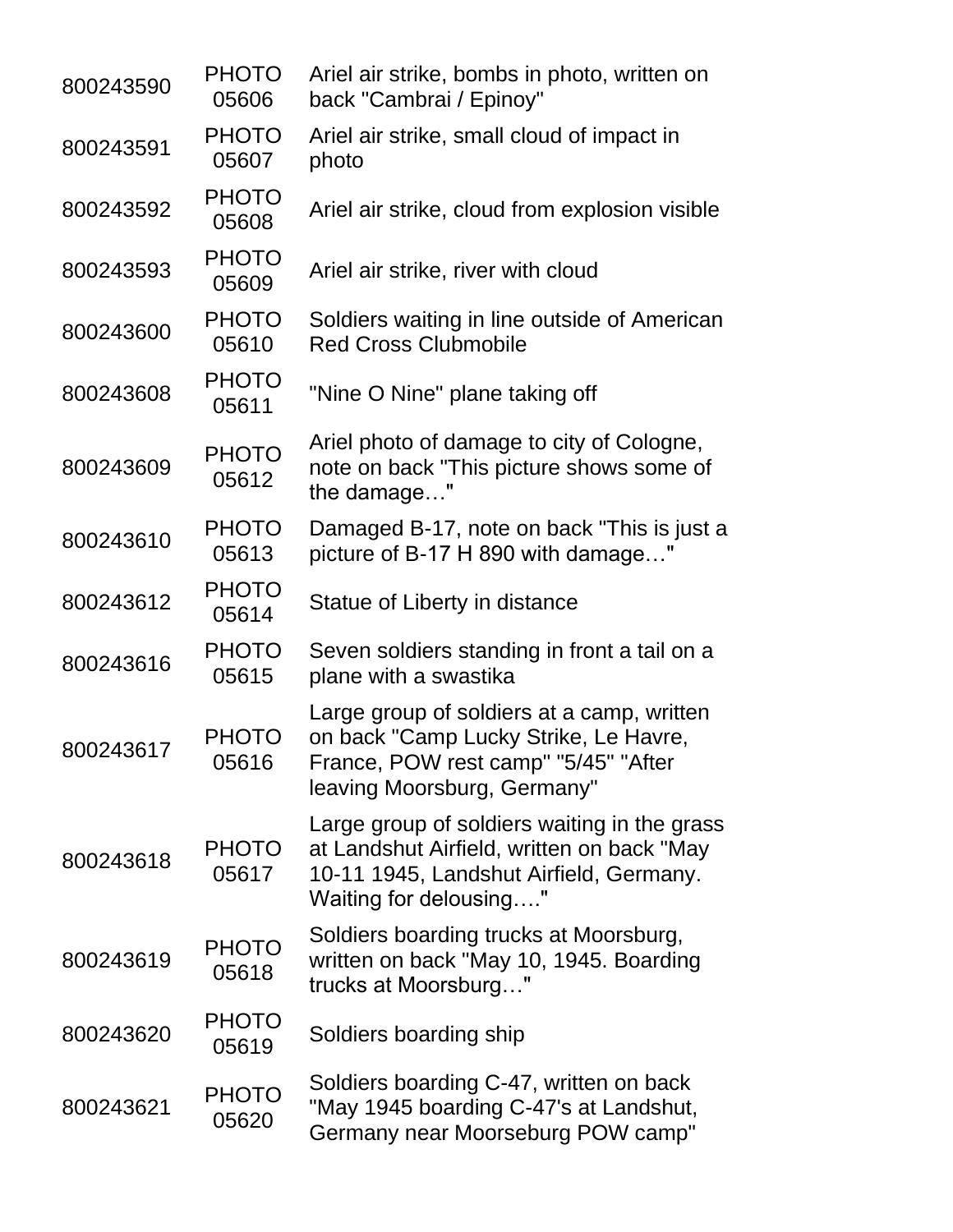|           |                       | <b>Prisoner of War Photographs</b>                                                                                                         |
|-----------|-----------------------|--------------------------------------------------------------------------------------------------------------------------------------------|
| 800243622 | <b>PHOTO</b><br>05621 | Group of men standing at a tables cooking<br>[reproduction]                                                                                |
| 800243623 | <b>PHOTO</b><br>05622 | Overview of a camp, people walking down<br>middle road [reproduction]                                                                      |
| 800243624 | <b>PHOTO</b><br>05623 | Men using the latrine [reproduction]                                                                                                       |
| 800243625 | <b>PHOTO</b><br>05624 | Men standing at table using tin can stoves<br>[reproduction]                                                                               |
| 800243626 | <b>PHOTO</b><br>05625 | Top photograph of men behind barbed wire,<br>bottom photograph cover of Stalag Luft III<br>reunion booklet [reproduction]                  |
| 800243627 | <b>PHOTO</b><br>05626 | Top photo of three men crouching by a tin<br>can stove, bottom photo overview of camp<br>with people walking down middle<br>[reproduction] |
| 800243628 | <b>PHOTO</b><br>05627 | Man standing next to truck, hose connected<br>to building [reproduction]                                                                   |
| 800243629 | <b>PHOTO</b><br>05628 | Moosburg town entry sign [reproduction]                                                                                                    |
| 800243630 | <b>PHOTO</b><br>05629 | Overview of camp, men standing outside<br>[reproduction]                                                                                   |
| 800243631 | <b>PHOTO</b><br>05630 | View of guard tower and camp<br>[reproduction]                                                                                             |
| 800243632 | <b>PHOTO</b><br>05631 | View of camp and tents [reproduction]                                                                                                      |
| 800243633 | <b>PHOTO</b><br>05632 | Guard tower [reproduction]                                                                                                                 |
| 800243634 | <b>PHOTO</b><br>05633 | Two men in front of tent [reproduction]                                                                                                    |
| 800243635 | <b>PHOTO</b><br>05634 | Aerial view of Stalag VII A [reproduction]                                                                                                 |
| 800243636 | <b>PHOTO</b><br>05635 | Men reading inside of tent [reproduction]                                                                                                  |
| 800243637 | <b>PHOTO</b><br>05636 | General George S. Patton standing in jeep<br>with prisoners of war standing behind him<br>[reproduction]                                   |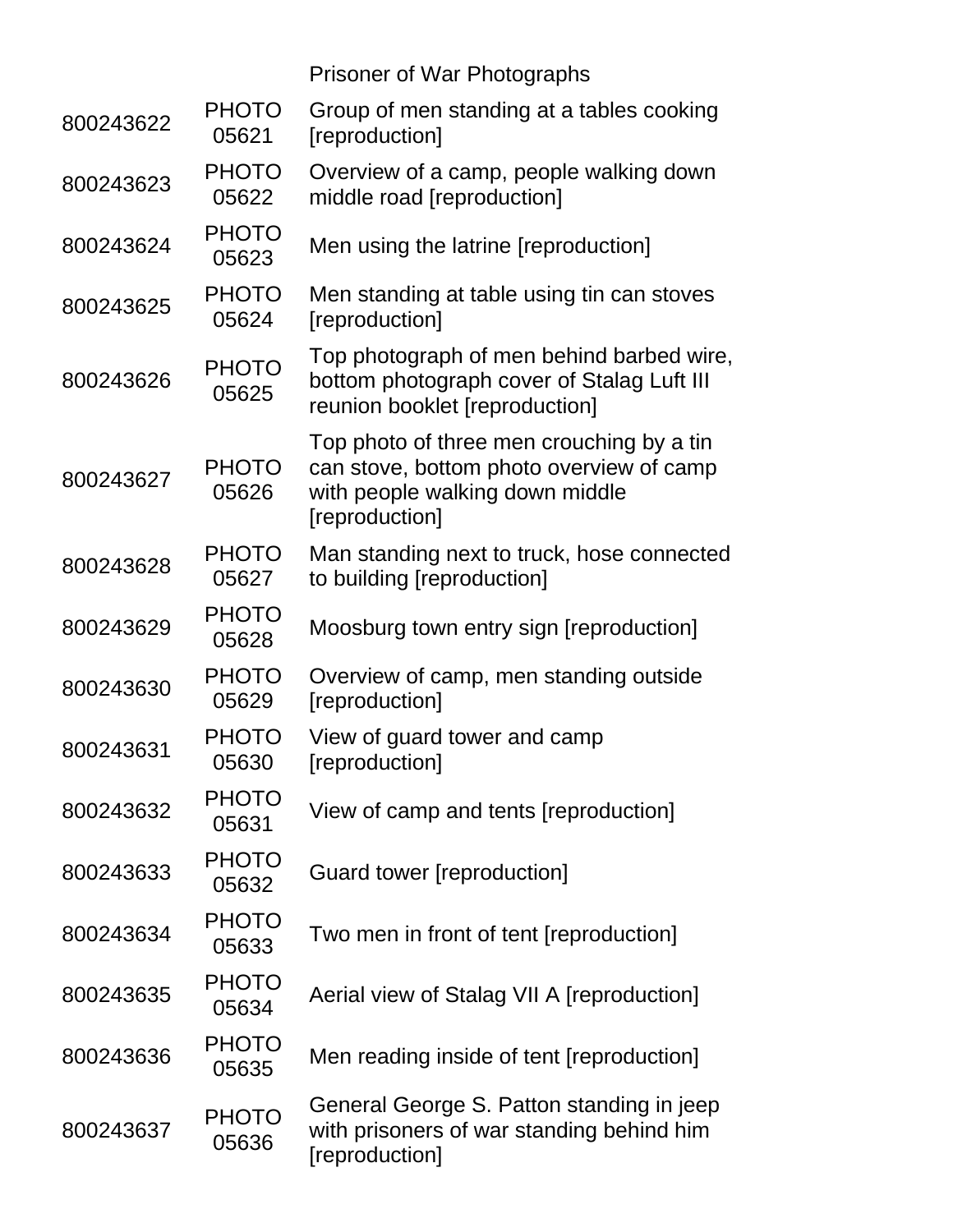| 800243638 | <b>PHOTO</b><br>05637 | Guard tower with truck driving towards it<br>[reproduction]    |
|-----------|-----------------------|----------------------------------------------------------------|
| 800243639 | <b>PHOTO</b><br>05638 | Three men crouching cooking on tin can<br>stove [reproduction] |
| 800243640 | <b>PHOTO</b><br>05639 | Men behind barbed wire fence<br>[reproduction]                 |
| 800243641 | <b>PHOTO</b><br>05640 | Men standing by ration boxes [reproduction]                    |
| 800243647 | <b>PHOTO</b><br>05641 | Kilm can stove                                                 |
|           |                       | <b>Post-War Photographs</b>                                    |
| 800243648 | <b>PHOTO</b><br>05642 | Propeller and engine on a B-17                                 |
| 800243649 | <b>PHOTO</b><br>05643 | Up-close view of B-17 engine                                   |
| 800243650 | <b>PHOTO</b><br>05644 | Interior view of B-17 looking forward                          |
| 800243651 | <b>PHOTO</b><br>05645 | B-17 cockpit                                                   |
| 800243652 | <b>PHOTO</b><br>05646 | B-17 cockpit overview                                          |
| 800243653 | <b>PHOTO</b><br>05647 | Nose art of "Nine O Nine" on B-17                              |
| 800243654 | <b>PHOTO</b><br>05648 | People looking at the outside of "Nine O<br>Nine" plane        |
| 800243655 | <b>PHOTO</b><br>05649 | B-17 with Chicago skyline in background                        |
| 800243656 | <b>PHOTO</b><br>05650 | Propeller and engine on a B-17                                 |
| 800243657 | <b>PHOTO</b><br>05651 | Nose gunner on a B-17                                          |
| 800243658 | <b>PHOTO</b><br>05652 | Tail gunner on B-17                                            |
| 800243659 | <b>PHOTO</b><br>05653 | Tail gunner on B-17 close-up                                   |
| 800243660 | <b>PHOTO</b>          | Waist gunner close-up                                          |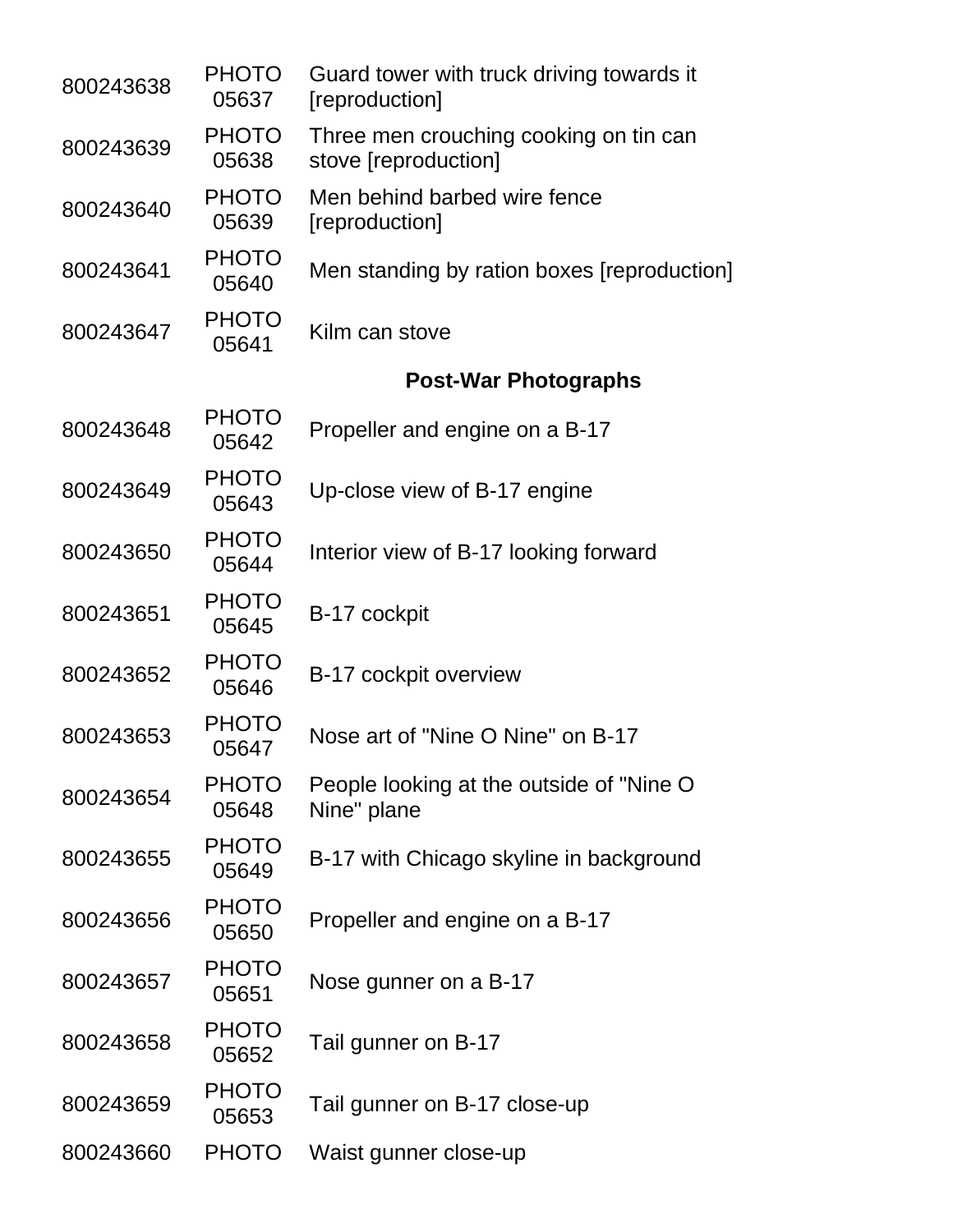|           | 05654                 |                                                                      |
|-----------|-----------------------|----------------------------------------------------------------------|
| 800243661 | <b>PHOTO</b><br>05655 | Interior view of B-17 looking back                                   |
| 800243662 | <b>PHOTO</b><br>05656 | Interior view above ball turret                                      |
| 800243663 | <b>PHOTO</b><br>05657 | Interior view above ball turret                                      |
| 800243664 | <b>PHOTO</b><br>05658 | Bombs inside B-17                                                    |
| 800243665 | <b>PHOTO</b><br>05659 | Navigator station                                                    |
| 800243666 | <b>PHOTO</b><br>05660 | Waist gunner close up                                                |
| 800243667 | <b>PHOTO</b><br>05661 | Waist gunner                                                         |
| 800243668 | <b>PHOTO</b><br>05662 | Interior view of B-17 looking back                                   |
| 800243669 | <b>PHOTO</b><br>05663 | Interior view of B-17 looking forward                                |
| 800243670 | <b>PHOTO</b><br>05664 | Casey and three men posing for photo<br>inside                       |
| 800243671 | <b>PHOTO</b><br>05665 | Casey and four other men standing and<br>talking indoors             |
| 800243672 | <b>PHOTO</b><br>05666 | Casey and three other men posing for photo<br>indoors                |
| 800243673 | <b>PHOTO</b><br>05667 | Casey, his wife, and three other couples<br>posing for photo indoors |
| 800243674 | <b>PHOTO</b><br>05668 | Casey and a women getting ready to sit at a<br>large round table     |
| 800243675 | <b>PHOTO</b><br>05669 | Blurry photograph of a couple sitting at table                       |
| 800243676 | <b>PHOTO</b><br>05670 | Couple sitting at table                                              |
| 800243677 | <b>PHOTO</b><br>05671 | Couple sitting at table                                              |
| 800243678 | <b>PHOTO</b>          | Casey and wife sitting at table                                      |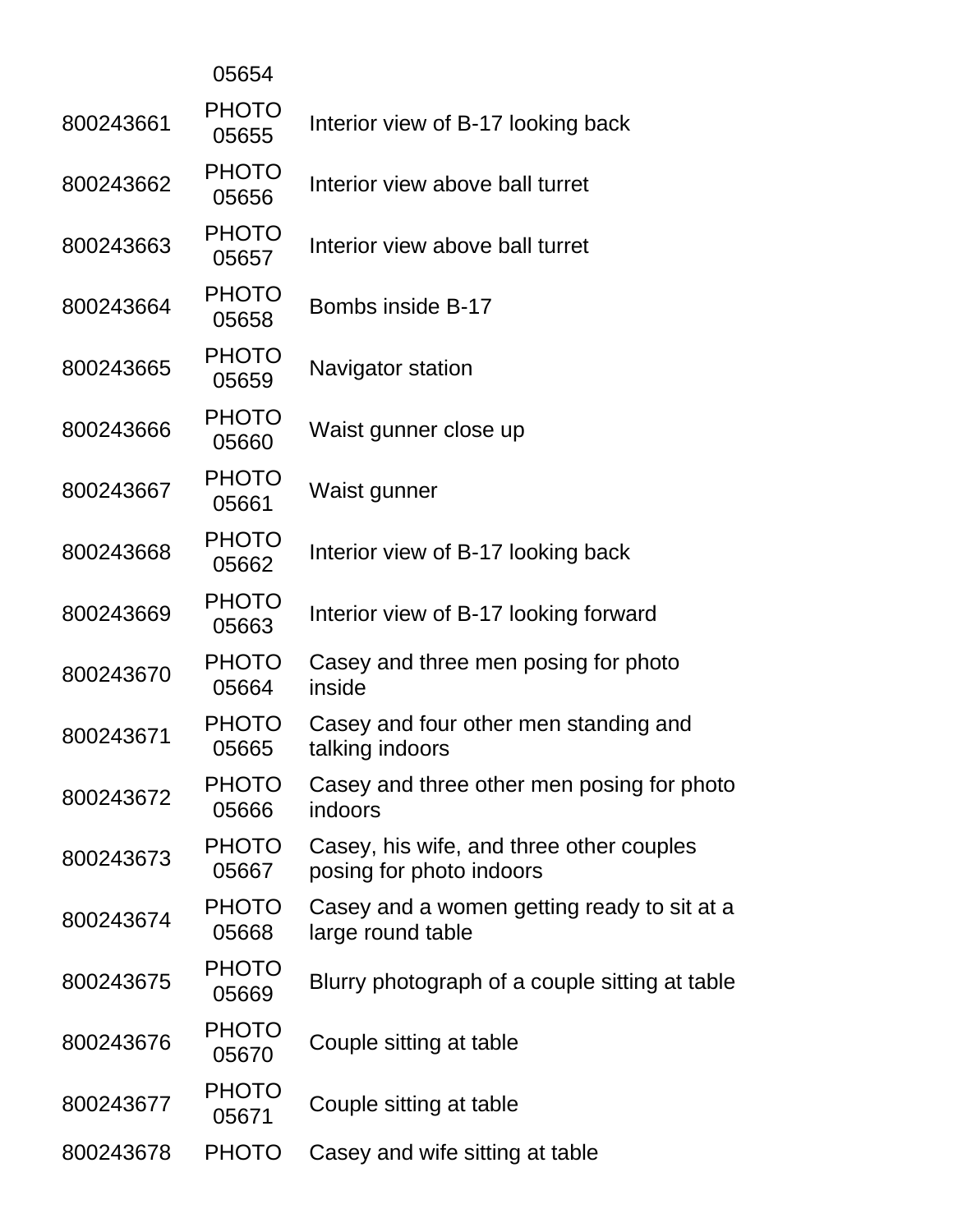|           | 05672                 |                                                                                                                                                                                  |
|-----------|-----------------------|----------------------------------------------------------------------------------------------------------------------------------------------------------------------------------|
| 800243679 | <b>PHOTO</b><br>05673 | Casey and a couple sitting at table talking                                                                                                                                      |
| 800243680 | <b>PHOTO</b><br>05674 | Casey and three men standing and talking                                                                                                                                         |
| 800243681 | <b>PHOTO</b><br>05675 | Hells Belle jacket                                                                                                                                                               |
| 800243682 | <b>PHOTO</b><br>05676 | Man with green sweatshirt and glasses<br>outside                                                                                                                                 |
| 800243683 | <b>PHOTO</b><br>05677 | Man with blue jacket in front of a fence                                                                                                                                         |
| 800243684 | <b>PHOTO</b><br>05678 | Casey and two men outside                                                                                                                                                        |
| 800243685 | <b>PHOTO</b><br>05679 | Casey and three men posing for photo<br>outside                                                                                                                                  |
| 800243686 | <b>PHOTO</b><br>05680 | Casey and three men posing for photo<br>outside                                                                                                                                  |
| 800243687 | <b>PHOTO</b><br>05681 | Casey and three men posing for photo<br>outside                                                                                                                                  |
| 800243688 | <b>PHOTO</b><br>05682 | Casey and three men posing for photo<br>outside                                                                                                                                  |
| 800243689 | <b>PHOTO</b><br>05683 | Three men standing and talking                                                                                                                                                   |
| 800243690 | <b>PHOTO</b><br>05684 | Casey and a man pose in front of B-17                                                                                                                                            |
| 800243691 | <b>PHOTO</b><br>05685 | Casey and seven other people                                                                                                                                                     |
| 800243692 | <b>PHOTO</b><br>05686 | Casey and Ray Rahner, written on back<br>"1985 Stalag Luft II-Denver[?] Ray is a New<br>Mexico TV weather man now"                                                               |
| 800243693 | <b>PHOTO</b><br>05687 | Casey and Bob Slane                                                                                                                                                              |
| 800243694 | <b>PHOTO</b><br>05688 | Man and woman posing for a photograph<br>with palm trees and a golf course in the<br>background, written on back "Me [Morrie<br>Bauer], Ma[?] Ba?] Palm Valley P.S., CA<br>1990" |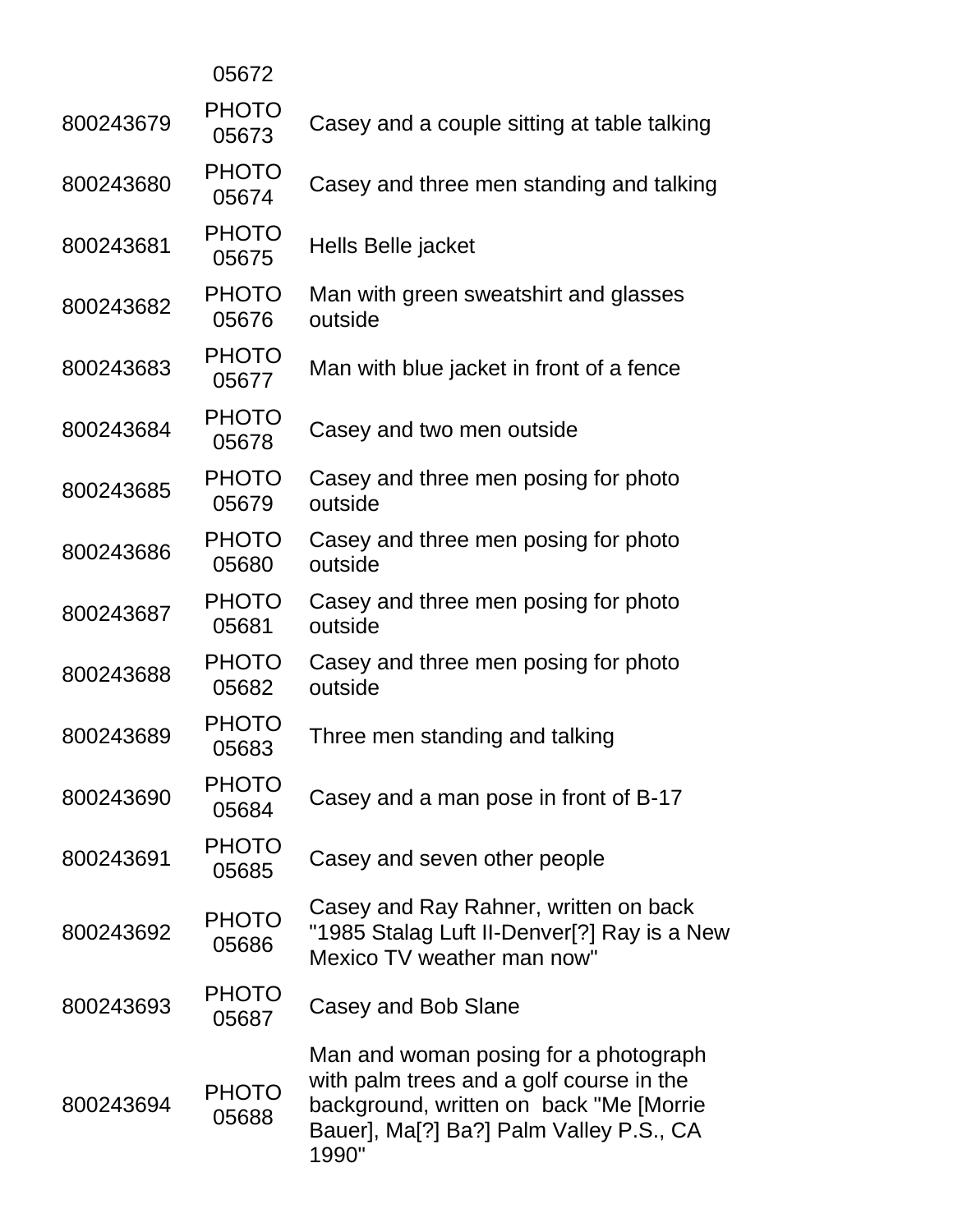| 800243695 | <b>PHOTO</b><br>05689 | View of sunset from Morrie Bauer 's deck,<br>written on back "Winter sunset from our<br>deck on Puget Sound" |
|-----------|-----------------------|--------------------------------------------------------------------------------------------------------------|
| 800243696 | <b>PHOTO</b><br>05690 | Casey's war memorabilia hung on a wall                                                                       |
| 800243697 | <b>PHOTO</b><br>05691 | Close up of Hells Belle jacket                                                                               |
| 800243698 | <b>PHOTO</b><br>05692 | Drawing of B-17                                                                                              |
| 800243699 | <b>PHOTO</b><br>05693 | Pima Air and Space Museum plane                                                                              |
| 800243700 | <b>PHOTO</b><br>05694 | Photo of overview of camp with tents<br>[reproduction]                                                       |
| 800243701 | <b>PHOTO</b><br>05695 | Photo behind barbed wire of men in camp<br>[reproduction]                                                    |
| 800243702 | <b>PHOTO</b><br>05696 | Photo of label about Moosburg<br>[reproduction]                                                              |
| 800243703 | <b>PHOTO</b><br>05697 | Photo of map of the march from Stalag Luft<br>III [reproduction]                                             |
| 800243704 | <b>PHOTO</b><br>05698 | Photo of map of Spremberg [reproduction]                                                                     |
| 800243705 | <b>PHOTO</b><br>05699 | Photo of two men cooking [reproduction]                                                                      |
| 800243706 | <b>PHOTO</b><br>05700 | Photo of camp from outside of the fence<br>[reproduction]                                                    |
| 800243989 | <b>PHOTO</b><br>05701 | Photo of two men cooking [reproduction]                                                                      |
| 800243707 | <b>PHOTO</b><br>05702 | Photo of officers standing by cars inside<br>camp [reproduction]                                             |
| 800243708 | <b>PHOTO</b><br>05703 | U.S. banner with barbed wire at top                                                                          |
| 800243709 | <b>PHOTO</b><br>05704 | Plane taking off                                                                                             |
| 800243710 | <b>PHOTO</b><br>05705 | Three planes in air                                                                                          |
| 800243711 | <b>PHOTO</b>          | B-17 on the ground                                                                                           |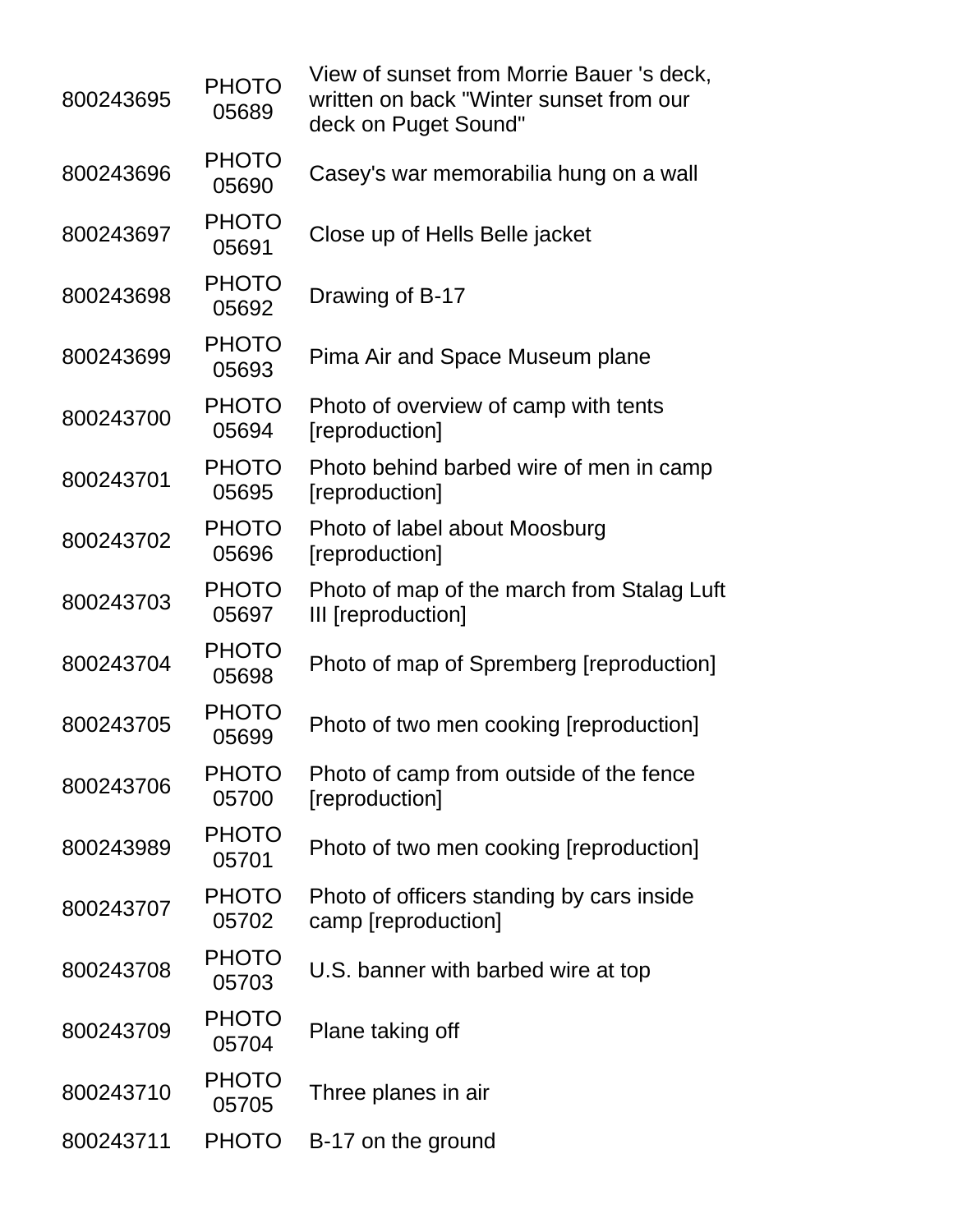<sup>800243712</sup> PHOTO 05707 Plaque in memory of 379th Bomb Group who served at Kimbolton Airfield

#### **Key Subjects**

This collection is indexed under the following headings in the Library's online catalog. Researchers interested in materials about related topics, persons, or places should search the catalog using these subject headings.

#### **Subjects**

Stalag Luft III. United States. –Army.—Air Corps. United States.—Army Air Forces.—Bombardment Group (Heavy), 379<sup>th</sup>. World War, 1939-1945—Aerial operations, American. World War, 1939-1945—Personal Narratives, American. World War, 1939-1945—Prisoners and prisons, German. World War, 1939-1945 United States.

**Container List**

| Box | <b>Folder</b> | Item ID#  | <b>Title</b>                                                                    | <b>Dates</b>       |
|-----|---------------|-----------|---------------------------------------------------------------------------------|--------------------|
|     |               |           | <b>Series 1: Military Service</b>                                               | 1942-1993,<br>u.d. |
|     | 1             |           | <b>Civilian Life</b>                                                            | 1942-1944,<br>u.d. |
|     |               | 800243001 | <b>Blackout instructions issued by Broward</b><br><b>County Defense Council</b> | $1-Jan-42$         |
|     |               | 800243002 | Air raid and blackout precautions for<br>quidance of Barclay Hotel residents    | 7-Feb-42           |
|     |               | 800243003 | "Hold Those Prices: Are You Doing Your<br>Part to Halt Inflation" pamphlet      | u.d.               |
|     |               | 800243004 | <b>Headquarters Keesler Field identification</b><br>card for Donald Casey       | 17-Jul-42          |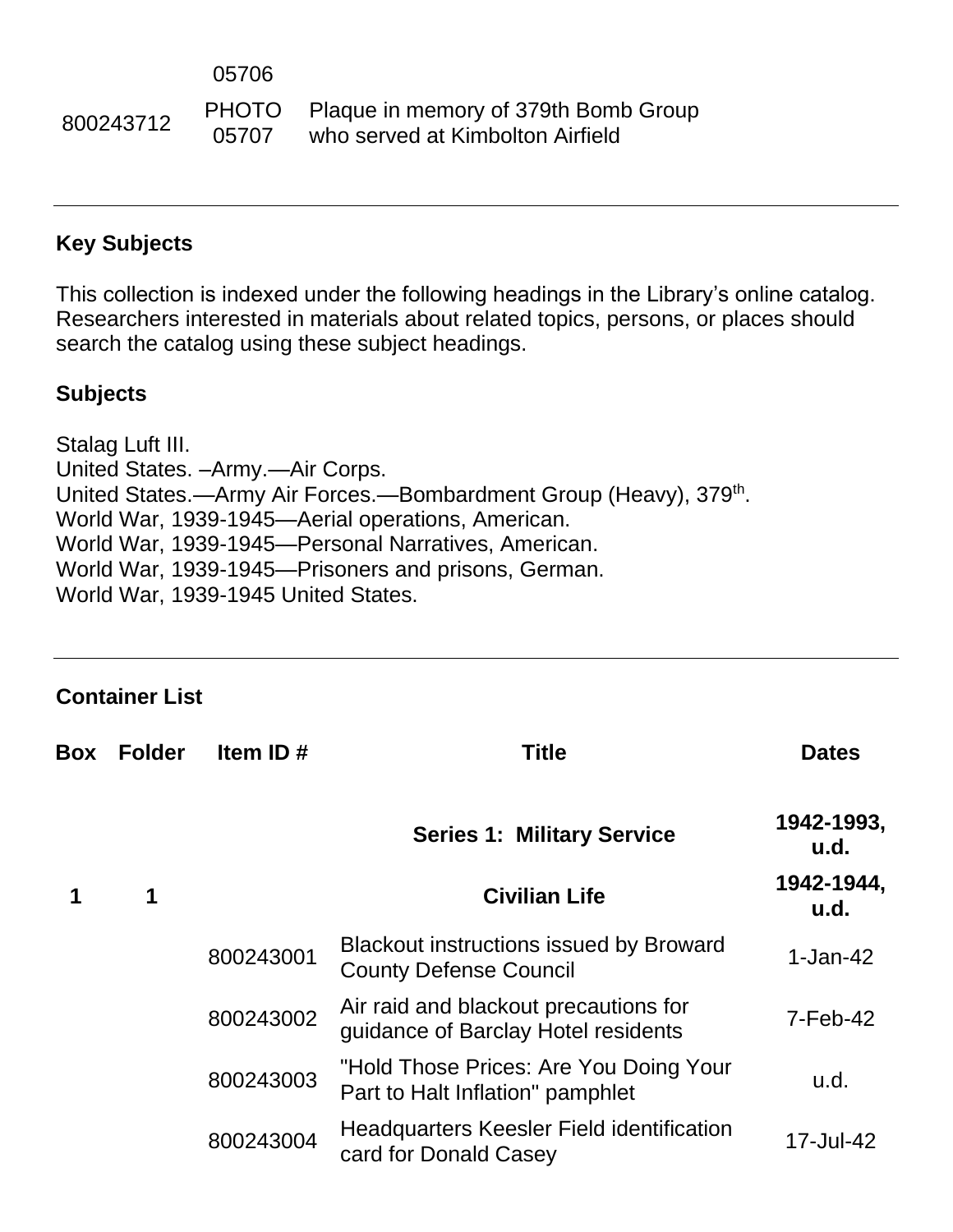| 800243005 | <b>Grade report from Purdue University</b>                                            | 23-Dec-42 |
|-----------|---------------------------------------------------------------------------------------|-----------|
| 800243006 | <b>Registration certificate for Selective</b><br><b>Service for Donald Casey</b>      | 31-Dec-42 |
| 800243007 | War ration book issued to James D.<br>Casey                                           | 14-Mar-44 |
| 800243008 | Acknowledgement of delivery slip from<br>the Office of Price Administration           | u.d.      |
| 800243009 | Basic mileage ration card                                                             | u.d.      |
| 800243010 | <b>Chicago Athletic Association Junior</b><br><b>Privileges Card for Donald Casey</b> | 1942      |
| 800243011 | Donald E. Casey identification card                                                   | u.d.      |
| 800243012 | <b>Identification card, Enlisted Reserve</b><br><b>Corps for Donald Casey</b>         | 8-Dec-42  |
| 800243013 | Mileage ration coupons                                                                | u.d.      |
| 800243014 | Ration coupon for five points processed<br>foods (2 coupons)                          | u.d.      |
| 800243015 | War ration book issued to James D.<br>Casey                                           | u.d.      |
| 800243016 | War ration book issued to Virginia S.<br>Casey                                        | u.d.      |
|           |                                                                                       |           |

**<sup>1</sup> <sup>2</sup> Military Service and Training 1943-1944, u.d.** 800243017 Ticket to graduation exercises 23-Oct-43 800243018 O'Connor's Cleaner and Furriers Storage Common sidealler and minimis otonage 26-Feb-44 <sup>800243019</sup> Donald Casey's soldier's souvenir bonald basey's soldier's souverning the manufacture of the u.d.<br>handbook 800243020 Air Force Preflight School Aviation Cadet All I bree Frenight behoor Aviation bauer absence card u.d. 800243021 Airspeed calibration card u.d. 800243022 Army Air Forces physical fitness test and All it of the priyordal nures of the direction of the direction of the cord card 800243023 Blue Air Force patch u.d.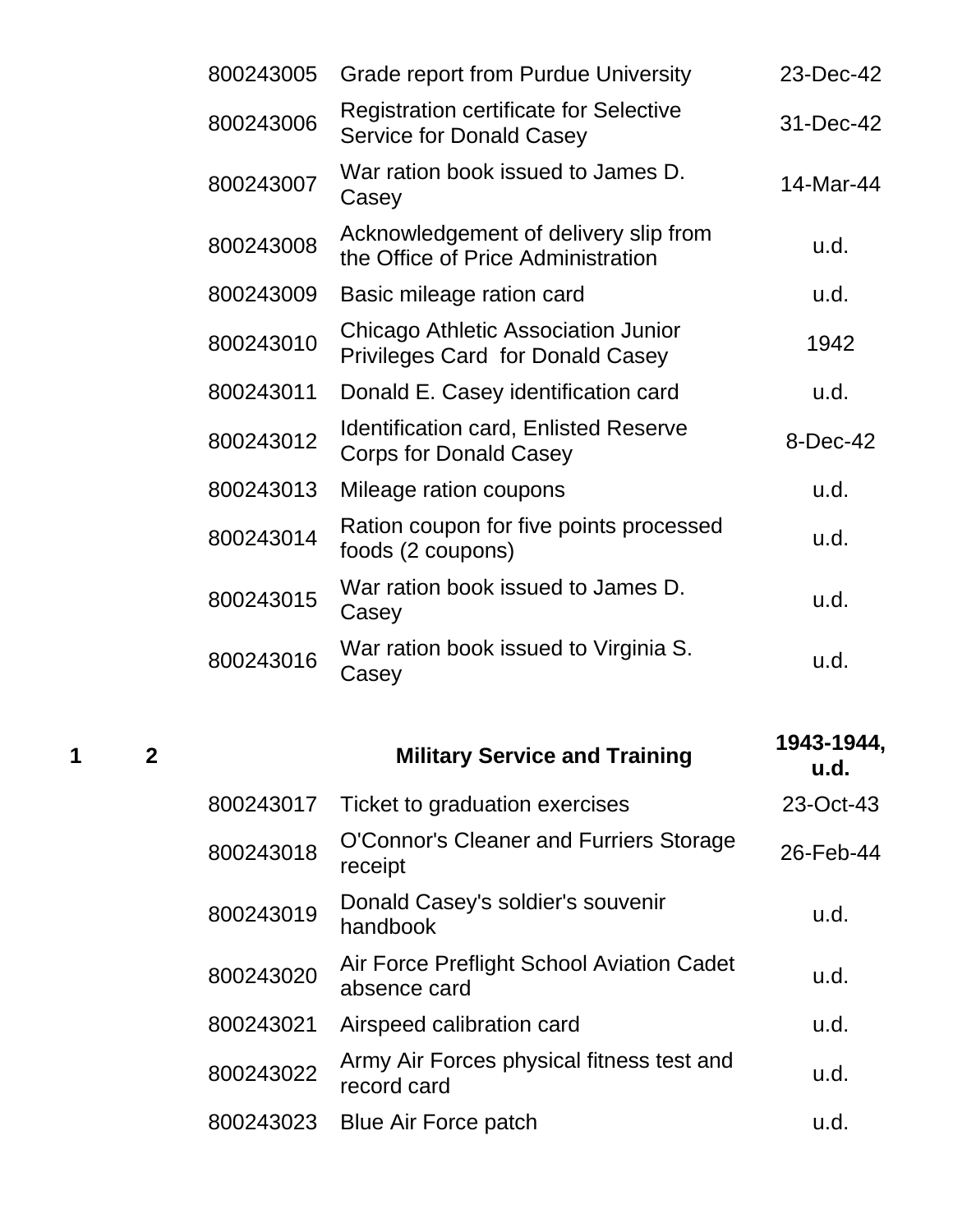|   |   | 800243024 | Casey, D.E. stub                                                                                                      | u.d.               |
|---|---|-----------|-----------------------------------------------------------------------------------------------------------------------|--------------------|
|   |   | 800243025 | Casey, D.E. stub (duplicate)                                                                                          | u.d.               |
|   |   | 800243026 | Donald E. Casey business card                                                                                         | u.d.               |
|   |   | 800243027 | Ellington Field laundry slip                                                                                          | u.d.               |
|   |   | 800243028 | Red meal ticket identification tag                                                                                    | u.d.               |
|   |   | 800243029 | Official song of the Army Air Forces                                                                                  | u.d.               |
|   |   | 800243030 | Pamphlet dropped over Germany by the<br>Air Force                                                                     | u.d.               |
| 1 | 3 |           | <b>Military Service and Training</b>                                                                                  | 1943               |
|   |   | 800243031 | Departure Point Class Book of 43-15,<br>Army Air Forces Navigation School, San<br>Marcos Army Air Field               | 1943               |
|   |   | 800243032 | Army Air Forces Navigation School, San<br>Marcos Army Air Field Class Book                                            | 1943               |
| 1 | 4 |           | <b>Military Documents</b>                                                                                             | 1943-1949,<br>u.d. |
|   |   | 800243033 | Special Orders No. 46, call to active duty                                                                            | 20-Feb-43          |
|   |   |           |                                                                                                                       |                    |
|   |   | 800243034 | Special Order No. 51, list of aviation<br>cadets                                                                      | $2-Mar-43$         |
|   |   | 800243035 | Government insurance report form                                                                                      | 4-Mar-43           |
|   |   | 800243036 | Request for transfer                                                                                                  | 6-Mar-43           |
|   |   | 800243037 | Restricted correspondence about publicity<br>in connection with escaped, liberated or<br>repatriated prisoners of war | 29-Mar-45          |
|   |   | 800243038 | Authorization for allotment of pay                                                                                    | 23-Oct-43          |
|   |   | 800243039 | Government issuance report form                                                                                       | 23-Oct-43          |
|   |   | 800243040 | General Orders No. 301 Air Medal Award                                                                                | 23-Apr-44          |
|   |   | 800243041 | General Orders No. 371 Oak Leaf Cluster<br>Award                                                                      | 15-May-44          |
|   |   | 800243042 | General Orders No. 429 Oak Leaf Cluster<br>Award                                                                      | 30-May-44          |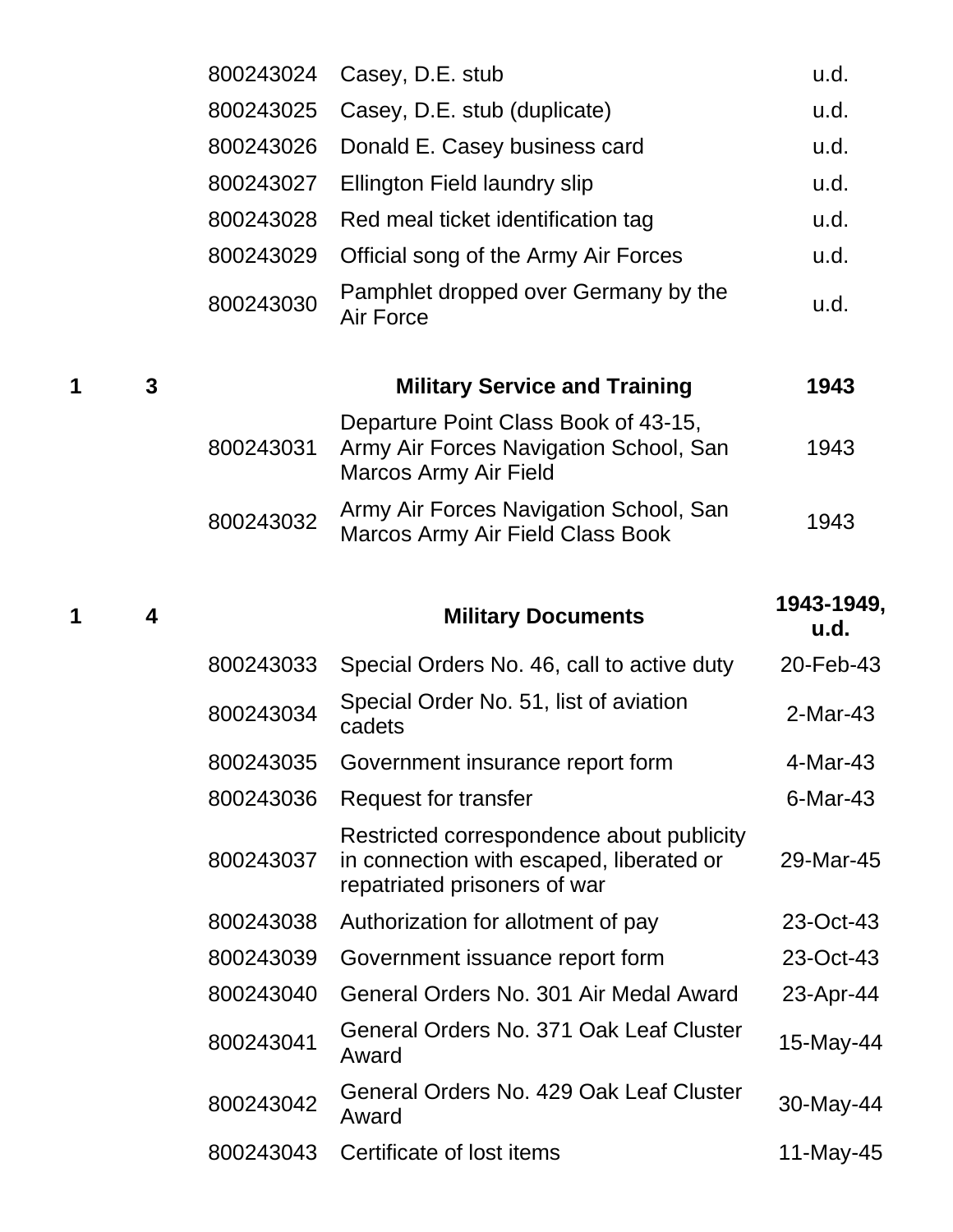|   |   | 800243044 | Immunization register                                                | 15-May-45     |
|---|---|-----------|----------------------------------------------------------------------|---------------|
|   |   | 800243045 | Certificate of examined captured enemy<br><b>Items</b>               | 18-May-45     |
|   |   | 800243046 | Special Order No. 157 call to Fort<br>Sheridan                       | $6$ -Jun-45   |
|   |   | 800243047 | Discharge certificate                                                | 18-Mar-49     |
|   |   | 800243048 | Transcript of military record                                        | 18-Mar-49     |
|   |   | 800243049 | Air Medal and Three Oak Leaf Clusters                                | u.d.          |
|   |   | 800243050 | Certificate                                                          | u.d.          |
|   |   | 800243051 | <b>Distinguished Flying Cross</b>                                    | u.d.          |
|   |   | 800243052 | Register forms for recovered allied<br>prisoners of war              | u.d.          |
| 1 | 5 |           | <b>Military Documents</b>                                            | 1942-1944     |
|   |   | 800243053 | B-17 Aircraft Assigned to the WWII 379th<br><b>Bombardment Group</b> | <b>Nov-42</b> |
|   |   | 800243054 | Field Orders #306                                                    | 18-Mar-44     |
|   |   | 800243055 | Field Orders #322                                                    | 10-Apr-44     |
|   |   | 800243056 | Field Orders #325                                                    | 13-Apr-44     |
|   |   |           |                                                                      |               |

800243057 Field Orders #339 29-Apr-44 800243058 Field Orders #346 6 8-May-44 <sup>800243059</sup> Station List of assignments of assigned Station Elst of assignments of assigned 15-May-44<br>officers

**<sup>1</sup> <sup>6</sup> Prisoner of War Records 1944-1945, u.d.** <sup>800243060</sup> Meeting for relatives of American prisoners of war invitation 15-Feb-45 800243061 Next of kin meeting invitation 4-Apr-45 <sup>800243062</sup> American Red Cross letter to Virginia American Ned Cross letter to Virginia<br>Casey about Red Cross services 26-Jan-45 800243063 Army Service Forces to next of kin, information for next of kin about prisoners of war and supplies Apr-45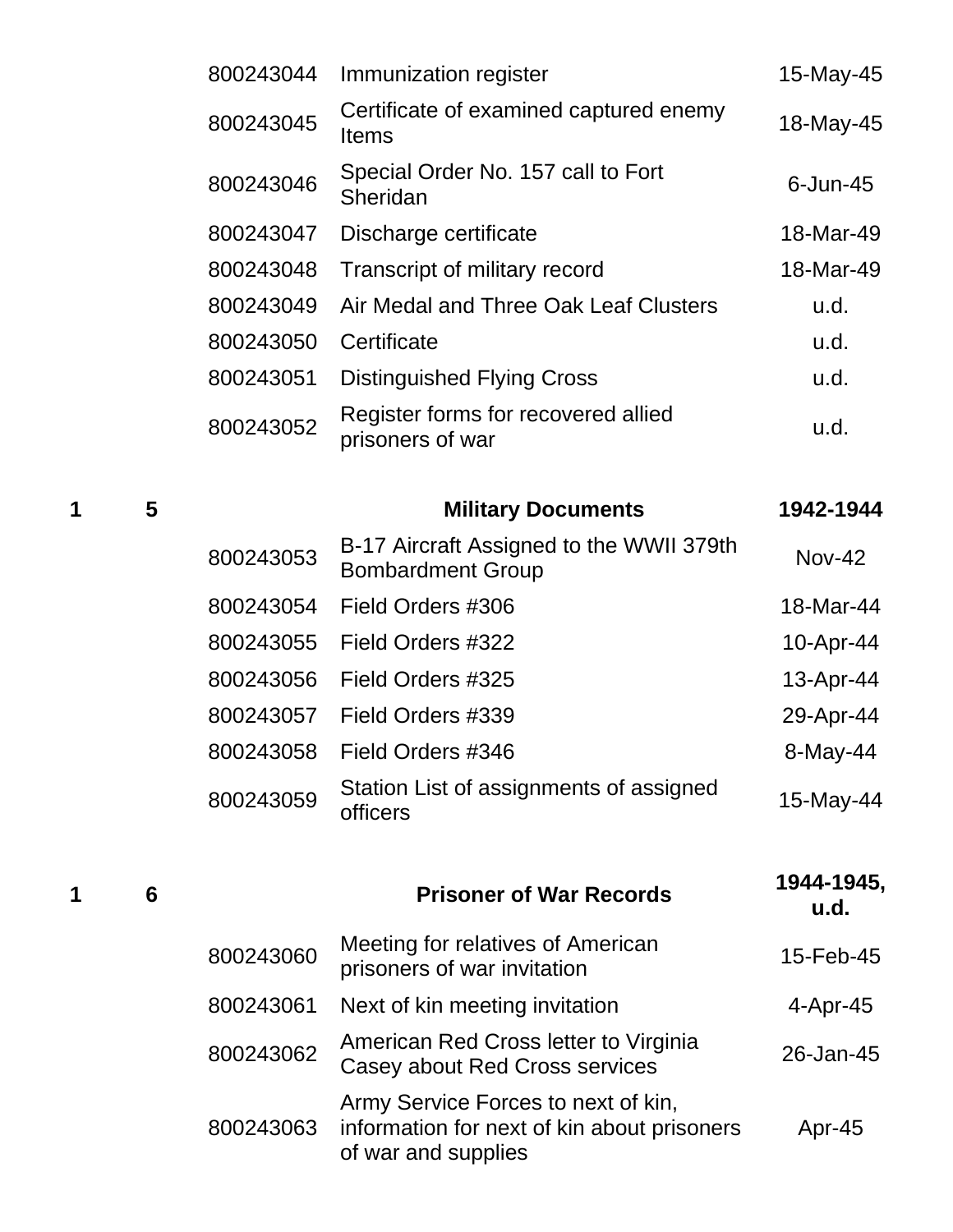| 800243064 | War Prisoner's aid of the YMCA letter                                                                          | u.d.       |
|-----------|----------------------------------------------------------------------------------------------------------------|------------|
| 800243065 | Red Cross information about prisoners of<br>war booklet                                                        | $May-44$   |
| 800243066 | YMCA war prisoners aid: information for<br>next of kin                                                         | u.d.       |
| 800243067 | Red Cross order blank for packages for<br>identified prisoners of war sheet                                    | u.d.       |
| 800243068 | Red Cross weekly package to prisoners<br>of war                                                                | u.d.       |
| 800243069 | American Tobacco Company return of<br>product card                                                             | u.d.       |
| 800243070 | List of items in box sent to Donald Casey<br>at Stalag Luft III                                                | u.d.       |
| 800243071 | List of items in box sent to Donald Casey<br>at Stalag Luft III                                                | u.d.       |
| 800243072 | Three customs declaration tags for<br>Donald Casey packages at Stalag Luft III                                 | u.d.       |
| 800243073 | Red Cross weekly ration sheet (copy)                                                                           | u.d.       |
| 800243074 | <b>Office of The Provost Marshal General list</b><br>of goods to send to prisoners of war                      | $1-Jun-44$ |
| 800243075 | Office of The Provost Marshal General list<br>of goods to send to prisoners of war and<br>mailing instructions | 1-Aug-44   |
| 800243076 | Office of The Provost Marshal General<br>revised mailing instructions to prisoners of<br>war                   | Apr-44     |
| 800243077 | Campion Alumnus Vol. 6 No. 6, mentions<br>Casey has been captured as a prisoner of<br>war                      | Jul-44     |
| 800243078 | Congressional Record, proceedings and<br>debates of the 79th Congress first<br>session, about prisoners of war | Mar-45     |
| 800243079 | "Captured Fliers in Germany Mostly<br>Healthy, But Hungry" article (2 copies)                                  | u.d.       |
| 800243080 | Letter to Mr. V.E. Breeden from Leslie C.<br>Hardy about a newspaper clipping                                  | 9-Apr-45   |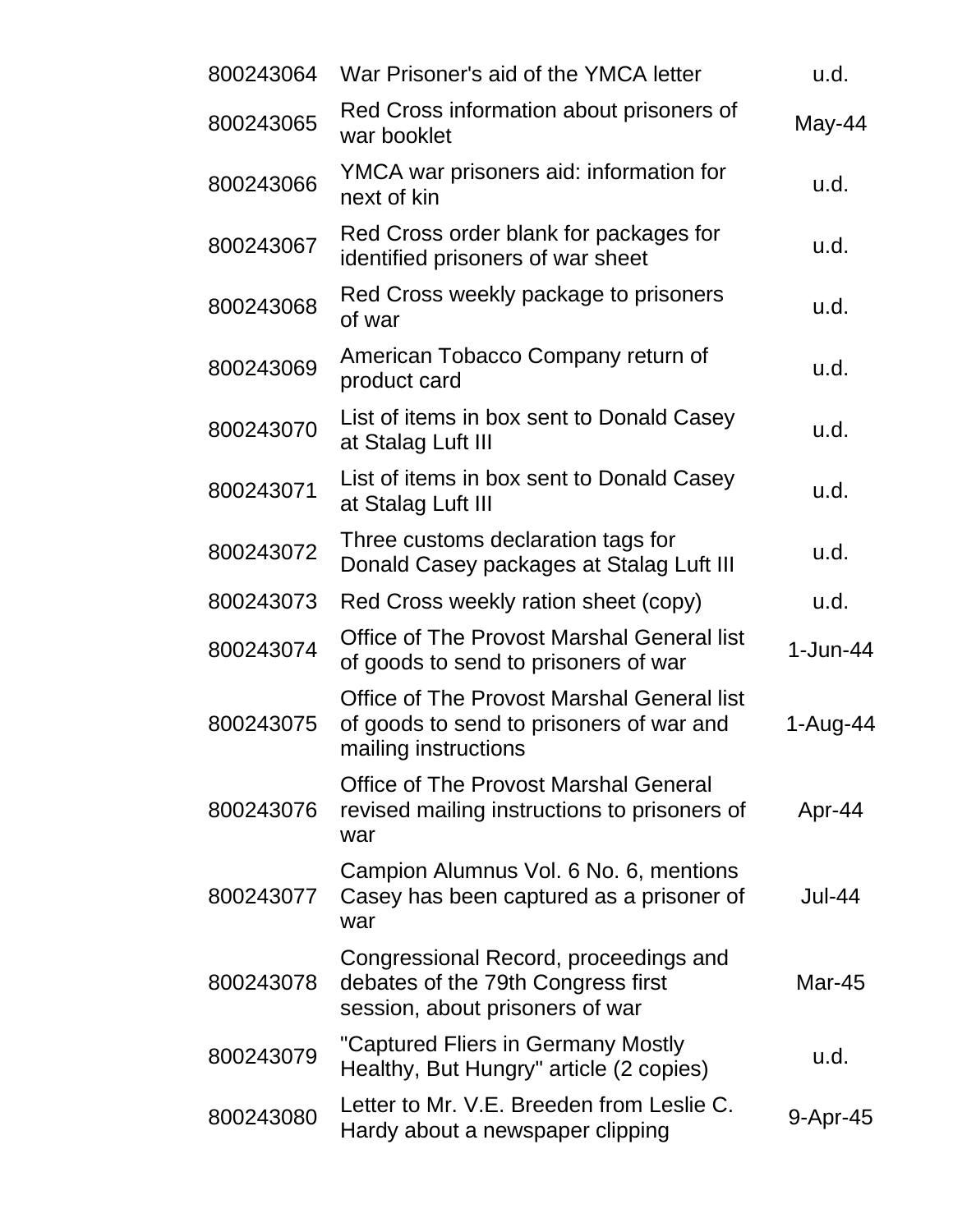|   |                         | 800243081 | Identity card for ex-prisoner of war                                         | 10-May-45     |
|---|-------------------------|-----------|------------------------------------------------------------------------------|---------------|
|   |                         | 800243082 | Prisoner of war identification card from<br><b>Stalag Luft III</b>           | u.d.          |
| 1 | $\overline{\mathbf{7}}$ |           | <b>Prisoner of War Publications</b>                                          | 1943-1945     |
|   |                         | 800243083 | Prisoners of War Bulletin Vol. 1, No. 2                                      | <b>Jul-43</b> |
|   |                         | 800243084 | Prisoners of War Bulletin Vol. 1, No. 3                                      | Aug-43        |
|   |                         | 800243085 | Prisoners of War Bulletin Vol. 1, No. 4                                      | Sep-43        |
|   |                         | 800243086 | Prisoners of War Bulletin Vol. 2, No. 4                                      | Apr-44        |
|   |                         | 800243087 | Prisoners of War Bulletin Vol. 2, No. 5 (2)<br>Copies)                       | May-44        |
|   |                         | 800243088 | Prisoners of War bulletin Vol. 2, No. 6                                      | $Jun-44$      |
|   |                         | 800243089 | Prisoners of War Bulletin Vol. 2, No. 7                                      | <b>Jul-44</b> |
|   |                         | 800243090 | Prisoners of War Bulletin Vol. 2, No. 8                                      | Aug-44        |
|   |                         | 800243091 | Prisoners of War Bulletin Supplement,<br>Gefangenen Gazette (2 Copies)       | Sep-44        |
|   |                         | 800243092 | Prisoners of War Bulletin Vol. 2, No. 9                                      | Sep-44        |
|   |                         | 800243093 | Prisoners of War Bulletin Vol. 2, No. 10                                     | Oct-44        |
|   |                         | 800243094 | Prisoners of War Bulletin Vol. 2, No. 11                                     | Nov-44        |
|   |                         | 800243095 | Prisoners of War Bulletin Vol. 2, No. 12                                     | Dec-44        |
|   |                         | 800243096 | Prisoners of War Bulletin Vol. 3, No. 1                                      | Jan-45        |
|   |                         | 800243097 | Prisoners of War Bulletin Vol. 3, No. 2                                      | Feb-45        |
|   |                         | 800243098 | Prisoners of War Bulletin Vol. 3, No. 4                                      | Apr-45        |
|   |                         | 800243099 | Prisoners of War Bulletin Vol. 3, No. 5                                      | May-45        |
|   |                         | 800243100 | YMCA of Chicago, Next of Kin News<br>Letter, War Prisoners Aid Vol. 1, No. 2 | $Oct-44$      |
|   |                         | 800243101 | YMCA of Chicago, Next of Kin News<br>Letter, War Prisoners Aid Vol. 1, No. 3 | Dec-44        |
|   |                         | 800243102 | YMCA of Chicago, Next of Kin News<br>Letter, War Prisoners Aid Vol. 1, No. 5 | Feb-45        |
|   |                         |           |                                                                              |               |

|  | <b>Newspaper Clippings</b> | 1944-1993,  |
|--|----------------------------|-------------|
|  |                            | <b>u.d.</b> |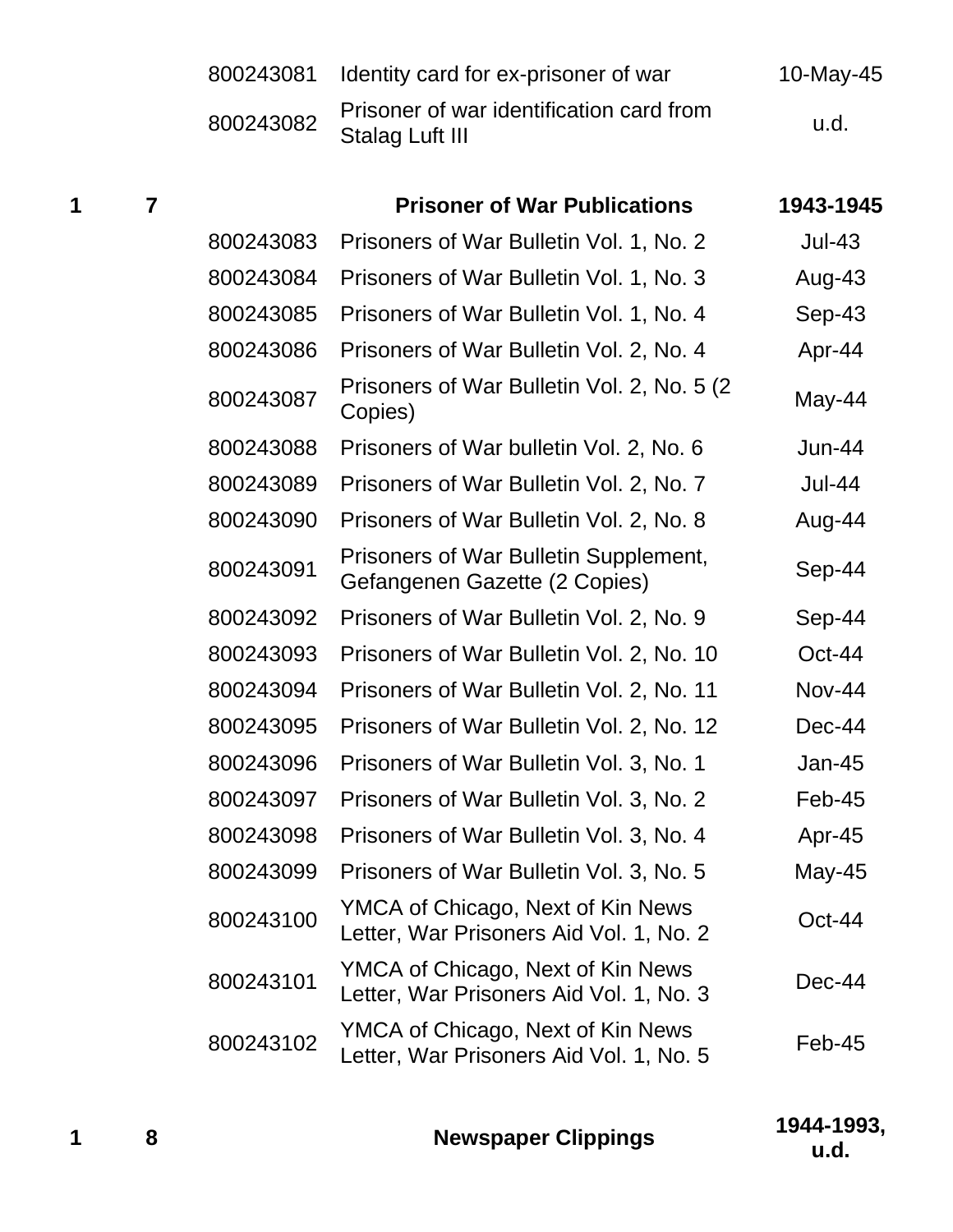| 800243103 | "Forts Again Blast Airfields in France"                                                                   | 29-Mar-44  |
|-----------|-----------------------------------------------------------------------------------------------------------|------------|
| 800243104 | "Pre-Invasion Air Blows Pass 96 Hours"                                                                    | 12-Apr-44  |
| 800243105 | "Heavies Hit from Calais to Berlin; Nazis<br>Declare Invasion Imminent"                                   | 19-Apr-44  |
| 800243106 | "Nazi Atlantic Wall Gets Heaviest Blitz:<br>2,000 Allied Planes Pound France from<br>Calais to Cherbourg" | 21-Apr-44  |
| 800243107 | "Berlin Blasted as Air Offensive Resumes"                                                                 | 20-May-44  |
| 800243108 | "Service Men's News: Lt. D.E. Casey<br>German Prisoner"                                                   | 27-Jul-44  |
| 800243109 | "47 Chicagoan Prisoners"                                                                                  | 11-Oct-44  |
| 800243110 | "Rescued Allies Sail"                                                                                     | 13-Mar-45  |
| 800243111 | "Nazi Cruelty May Get G.I. Retribution";<br>"'Ragdoll' Dead Little Streets of Nazi City"                  | 16-Apr-45  |
| 800243112 | "Makes Germans View the Horror of<br>Death Factory"                                                       | 18-Apr-45  |
| 800243113 | "Allies Drive Deeper Toward German<br>Stronghold"                                                         | 22-Apr-45  |
| 800243114 | "Three Armies Launch Drive on Bavaria";<br>"Where Three Allied Armies Plunge into<br>Nazis' Redoubt"      | 22-Apr-45  |
| 800243115 | "300 Chicago area men among freed"                                                                        | 1-May-45   |
| 800243116 | "Stenographic Notes Reveal Goering's<br><b>Cruelty to Yanks"</b>                                          | 23-May-45  |
| 800243117 | "General's Capture Spurs Nazi Peace<br>Plan"                                                              | 9-Feb-65   |
| 800243118 | "Doctor Risked Life to Aid Allies, Ex-<br><b>POWs Learn"</b>                                              | 2-Apr-45   |
| 800243119 | "Little Details of Stalag Life Bright in POW<br>Memories"                                                 | 7-Apr-45   |
| 800243120 | "Hit Hanoi with Mail, 350 ex-PWs Urge"                                                                    | 26-Apr-70  |
| 800243121 | "Just Middle-Aged Con" (Copy)                                                                             | 15-Jul-77  |
| 800243122 | "Escape Stories Flow as Ex-POWs<br>Reunite" (Copy)                                                        | $3-May-85$ |
| 800243123 | "Stepping Aside" and "Profit Motive"                                                                      | 1991       |
|           |                                                                                                           |            |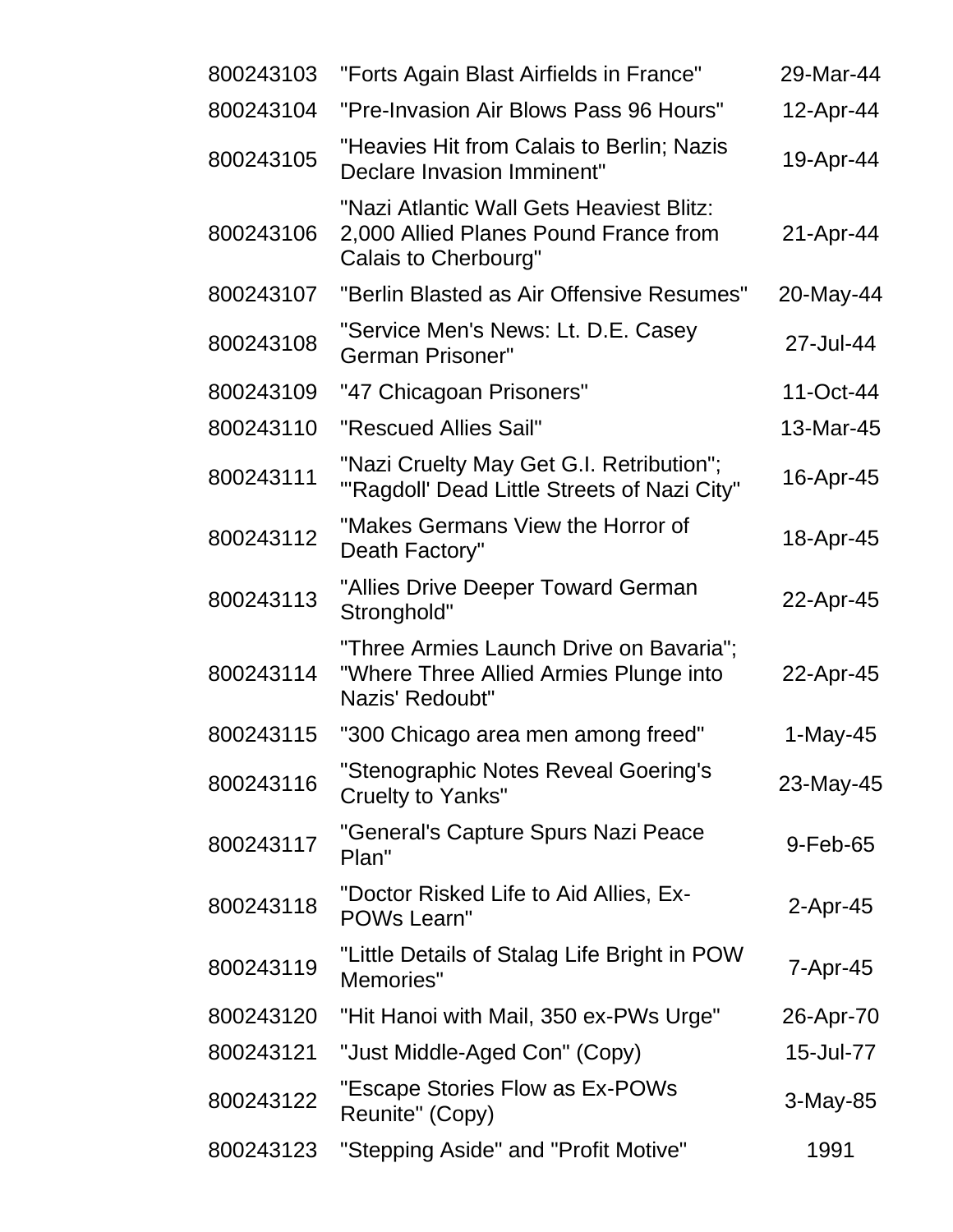| 800243124 | "Pearl Harbor was the crucible of a<br>generation"                     | 9-May-91  |
|-----------|------------------------------------------------------------------------|-----------|
| 800243125 | "WWII Prisoner Who Escaped from<br>Germans"                            | 30-Mar-93 |
| 800243126 | "Bozo Days"                                                            | 27-Dec-93 |
| 800243127 | "Japan should quit trying to distort WWII<br>history"                  | 8-Dec-94  |
| 800243128 | Moosburger newspaper "American<br>Prisoners of War at Stalag VII A"    | 29-Apr-95 |
| 800243129 | "Sometimes I think no one really<br>understands"                       | 10-Jan-99 |
| 800243130 | "The Reich Mind"                                                       | 31-Oct-15 |
| 800243131 | "Lt. Col. Casey New AAF Head"                                          | u.d.      |
| 800243132 | <b>The Circuit</b>                                                     | u.d.      |
| 800243133 | "WWII POW finally gets medal"                                          | u.d.      |
| 800243134 | "Der erfolgreichste Kampfer aller<br>Luftwaffen"                       | u.d.      |
| 800243135 | "Generalfeldmarschall Rommel<br>gestorben"                             | u.d.      |
| 800243136 | "Air Corps Reserve No Longer Under<br><b>ERC Call Classification"</b>  | u.d.      |
| 800243137 | "American Captives in Path of Russia"                                  | u.d.      |
| 800243138 | "Anger Dims as Stalag Prisoners Relive<br>Their 'Great Escape' of '44" | u.d.      |
| 800243139 | "Army Air Corps Will Call Reserves"                                    | u.d.      |
| 800243140 | "Black Horse Troop Drives to Rescue of<br>7,000 Prisoners"             | u.d.      |
| 800243141 | "Brunswick Also Hit; Heavy Battles With<br>Luftwaffe Indicated"        | u.d.      |
| 800243142 | "Captive Yanks Falter and Die Under Nazi<br>Lash"                      | u.d.      |
| 800243143 | "Cause it will ruin their"                                             | u.d.      |
| 800243144 | "Cermack Kin Sees Hope in Parley"                                      | u.d.      |
| 800243145 | "Charges Reds Force Yanks To Leave                                     | u.d.      |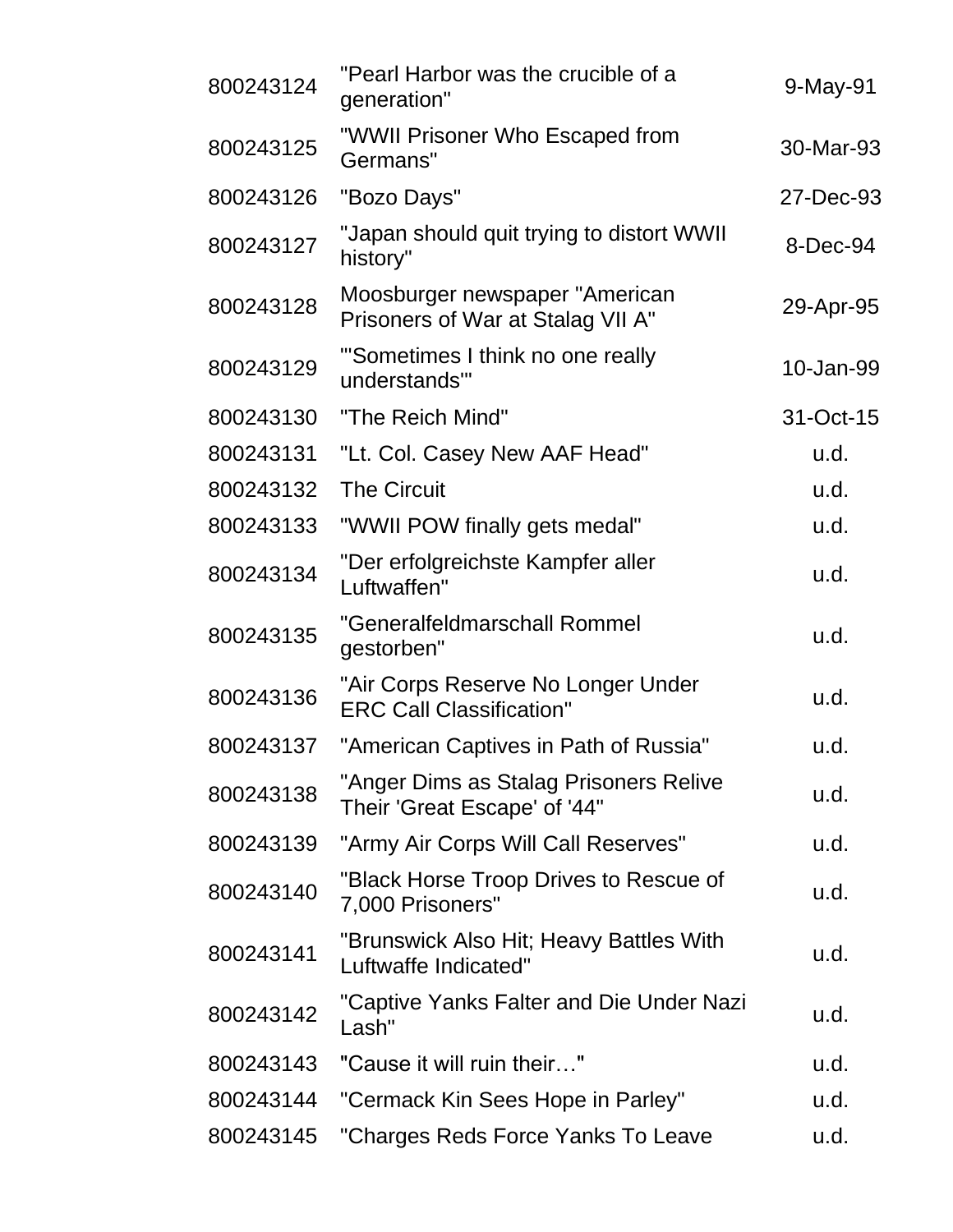Potsdam"

| 800243146 | The Circuit, Facsimile of a Newspaper<br>Published in Prisoner of War Camp in<br>Germany | u.d. |
|-----------|------------------------------------------------------------------------------------------|------|
| 800243147 | "Death Hits Freed Nazi Captives"                                                         | u.d. |
| 800243148 | "D. E. Casey Receives Wings"                                                             | u.d. |
| 800243149 | "Ex-Chicagoan Tells Horror of Nazi<br>Prison"                                            | u.d. |
| 800243150 | "Fliers Take Personal Interest In Infantry"                                              | u.d. |
| 800243151 | "Fighters Cut Swathe Over Nazi Europe"                                                   | u.d. |
| 800243152 | "Forts Given Bitter Battle by Luftwaffe"                                                 | u.d. |
| 800243153 | "Freed Prisoners Mark 'V-E Day'"                                                         | u.d. |
| 800243154 | "Freed Yanks to be Speeded Home"                                                         | u.d. |
| 800243155 | "General Arnold Honored at Retreat<br>Exercises"                                         | u.d. |
| 800243156 | "Germans Move 1,000 Captives West"                                                       | u.d. |
| 800243157 | "Germans Reassure Allies on Prisoners"                                                   | u.d. |
| 800243158 | "Germans Send Picture of Captive U.S.<br>'Bomber Crew'" Photo                            | u.d. |
| 800243159 | "Germans Treat British Better Than<br>Americans"                                         | u.d. |
| 800243160 | "Germans Try to Give Up a U.S. Plane<br>Overheard"                                       | u.d. |
| 800243161 | "Inside Nazi Prison Camps"                                                               | u.d. |
| 800243162 | "Kin of Soldiers To Get Medals"                                                          | u.d. |
| 800243163 | "Luftwaffe Nests Hit After 'Invasion Spies'<br>Range Over Britain"                       | u.d. |
| 800243164 | "Luftwaffe's Fields Invasion Defenses<br>Rent by U.S. Fleets"                            | u.d. |
| 800243165 | "Maywood Honors Its Dead Soldier"                                                        | u.d. |
| 800243166 | "Maywood Lad Was Brave"                                                                  | u.d. |
| 800243167 | "Meanwhile, in a radio speech to the<br><b>United States"</b>                            | u.d. |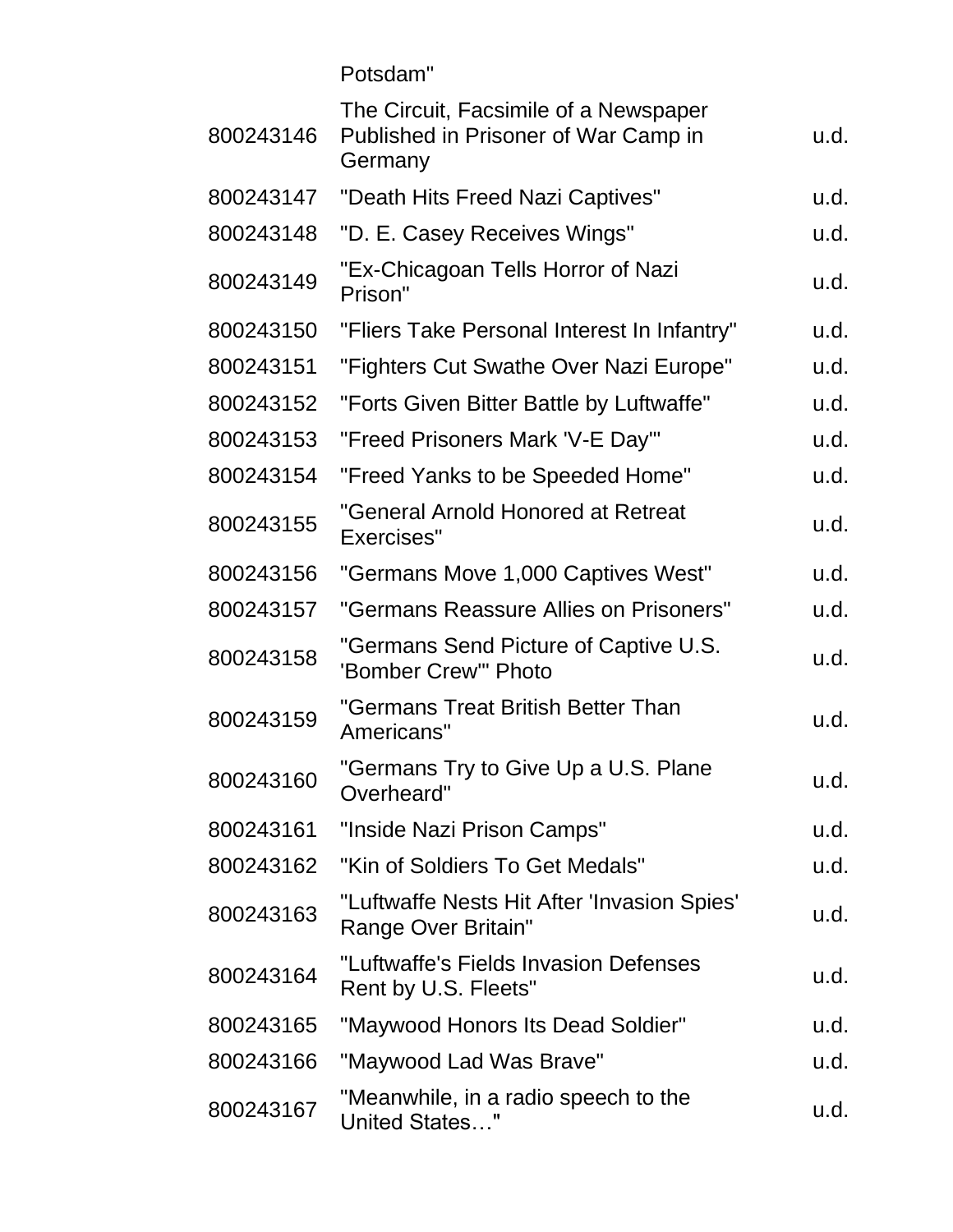| 800243168 | "The Menu of a U.S. Prisoner of War"<br>Map and Article                         | u.d. |
|-----------|---------------------------------------------------------------------------------|------|
| 800243169 | "Nazi Civilians Kill 2 U.S. Fliers"                                             | u.d. |
| 800243170 | "Nazis Move Prisoners"                                                          | u.d. |
| 800243171 | "North-South Attacks Renewed: Heavies<br>Hit In Rumania and Reich"              | u.d. |
| 800243172 | "Of the bombers which failed to return"                                         | u.d. |
| 800243173 | "One Foot Gone, Bomber Pilot Saves His<br>Crew"                                 | u.d. |
| 800243174 | "Patriotic Family" Photo and Small Article<br>of the Casey Family               | u.d. |
| 800243175 | "Pre-Invasion Blitz Renewed; 30,000<br>Tons Hit Foe in a Week"                  | u.d. |
| 800243176 | "Prison Camps Shown on Map of<br>Germany" Map of Europe                         | u.d. |
| 800243177 | "Red Cross to Tell of Freed Soldiers"                                           | u.d. |
| 800243178 | "Remember Your Beloved Sweetheart"                                              | u.d. |
| 800243179 | "River Forest Flier Prisoner of Nazis"<br><b>Article about Donald Casey</b>     | u.d. |
| 800243180 | "Russian Peril Nazi Strong Point" Map of<br>Poland, Germany and Czechoslovakia" | u.d. |
| 800243181 | "'Softening-Up' Air Drive Gains"                                                | u.d. |
| 800243182 | "Streams of U.S. Ships Paste France,<br>Reich; 4,000-Ton RAF Raid               | u.d. |
| 800243183 | "Taxi!" Cartoon                                                                 | u.d. |
| 800243184 | "The Approaching Completion…"                                                   | u.d. |
| 800243185 | "USAAF Out After Giant RAF Blow"                                                | u.d. |
| 800243186 | "U.S. To Release Names of Freed G.I.S<br>Quicker"                               | u.d. |
| 800243187 | "War Honors Won by Cermak Kin"                                                  | u.d. |
| 800243188 | "War Medals Go to Kin of 14 Yanks"                                              | u.d. |
| 800243189 | Yank, The Army Weekly Cartoon, "I'd Like<br>a Little Fatherly Advice, Sir."     | u.d. |
| 800243190 | "Yanks Liberate Patton Son-in-Law from                                          | u.d. |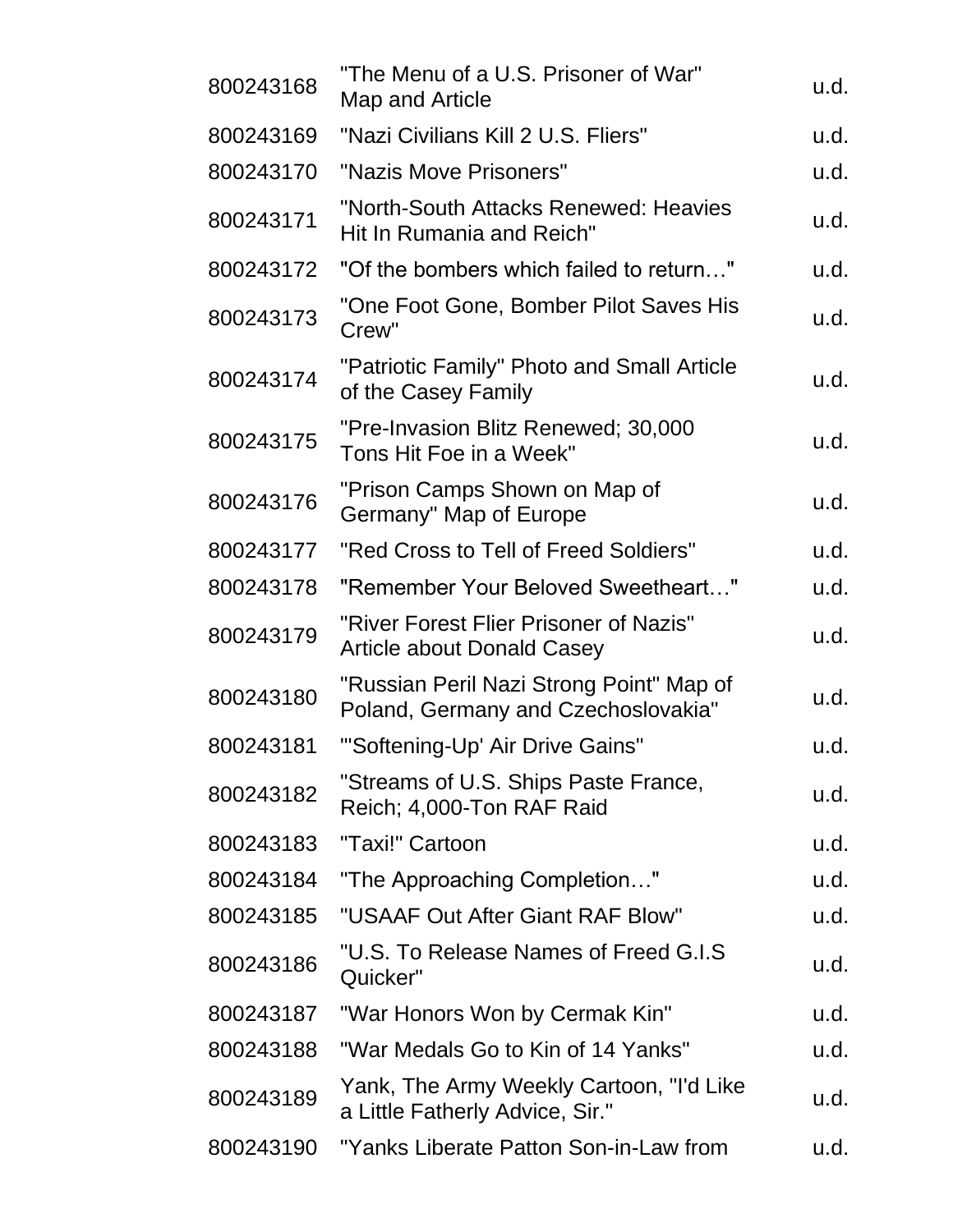|           | German Camp"                                       |      |
|-----------|----------------------------------------------------|------|
| 800243191 | "Yanks, Reds Make Contact--by Radio                | u.d. |
| 800243192 | "Yanks Released By Nazis Will Be Sent<br>Home"     | u.d. |
| 800243193 | "3rd Frees 110,000; Sets Record"                   | u.d. |
| 800243194 | "12 Airfields Hit In 2-Day Blow"                   | u.d. |
| 800243195 | "41 Freed Yanks Whoop It Up For Uneasy<br>Captors" | u.d. |
| 800243196 | "8,500 Tons Rained on Nazis in 30 Hours"           | u.d. |
| 800243197 | "30,000 of 87,000 Freed Yanks En Route<br>Home"    | u.d. |
| 800243198 | Famous front pages from Chicago papers             | u.d. |

|                |   |           | <b>Series 2: Post War</b>                                                                                    | 1945-2013,<br>u.d. |
|----------------|---|-----------|--------------------------------------------------------------------------------------------------------------|--------------------|
| $\overline{2}$ | 1 |           | <b>Post War Ephemera</b>                                                                                     | 1949-2005,<br>u.d. |
|                |   | 800243200 | Notice of authorization of training and<br>subsistence allowance                                             | 27-Jul-49          |
|                |   | 800243201 | Notice of expiration of entitlement                                                                          | 16-Sep-49          |
|                |   | 800243202 | Foreign claims settlement commission of<br>the United States                                                 | 30-Dec-54          |
|                |   | 800243203 | Transmittal of and/or entitlement to<br>awards                                                               | 15-Aug-88          |
|                |   | 800243204 | Memorandum for recipients of the<br>prisoner of war medal                                                    | 23-Aug-88          |
|                |   | 800243205 | Letter from Casey to the National<br>Personnel Records Center asking for<br>records of his military service  | 22-Aug-94          |
|                |   | 800243206 | Correspondence and certificate of Casey<br>being honored on the World War II<br>memorial in Washington, D.C. | 22-Jul-05          |
|                |   | 800243207 | Fact sheet World War II (copy)                                                                               | u.d.               |
|                |   | 800243208 | The Historical Collection of the Stalag Luft<br>III Former Prisoners of War pamphlet                         | u.d.               |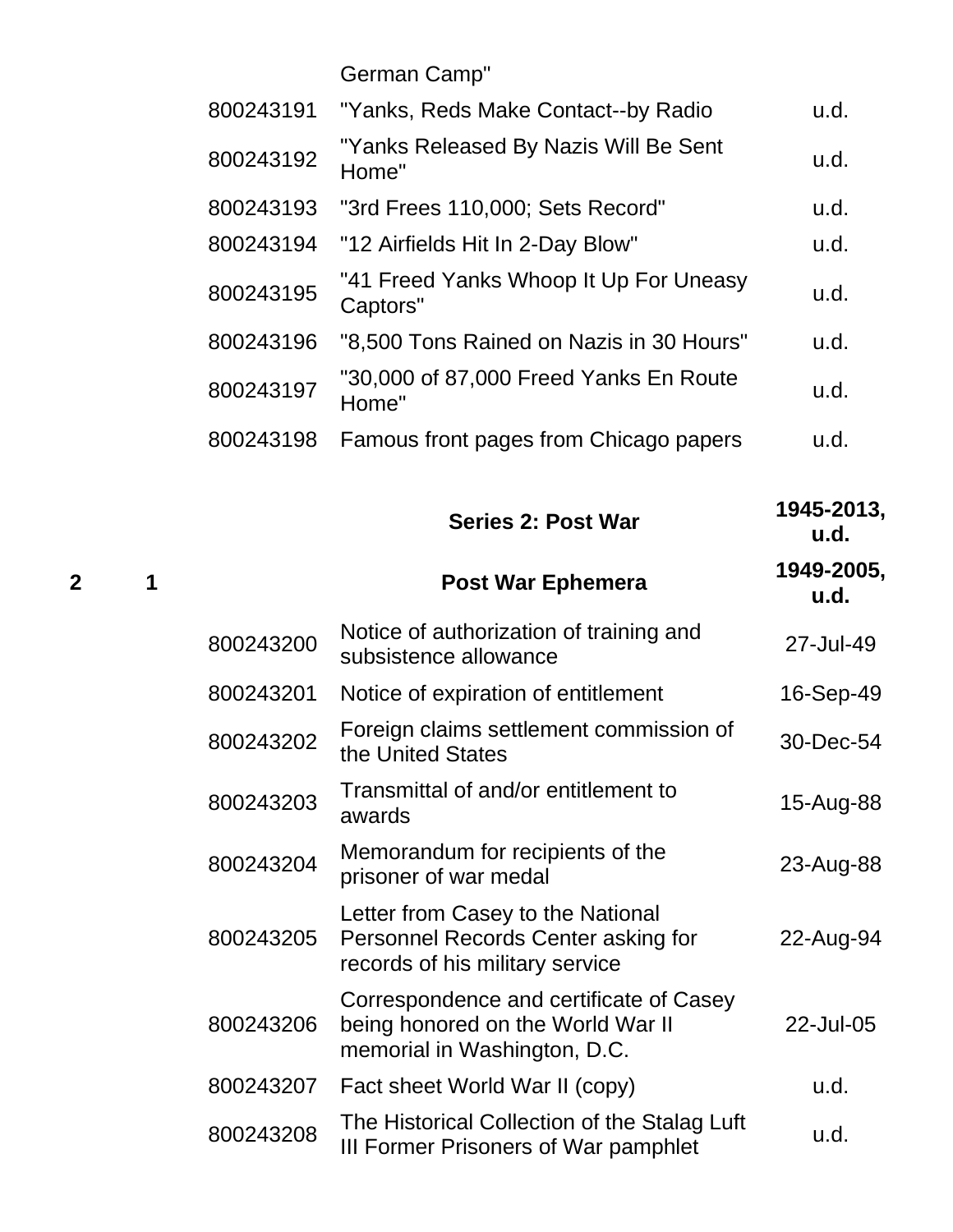|   |              | 800243209 | Notification of award for Inhumane<br><b>Treatment and/or Compulsory Labor</b>      | u.d.                |
|---|--------------|-----------|-------------------------------------------------------------------------------------|---------------------|
|   |              | 800243210 | Notification of award for Insufficient<br><b>Rations</b>                            | u.d.                |
| 2 | $\mathbf{2}$ |           | <b>Stalag Luft III Ex-POW Reunions</b>                                              | 1965-2013           |
|   |              | 800243211 | Clipped Wings, 20th prisoner of war<br>reunion Stalag Luft III pamphlet             | 23-Apr-65           |
|   |              | 800243212 | Excerpts from a Kriegie Log, 20th<br>prisoner of war reunion Dayton, Ohio           | 24-Apr-65           |
|   |              | 800243213 | Stalag Luft III 30th year reunion program                                           | 18-Apr-75           |
|   |              | 800243214 | Stalag Luft III 30th year reunion fold out<br>with pictures                         | 18-Apr-75           |
|   |              | 800243215 | Stalag Luft III 35th year reunion address<br>list, recipe for Kriegie Brew inserted | 18-Apr-80           |
|   |              | 800243216 | Stalag Luft III 35th year reunion cartoon<br>booklet                                | 18-Apr-80           |
|   |              | 800243217 | Stalag Luft III 35th year reunion fold out<br>with pictures                         | 18-Apr-80           |
|   |              | 800243218 | Stalag Luft III 45th year reunion booklet                                           | 26-Apr-90           |
|   |              | 800243219 | Stalag Luft III 50th year reunion booklet                                           | 11-May-95           |
|   |              | 800243220 | Stalag Luft III 50th year reunion booklet<br>(duplicate)                            | 11-May-95           |
|   |              | 800243221 | Stalag Luft III 2013 reunion wreath laying<br>ceremony DVD                          | 2013                |
| 2 | 3            |           | <b>Cartoons and Drawings of POW Camps</b><br>and War                                | 1945, 1996,<br>u.d. |
|   |              | 800243222 | 88 MM Flak Gun                                                                      | u.d.                |
|   |              | 800243223 | Washing clothes                                                                     | u.d.                |
|   |              | 800243224 | Portrait of man with plane                                                          | $6$ -Apr-45         |
|   |              | 800243225 | Portrait of man with plane (duplicate)                                              | $6$ -Apr-45         |
|   |              | 800243226 | Map of Stalag Luft III                                                              | 30-May-96           |
|   |              | 800243227 | Map of Stalag Luft III (duplicate)                                                  | 30-May-96           |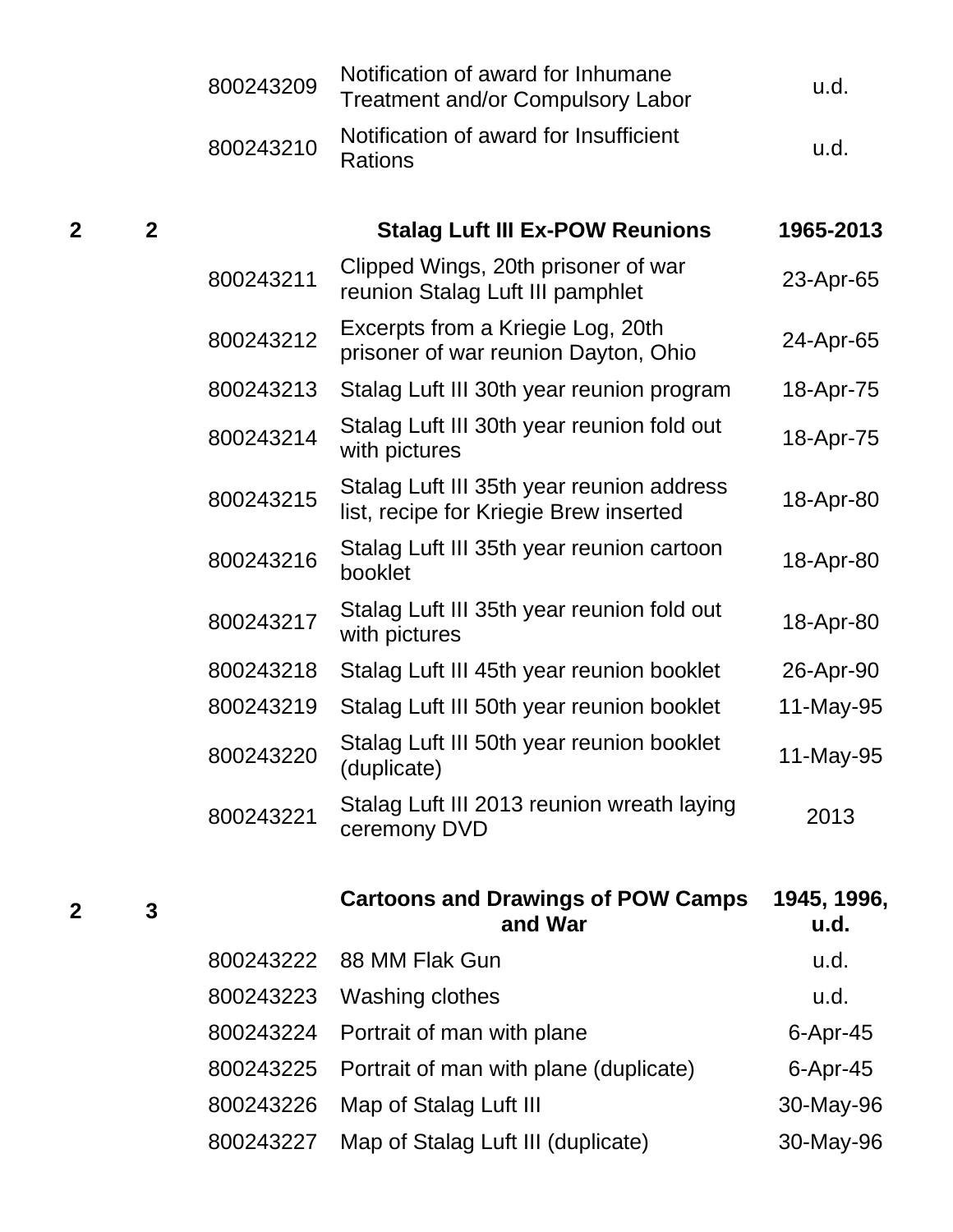| 800243228 | Floor plan block 135                           | u.d. |
|-----------|------------------------------------------------|------|
| 800243229 | Man sitting on escape hatch                    | u.d. |
| 800243230 | "Dawn Patrol!"                                 | u.d. |
| 800243231 | Weekly ration list                             | u.d. |
| 800243232 | "Did you Say 'big, B'?"                        | u.d. |
| 800243233 | "So-long, gang!"                               | u.d. |
| 800243234 | "So-long, gang!"                               | u.d. |
| 800243235 | "Guard-Rail"                                   | u.d. |
| 800243236 | "Guard-Rail"                                   | u.d. |
| 800243237 | Soldiers looking at map                        | u.d. |
| 800243238 | Soldiers looking at map                        | u.d. |
| 800243239 | "Der honey wagon"                              | u.d. |
| 800243240 | "Bee'z"                                        | u.d. |
| 800243241 | "Rank has no privileges!"                      | u.d. |
| 800243242 | List of movies, stage plays, and band<br>shows | u.d. |
| 800243243 | Monthly finances                               | u.d. |
| 800243244 | "Taxi!"                                        | u.d. |
|           |                                                | u.d. |
| 800243246 | List of names and addresses                    | u.d. |
|           | 800243247 Volkssturm cartoon                   | u.d. |
|           | 800243248 Volkssturm cartoon                   | u.d. |
|           | 800243249 Still life food pictures[?]          | u.d. |
|           |                                                | u.d. |
| 800243251 | Suite V                                        | u.d. |
| 800243252 | Floor plan of building                         | u.d. |

|  | <b>War Memorial and Museum Ephemera</b>                                                       | 1988-2010,<br><u>u.d.</u> |
|--|-----------------------------------------------------------------------------------------------|---------------------------|
|  | <b>Salute to America's Heroes</b><br>800243253 Congressional Medal of Honor Dinner<br>booklet | 18-Jun-88                 |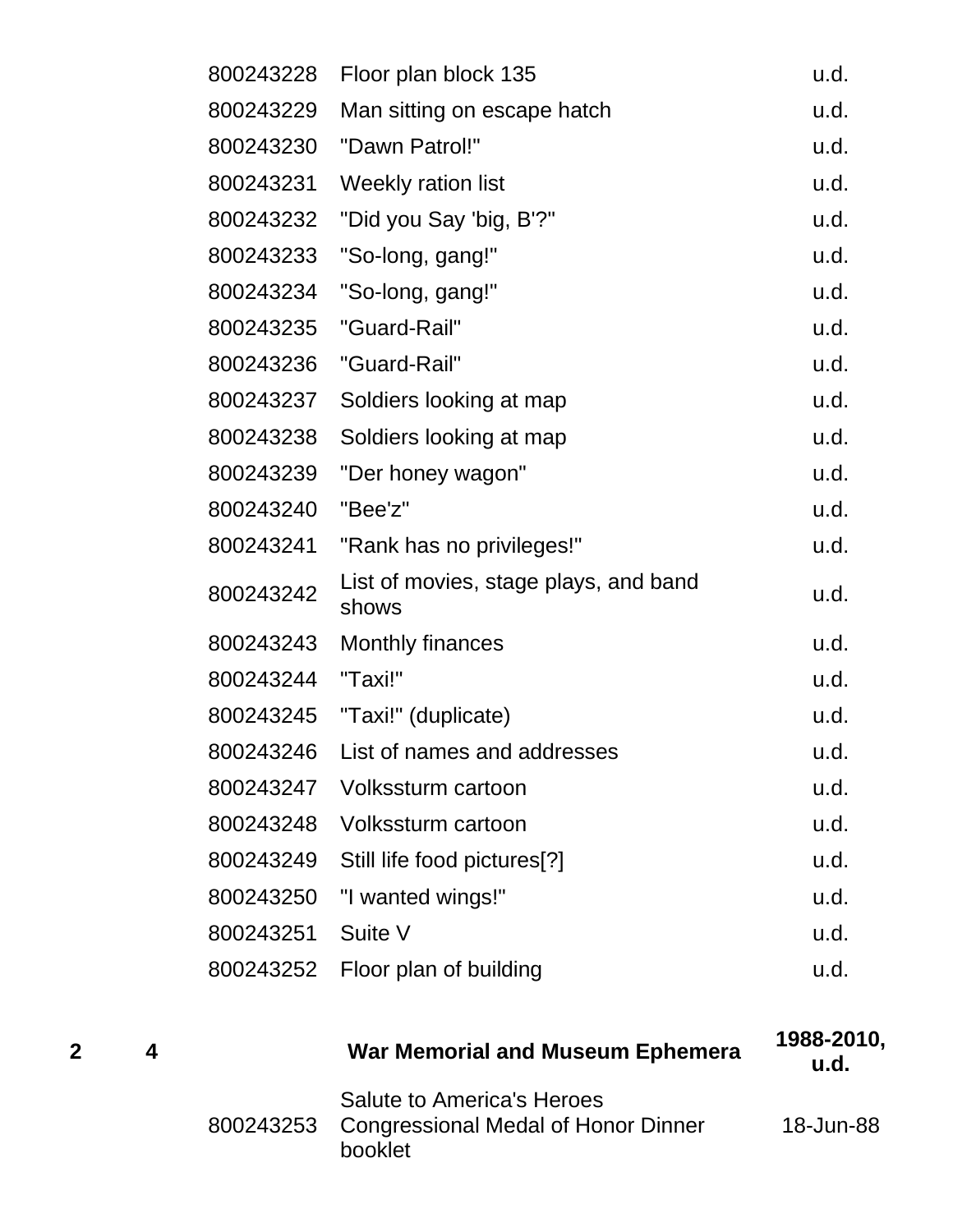| 800243254 | United States Air Force Museum loose<br>sheet                                           | 1991       |
|-----------|-----------------------------------------------------------------------------------------|------------|
| 800243255 | Honor Flight Chicago booklet                                                            | $9-Sep-09$ |
| 800243256 | Air Venture, The World's Greatest<br><b>Aviation Celebration info guide</b>             | 26-Jul-10  |
| 800243257 | Pacific Aviation Museum at Pearl Harbor<br>calendar                                     | 2010       |
| 800243258 | Historical Collection of the Stalag Luft III<br>at Air Force Academy Library pamphlet   | u.d.       |
| 800243259 | United States Air Force Museum<br>pamphlet                                              | u.d.       |
| 800243260 | United States Air Force Museum book                                                     | u.d.       |
| 800243261 | World War II memorial fact sheet booklet                                                | u.d.       |
|           |                                                                                         |            |
|           | <b>Stalag Luft III and Other POW</b><br><b>Information</b>                              | 2004, u.d. |
| 800243262 | Hell's Angels 303rd Bomb Group (H)<br>Association information about German<br>POW camps | 27-Oct-04  |
| 800243263 | <b>Stalag Luft III information</b>                                                      | 27-Oct-04  |
| 800243264 | Moosburg Online information on POW<br>camp Stalag VII A                                 | 27-Oct-04  |
| 800243265 | The Story of Stalag Luft III                                                            | 27-Oct-04  |
| 800243266 | The Great Escape Stalag Luft III, Sagan<br>March 24/25, 1994 Poland by Rob Davis        | 27-Oct-04  |
| 800243267 | <b>WWII US Medical Research Centre</b>                                                  | 27-Oct-04  |

| Stalag Luft III Former Prisoner of War,<br>800243268 The March | u.d. |
|----------------------------------------------------------------|------|
|                                                                |      |

| 6 | <b>Miscellaneous</b>                            | 1942-1945,<br>2005, u.d. |
|---|-------------------------------------------------|--------------------------|
|   | 800243269 10 cent military payment certificates | u.d.                     |
|   | 800243270 100 French Francs banknote            | u.d.                     |
|   | 800243271 101 French Francs banknote            | u.d.                     |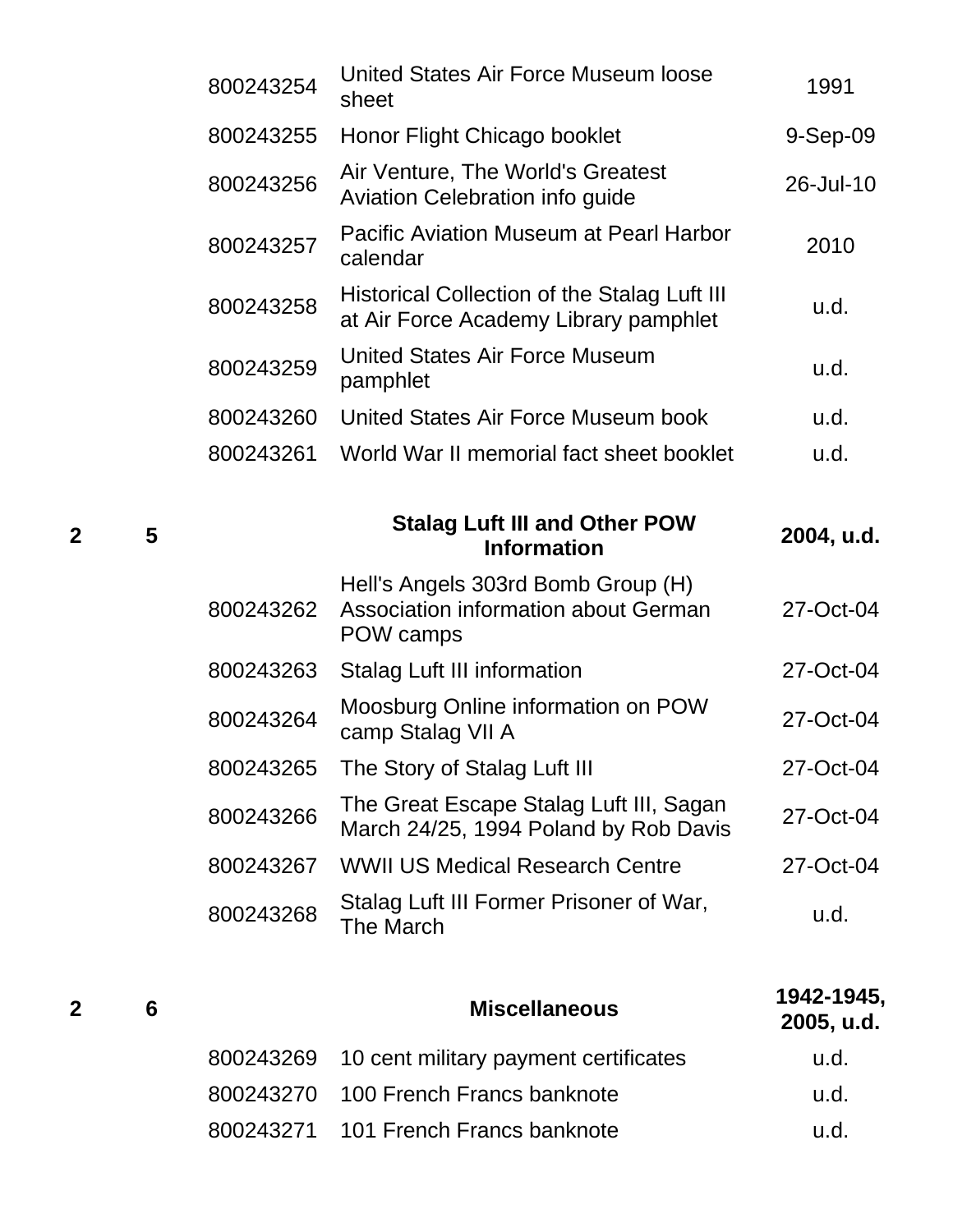| 800243272 | 102 French Francs banknote                                                      | u.d.          |
|-----------|---------------------------------------------------------------------------------|---------------|
| 800243273 | Lt. Col. Casey place card                                                       | u.d.          |
| 800243274 | "Casey, Donald E. 15342875 Sq# 103"<br>small piece of paper                     | u.d.          |
| 800243275 | Donald E. Casey business card (2 copies)                                        | u.d.          |
| 800243276 | Houses of Parliament temporary entry<br>permit                                  | 27-Apr-44     |
| 800243277 | <b>Piccadilly Theater ticket</b>                                                | 27-Apr-44     |
| 800243278 | <b>Strand Palace Hotel menu</b>                                                 | u.d.          |
| 800243279 | <b>Emmett Casey's WWI soldier diary</b>                                         | u.d.          |
| 800243280 | St. Patrick's Cathedral, New York City<br>postcard                              | u.d.          |
| 800243281 | Soldiers and sailors monument, New York                                         | u.d.          |
| 800243282 | The Barclay postcard                                                            | u.d.          |
| 800243283 | "Sentimental Journey" Boeing B-17G<br><b>Flying Fortress postcard</b>           | u.d.          |
| 800243284 | Boeing B-17G "Flying Fortress" postcard                                         | u.d.          |
| 800243285 | Macchi MC-200 "Saetta" postcard                                                 | u.d.          |
| 800243286 | Junkers JU-88D-1 "Zerostoerer" postcard                                         | u.d.          |
| 800243287 | Marching in Review-SAACC postcard                                               | u.d.          |
| 800243288 | "Forty and Eight" boxcar at the National<br>Museum of the US Air Force postcard | u.d.          |
| 800243289 | "Big Beautiful Doll" North American P-51D<br>Mustang postcard                   | u.d.          |
| 800243290 | "The Pink Lady" Boeing B-17 Flying<br>Fortress postcard                         | u.d.          |
| 800243291 | Republic P-47D Thunderbold postcard                                             | u.d.          |
| 800243292 | The Air Force Woman Vol. I, No. I                                               | <b>Nov-44</b> |
| 800243293 | Latin Quarter photo souvenir folder                                             | u.d.          |
| 800243294 | Hotel Peabody photo souvenir folder                                             | u.d.          |
| 800243295 | Outline for talk before St. Andrews<br>Society                                  | 11-Sep-06     |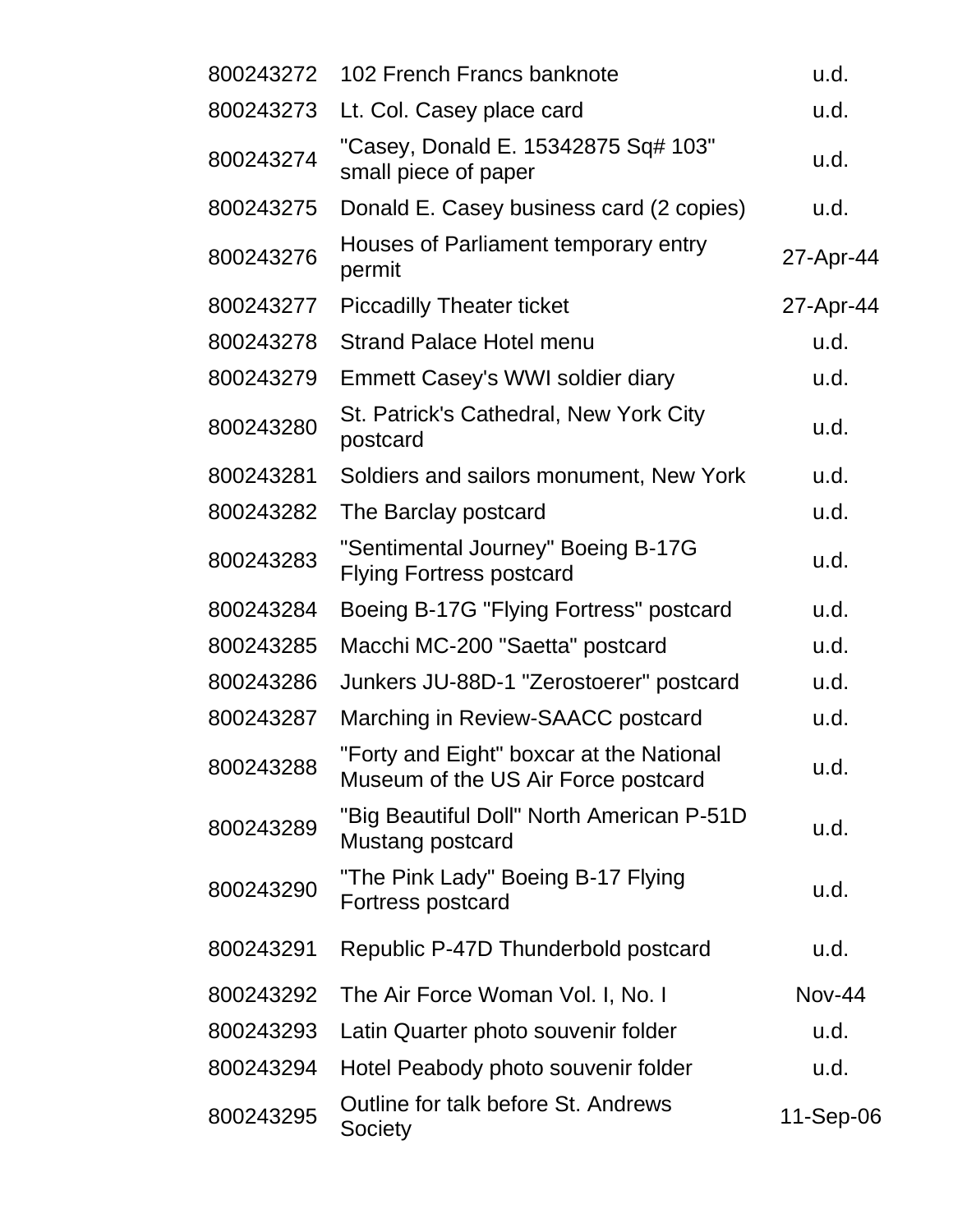| 800243296 | Letter from Lt. Col. J. W. Clarke to Mr.<br>Leo J. Doyle about the Fourth of July               | $4$ -Jul-45 |
|-----------|-------------------------------------------------------------------------------------------------|-------------|
| 800243297 | "The Fall of Bataan" article                                                                    | u.d.        |
| 800243298 | "Soldiers of the British Commonwealth!<br>Soldiers of the United States of America!"<br>article | u.d.        |
| 800243299 | The Editor's Notebook page                                                                      | u.d.        |
| 800243300 | To Frame Your Map page                                                                          | u.d.        |
| 800243301 | Handwritten note of names listed on<br>stationary                                               | u.d.        |
| 800243302 | Handwritten notes made about military<br>matters                                                | u.d.        |
| 800243303 | Stalag Luft III full color print out                                                            | u.d.        |
| 800243304 | Last will of Adolph Hitler Joke souvenir                                                        | 1942        |
| 800243305 | Phone book page including information<br>for Firm Springer, Casey & Dienstag, P.C.              | u.d         |
| 800243306 | "Bulletin Board" mention of Contrails issue                                                     | $Sep-05$    |
| 800243307 | Donald E. Casey picture book                                                                    | u.d.        |
| 800243308 | Map of Germany                                                                                  | u.d.        |
|           |                                                                                                 |             |

|           | <b>Series 3: Correspondence</b>                                                                                                                                                       | 1942-2013,<br>u.d. |
|-----------|---------------------------------------------------------------------------------------------------------------------------------------------------------------------------------------|--------------------|
|           | <b>Correspondence with Immediate</b><br><b>Family</b>                                                                                                                                 | 1943               |
| 800243309 | To Mother from Don: writes about being in<br>the hospital, boys leaving the fraternity<br>house to join the war, and the weather                                                      | $9 - Jan-43$       |
| 800243310 | To Mother from Don: writes about Atlantic<br>City, the ban of "pleasure driving", being<br>in the hospital, the cold weather, his<br>fraternity, and dad taking a leave of<br>absence | 17-Jan-42          |
| 800243311 | To Dad from Don: writes about failing<br>mathematics at Purdue, and swears to try<br>harder and get better grades                                                                     | 17-Jan-43          |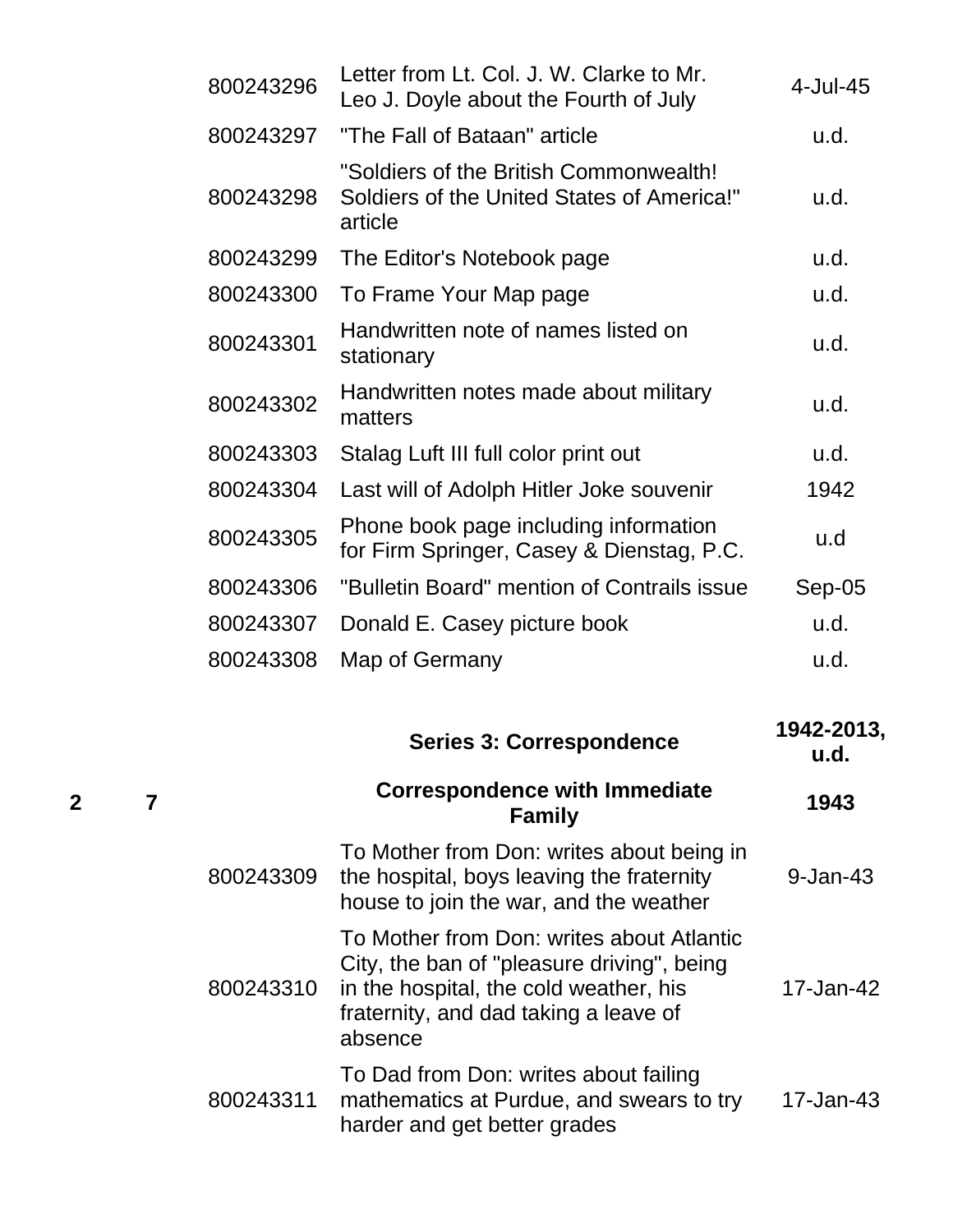| 800243312 | To Mother from Don: writes about a<br>fraternity house bill to be paid, asks about<br>the health of the family, and how he<br>joined the advertising staff at Purdue                                                                       | 24-Jan-42   |
|-----------|--------------------------------------------------------------------------------------------------------------------------------------------------------------------------------------------------------------------------------------------|-------------|
| 800243313 | To Mother from Don: writes about how he<br>will probably be sent to Keesler [Air Force<br>Base], how he is sleeping more, the<br>classes he is taking, Johnnie's operation,<br>and how he still has to pay his house bill                  | $4$ -Feb-42 |
| 800243314 | To Mother from Don: writes about how his<br>house bill is paid, the money he has<br>received from his Dad and Mother, Jim<br>sent him a letter, when he will be sent out,<br>and asking about other family members                         | $9$ -Feb-43 |
| 800243315 | To Mother and Dad from Don: writes<br>about the train he is on with other cadets<br>to San Antonio, describes the food and<br>the train, about how he is a aviation<br>cadet, and about a ring and charm he<br>ordered from his fraternity | 3-Mar-43    |
| 800243316 | To Mother and Dad from Don: writes from<br>the San Antonio Aviation Cadet Center,<br>letter includes address to write to and<br>what squadron he is in                                                                                     | 5-Mar-43    |
| 800243317 | To Mother and Dad from Don: writes of<br>settling in camp and describes the<br>conditions, about the test he had to take<br>and the steps it will take to be a pilot, and<br>about the weather                                             | 5-Mar-43    |
| 800243318 | To Folks from Don: A postcard with a<br>photo of the barracks, describes the<br>barracks                                                                                                                                                   | 8-Mar-43    |
| 800243319 | To Mother and Dad from Don: writes of<br>how he passed all of the tests and is now<br>a navigator, how he is disappointed with<br>that position, and the next steps of where<br>he will go                                                 | 10-Mar-43   |
| 800243320 | To Mother and Dad from Don: asks for<br>shoe ration cards and Jim's address                                                                                                                                                                | 13-Mar-43   |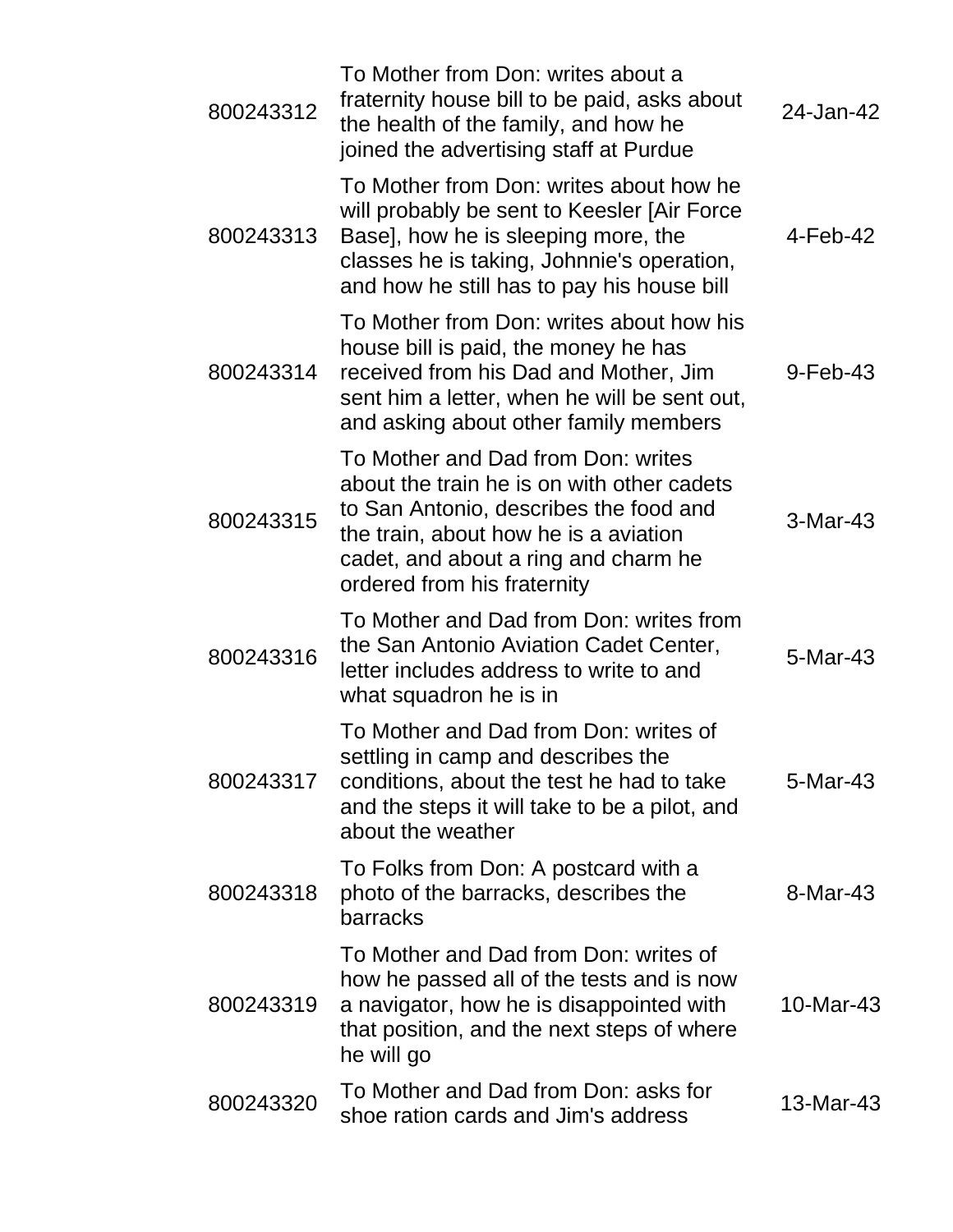| 800243321 | To Mother and Dad: writes about how it<br>was decided that he would be a navigator,<br>describes the daily routine, and the<br>weather                                                                                                                                                                                                 | 15-Mar-43 |
|-----------|----------------------------------------------------------------------------------------------------------------------------------------------------------------------------------------------------------------------------------------------------------------------------------------------------------------------------------------|-----------|
| 800243322 | To Dad from Don: writes about expecting<br>orders soon, guard duty, and about family                                                                                                                                                                                                                                                   | 28-Mar-43 |
| 800243323 | To Mother and Dad from Don: writes<br>about being in San Antonio during his free<br>time, and asks for a shoe ration ticket                                                                                                                                                                                                            | 30-Mar-43 |
| 800243324 | To Dad from Don: writes about not<br>receiving his fraternity ring, going to<br>Randolph to sign up for a ride in a<br>pressure chamber, stopping in San<br>Antonio and seeing Mr. Dewan, about<br>how it is nearly impossible to change his<br>classification to pilot instead of navigator,<br>and about the new men in his squadron | 5-Apr-43  |
| 800243325 | To Mother from Don: writes about how he<br>want his Mother to get better, how he<br>rented a car with friends and saw the<br>town, and how the uniform he received<br>was too small                                                                                                                                                    | 9-Apr-43  |
| 800243326 | To Dad from Don: writes about how<br>nothing is new, how Mr. Dewan tried to<br>change his classification but it isn't<br>possible, and about Mother and how sick<br>she is                                                                                                                                                             | 10-Apr-43 |
| 800243327 | To Dad from Don: fold out picture booklet<br>"Views of Cadet Life at SAACC San<br>Antonio, Texas"                                                                                                                                                                                                                                      | 21-Apr-43 |
| 800243328 | To Mother from Don: writes about how he<br>is now at Ellington Field in Texas, that the<br>food is good, and the classes he is taking                                                                                                                                                                                                  | 24-Apr-43 |
| 800243329 | To Dad from Don: writes about his Dad's<br>transfer, how school is going, about his<br>promotions he has gotten and the<br>responsibility that means, and about the<br>family                                                                                                                                                          | 26-May-43 |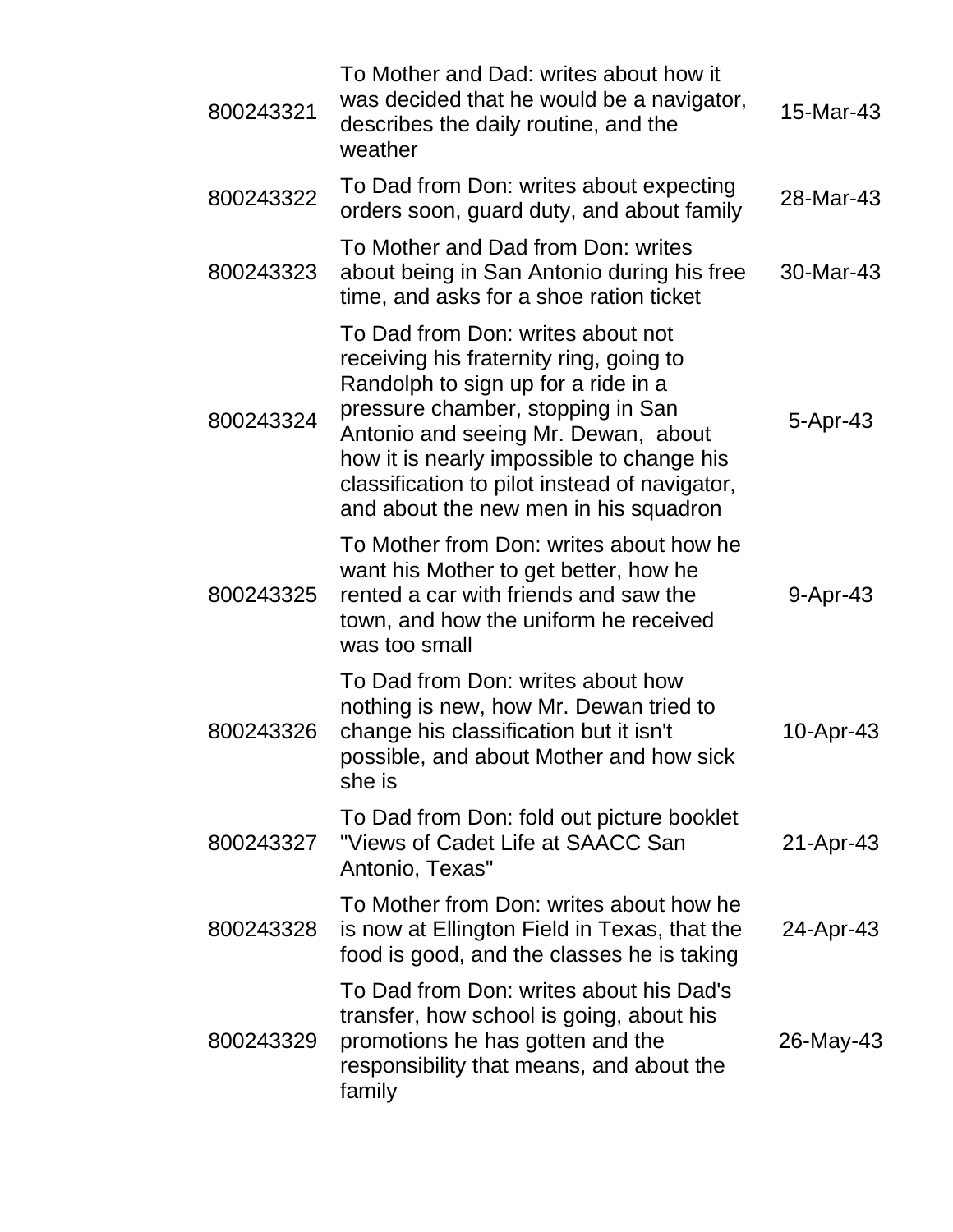| 800243330 | To Mother from Don: writes about the last<br>of his classes, about how a visit to Texas<br>might not be worth it, and ask for pictures<br>of the family and a trunk                                                                      | $10$ -Jun-43 |
|-----------|------------------------------------------------------------------------------------------------------------------------------------------------------------------------------------------------------------------------------------------|--------------|
| 800243331 | To Dad from Don: writes about how he is<br>almost done with preflight school, that<br>Father's Day is coming up soon and the<br>weather in Texas                                                                                         | 16-Jun-43    |
| 800243332 | To Mother and Dad from Don: writes to<br>thank them for visiting him in Texas,<br>about how his little brother have grown<br>up, gives his advice about how they<br>should be stricter with Dick, and about the<br>first mission he flew | 22-Jul-43    |
| 800243333 | To Mother from Don: Writes about how<br>she is moving a lot and he gets most of<br>his information from Joyce, and an update<br>on navigation school                                                                                     | 16-Aug-43    |
| 800243334 | To Mothers from Don: Writes about how<br>he is done with daytime flights, how he<br>heard from Dad, and about the all star<br>game                                                                                                       | 26-Aug-43    |
| 800243335 | To Dick from Don: Writes about how<br>tough his school is compared to Campion,<br>and asks for the Campionette                                                                                                                           | 8-Sep-43     |
| 800243336 | To Mother from Don: Writes about Jim<br>and how hard it will be for him to become<br>a pilot, and about how he heard his<br>parents might buy a place in Fort Worth                                                                      | 8-Sep-43     |
| 800243337 | To Dick from Don: Postcard of a aerial<br>view of Spartan Aircraft Company in<br>Tulsa, Oklahoma, writes about not moving<br>just on leave                                                                                               | 16-Sep-43    |
| 800243338 | To Dick from Don: Postcard of army<br>Airbase in Pueblo, Colorado, writes of<br>how they spent the night at the airbase<br>and describes it                                                                                              | 17-Sep-43    |
| 800243339 | To Richard Casey from Don: fold out<br>picture booklet "Southern Colorado"                                                                                                                                                               |              |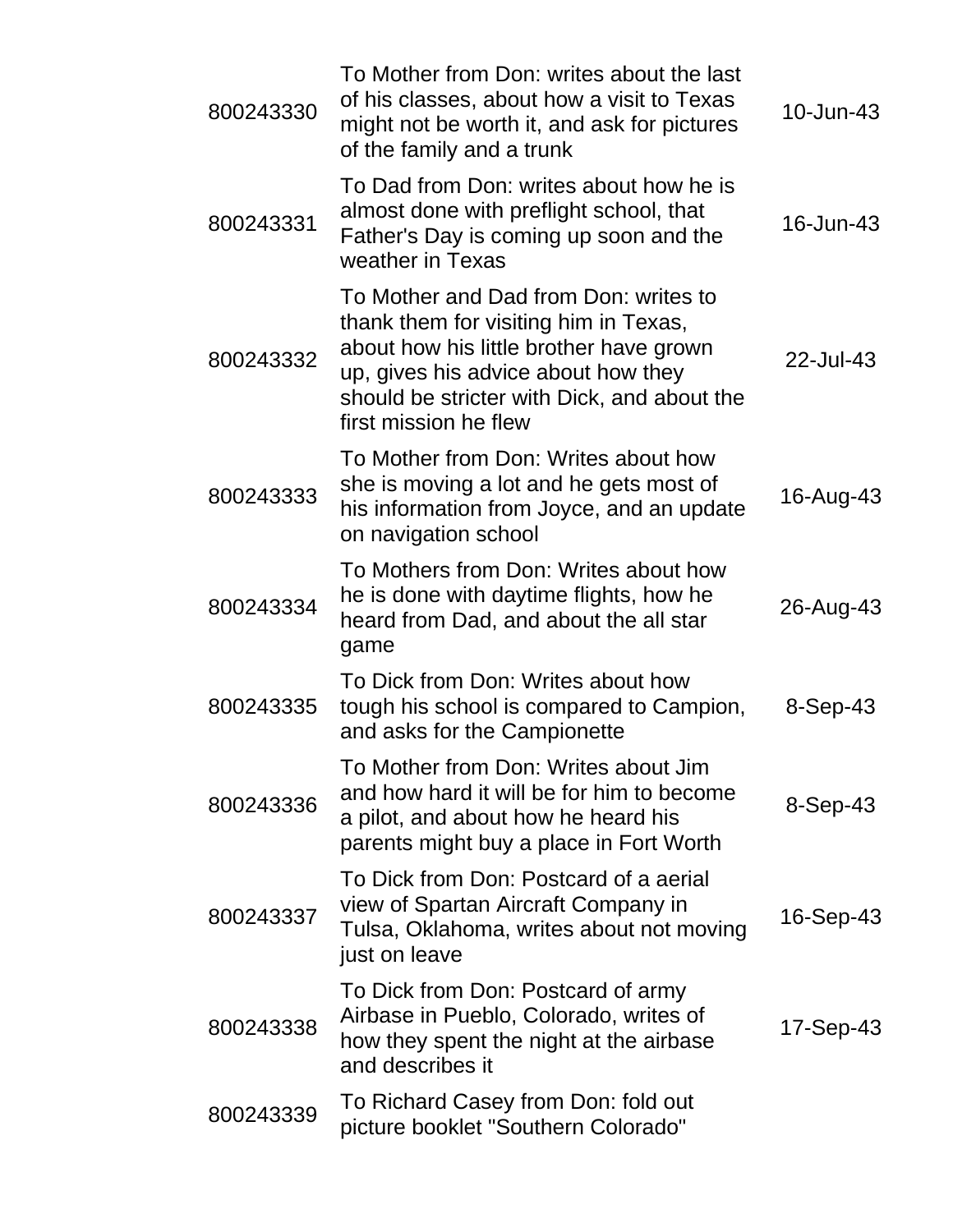| 800243340 | To Dick from Don: Writes about how he<br>misses Campion, how it is going for him,<br>and asks about Jim                                      | 26-Sep-43  |
|-----------|----------------------------------------------------------------------------------------------------------------------------------------------|------------|
| 800243341 | To Don from Dad: Writes about how Don<br>can contact him via phone, trying to make<br>it to Don's graduation, and about how it is<br>at home | 27-Sep-43  |
| 800243342 | To Mother from Don: Writes about how he<br>will be home soon, about his graduation,<br>and how he wants to see Dick                          | 17-Oct-43  |
| 800243343 | To Mother from Don: writes about<br>traveling by bus and what to get him for<br>Christmas                                                    | 5-Nov-43   |
| 800243344 | To Mother from Don: writes about being<br>attached to a crew, receiving cards from<br>folks at home, and about a night out they<br>had       | 9-Nov-42   |
| 800243345 | To Mother from Don: writes about flying in<br>a B-17, getting to steer the plane and<br>possibly learning to land the plane                  | 14-Nov-43  |
| 800243346 | To Mother from Don: Writes about<br>practice flights with his crew                                                                           | 20-Nov-43  |
| 800243347 | To Dick from Don: writes about flying with<br>his crew and the base in Texas                                                                 | 22-Nov-43  |
| 800243348 | To Dad from Don: write about his<br>crewmates                                                                                                | 22-Nov-43  |
| 800243349 | To Dad from Don: writes about<br>disorganization and problems in the<br><b>Second Air Force</b>                                              | $1-Dec-43$ |
| 800243350 | To Dad from Don: repeats his problems<br>with the Second Air Force and talking<br>about Europe                                               | $7-Dec-43$ |
| 800243351 | To Mother from Don: writes about her<br>health and about being in Tennessee                                                                  | $9-Dec-43$ |
| 800243352 | To Dad from Don: writes about taking his<br>crew to a club in Chicago, navigation<br>missions, and Christmas                                 | 22-Dec-43  |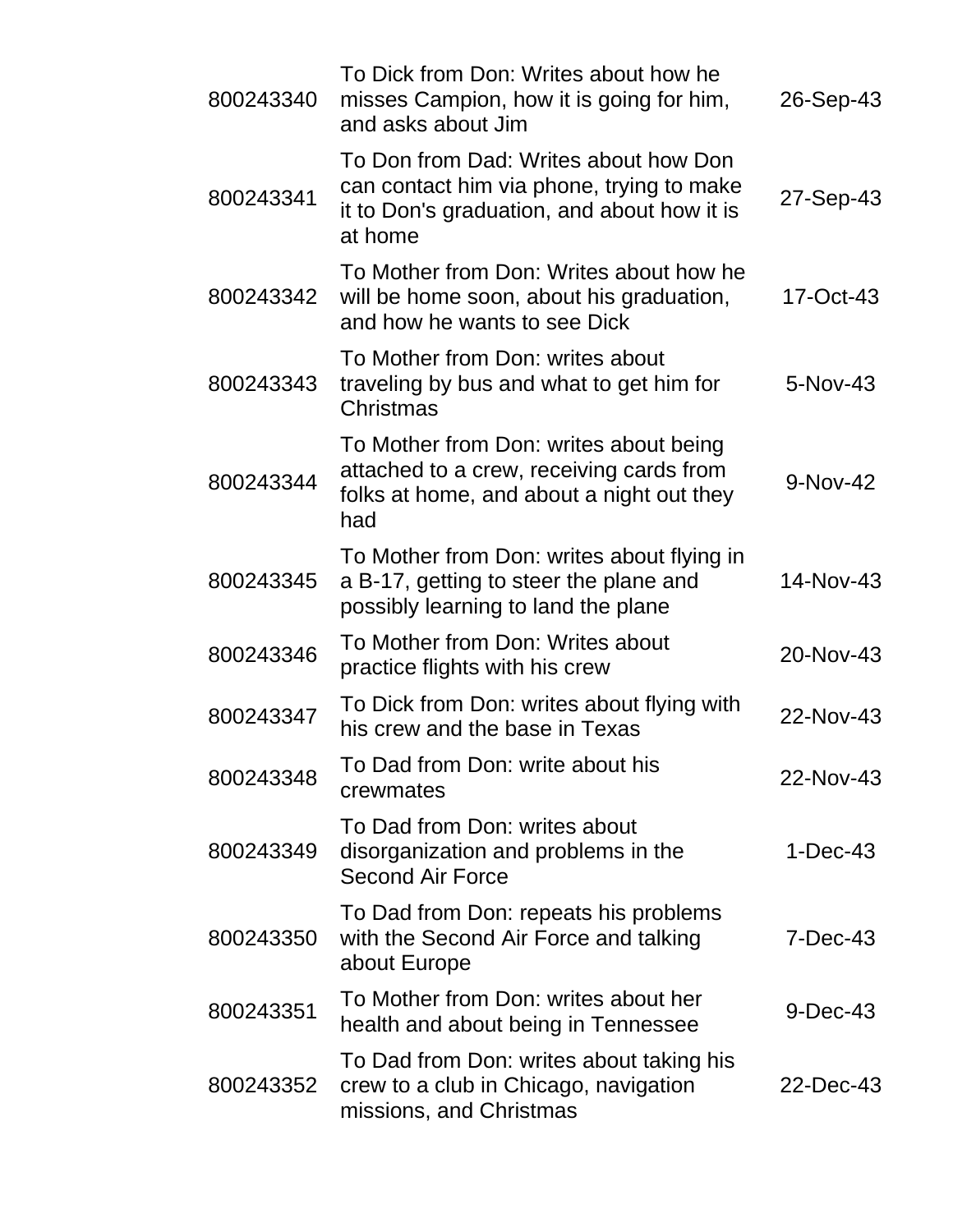| 800243353 | To Mother from Don: writes to thank her<br>for her Christmas gift and sending her<br>money for a Christmas present           | 24-Dec-43   |
|-----------|------------------------------------------------------------------------------------------------------------------------------|-------------|
| 800243354 | To Don from Dad: tells Don he wants him<br>to get as much school as possible before<br>joining the army                      | u.d.        |
| 800243355 | To Mother from Don: postcard about the<br>weather and Johnny                                                                 | u.d.        |
|           | <b>Correspondence with Immediate</b><br><b>Family</b>                                                                        | 1944        |
| 800243356 | To Mother from Don: writes about what<br>he's doing on base, the overseas<br>procedures he went through, and about<br>flying | 18-Jan-44   |
| 800243357 | To Mother from Don: sends her money<br>and asks her to start his savings account                                             | 13-Feb-44   |
| 800243358 | To Mother from Don: writes that he left<br>Nebraska but can't tell her where he is<br>going                                  | 19-Feb-44   |
| 800243359 | To Mother from Don: writes to tells her he<br>is in the United Kingdom and asks her to<br>send candy (Copy?)                 | 26-Feb-44   |
| 800243360 | To Mother and Dad: writes about English<br>towns, girls, and candy (Copy?)                                                   | 3-Mar-44    |
| 800243361 | To Mother and Dad from Don: writes<br>about what England is like and what<br>they're doing there                             | 8-Mar-44    |
| 800243362 | To Mother and Dad: writes about how<br>cold English weather is and his schooling                                             | 16-Mar-44   |
| 800243363 | To Folks from Don: writes with his new<br>permanent address and to say he is still<br>noncombatant                           | 20-Mar-44   |
| 800243364 | To Folks from Don: writes about England,<br>a raid to London, and his plane Hell's<br><b>Belles</b>                          | 24-Mar-44   |
| 800243365 | To Mother and Dad from Don: Asks them<br>to start a scrapbook with clippings and put                                         | $2$ -Apr-44 |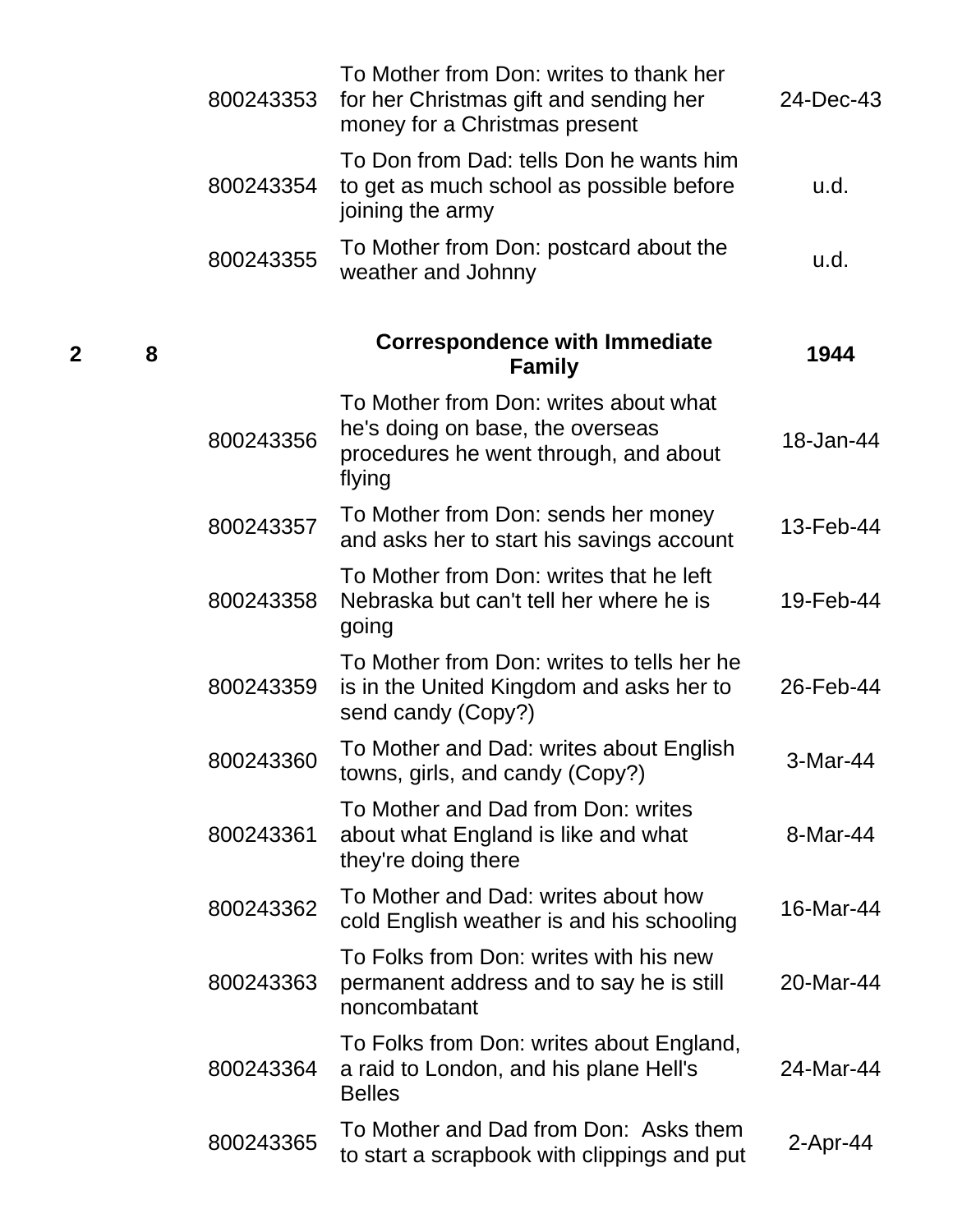# his money in a bank

| 800243366 | To Mother and Dad from Don: writes<br>about the weather in England and the war                                                                                           | $3-Apr-44$  |
|-----------|--------------------------------------------------------------------------------------------------------------------------------------------------------------------------|-------------|
| 800243367 | To Mother and Dad from Don: writes<br>about London and Mother's Day                                                                                                      | 8-Apr-44    |
| 800243368 | To Mother and Dad from Don: writes with<br>more clipping for his scrapbook                                                                                               | 12-Apr-44   |
| 800243369 | To Mother and Dad from Don: writes<br>about his stolen camera, Jim writing to<br>him and his company                                                                     | 16-Apr-44   |
| 800243370 | To Mother and Dad from Don: writes<br>about what he has been doing, Jim going<br>to single engine school and sending air<br>mail                                         | 17-Apr-44   |
| 800243371 | To Dick from Don: writes about flying<br>missions, air metals, girls, and B-17s<br>versus fighters                                                                       | 19-Apr-44   |
| 800243372 | To Mother and Dad from Don: writes<br>about his scrapbook and air medals                                                                                                 | 19-Apr-44   |
| 800243373 | To Mother and Dad from Don: writes<br>about his scrapbook, flying missions and<br>his Dad taking inactive duty, also includes<br>'Hells Belle' drawing on back of letter | 21-Apr-44   |
| 800243374 | To Mother and Dad from Don: writes<br>about receiving mail in bulk and their new<br>co-pilot                                                                             | 23-Apr-44   |
| 800243375 | To Mother and Dad from Don: writes<br>about his scrapbook, flying over<br>Germany, and the war                                                                           | 24-Apr-44   |
| 800243376 | To Mother and Dad from Don: writes<br>about going to a play, touring London,<br>and seeing the Eiffel Tower                                                              | 27-Apr-44   |
| 800243377 | To Mother and Dad from Don: writes<br>about the weather, navigating on<br>missions, and about England                                                                    | $4$ -May-44 |
| 800243378 | To Mother and Dad from Don: writes<br>about missions, the enemy reading his                                                                                              | 8-May-44    |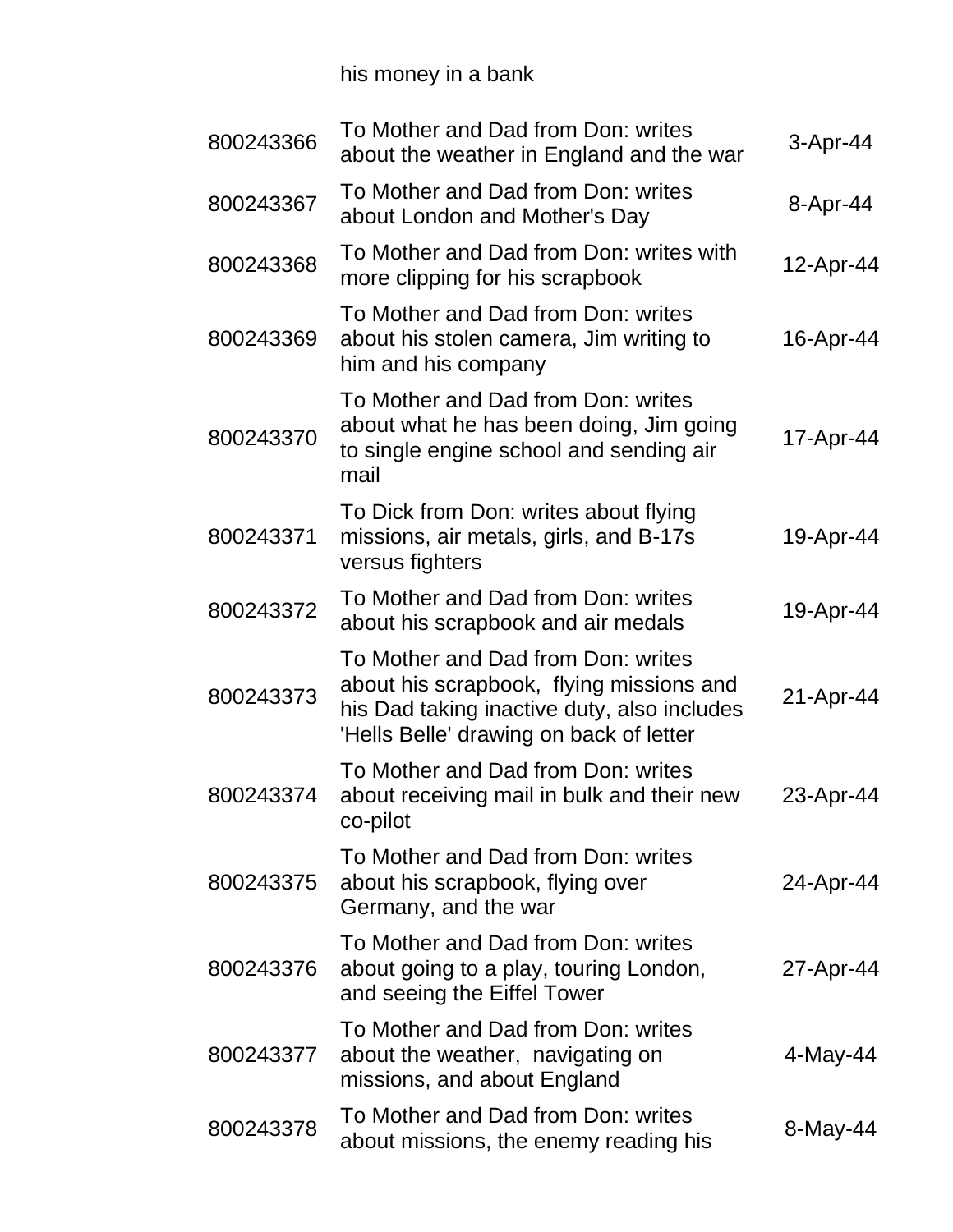## letter, and his brothers

| 800243379 | To Mother and Dad from Don: writes<br>about their thirteenth mission                                                                                             | 15-May-44    |
|-----------|------------------------------------------------------------------------------------------------------------------------------------------------------------------|--------------|
| 800243380 | To Mother and Dad from Don: writes<br>about Dads transfer to Infantry,<br>apologizes for not writing and wishing the<br>war could be finished in the air         | 18-May-44    |
| 800243381 | To Mother and Dad from Don: writes<br>about his oak leaf awards, a new co-pilot,<br>and how glad he is to be in a B-17                                           | 20-May-44    |
| 800243382 | To Mother and Dad from Don: writes<br>about his scrapbook, and tells his dad that<br>the newspapers are making the war effort<br>seem more dire than is it       | 23-May-44    |
| 800243383 | To Mother and Dad from Don: writes<br>about mail being censored and their<br>schedule on mission days                                                            | 27-May-44    |
| 800243384 | To Mother and Dad from Don: writes<br>about going into pilot training or the ATC,<br>worrying about Jim, and missions                                            | $31$ -May-44 |
| 800243385 | To Mother and Dad from Don: writes that<br>he had seven missions left, what his dad<br>is doing, and Jim possibly getting<br>assigned a B-24                     | 5-Jun-44     |
| 800243386 | To Mother and Dad from Don: writes<br>about accidentally being assigned to lead<br>navigator for a mission                                                       | 14-Jun-44    |
| 800243387 | To Mother and Dad from Don: writes<br>about Jim, his remaining missions and his<br>plan after his tour is done, the weather,<br>and about censorship after D-Day | 15-Jun-44    |
|           | <b>Correspondence with Immediate</b><br><b>Family from POW Camp</b>                                                                                              | 1944-1945    |
| 800243388 | To Mother from Don: writes from POW<br>camp that he is alright reassuring that he<br>is alright and not wounded                                                  | 23-Jun-44    |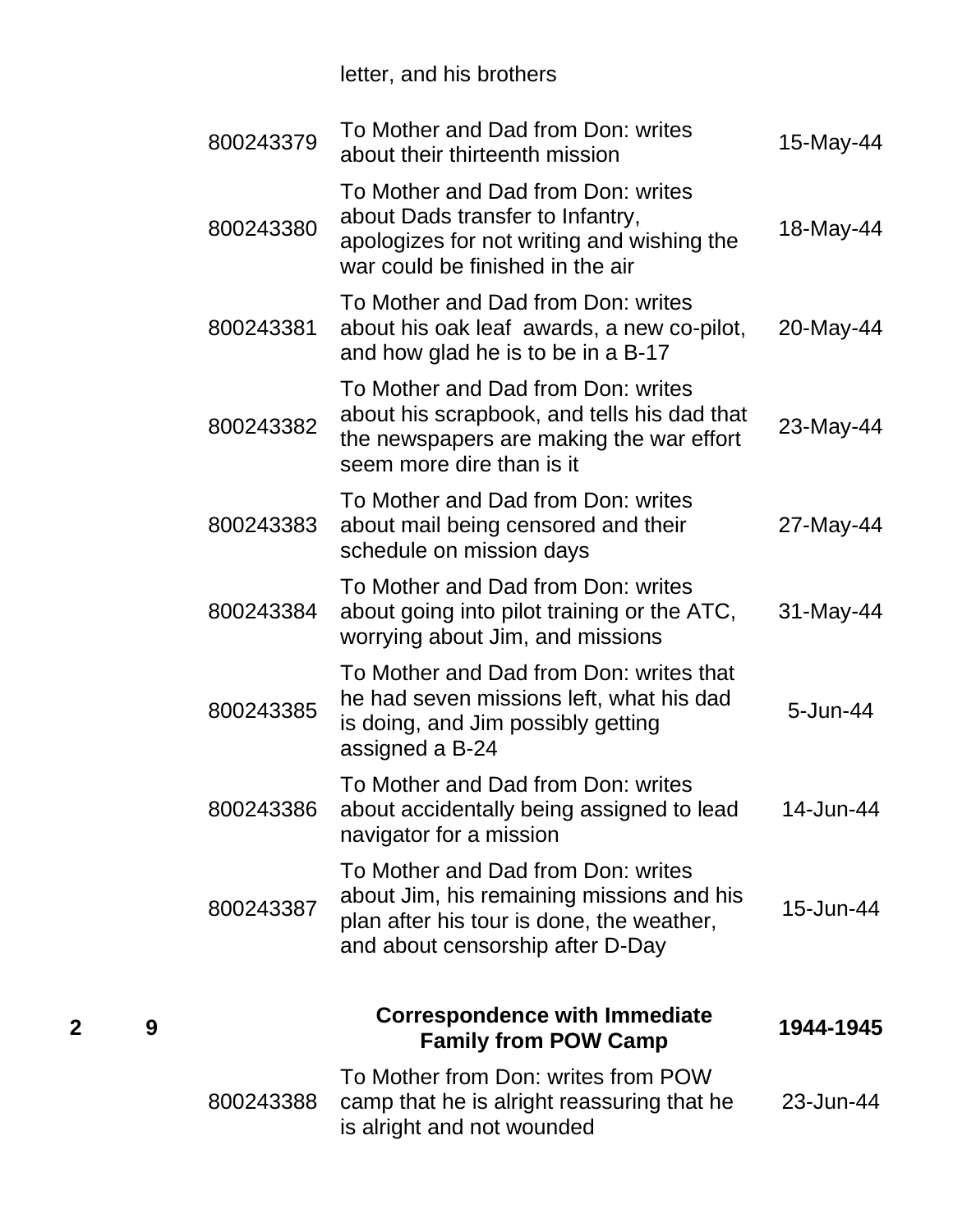| 800243389 | To Mother from Don: asks for<br>concentrated food and assures her the<br>cooking is good                                                                                            | 29-Jun-44   |
|-----------|-------------------------------------------------------------------------------------------------------------------------------------------------------------------------------------|-------------|
| 800243390 | To Mother and Dad from Don: writes<br>delay in package and letter delivery, the<br>food given to the prisoners by the<br>Germans and Red Cross, and how he is                       | 14-Jul-44   |
| 800243391 | To Mother and Dad from Don: writes<br>delay in package and letter delivery, the<br>food given to the prisoners by the<br>Germans and Red Cross, and how he is<br>(transcribed copy) | 14-Jul-44   |
| 800243392 | To Mother and Dad from Don: writes<br>about the need for warm clothes, hot<br>water shower are installed, and about<br>how they cook                                                | 29-Jul-44   |
| 800243393 | To Mother and Dad from Don: writes<br>about the need for warm clothes, hot<br>water shower are installed, and about<br>how they cook (transcribed copy)                             | 29-Jul-44   |
| 800243394 | To Don from Mother: writes about life at<br>home, going to New York for a Notre<br>Dame game and Christmas                                                                          | 3-Oct-44    |
| 800243395 | To Don from Dad: writes about the<br>Marshalls visiting, talking with Jim about<br>his pilot training and coming in for the<br>Notre Dame game                                      | $9$ -Oct-44 |
| 800243396 | To Folks from Don: writes about receiving<br>their mail, his brothers, and the activities<br>he is doing in prison                                                                  | 18-Oct-44   |
| 800243397 | To Don from Mother: writes about<br>packages she sent, Jim coming for the<br>Notre Dame game and Dick's bad grades                                                                  | 20-Oct-44   |
| 800243398 | To Don from Mother: writes about her<br>health and visiting a clinic, Jim in Florida<br>and a banker convention in Edgewater                                                        | 22-Oct-44   |
| 800243399 | To Don from Mother: writes about going<br>to Mayo Clinic to put on weight, and going<br>out every night since Dad is home                                                           | 23-Oct-44   |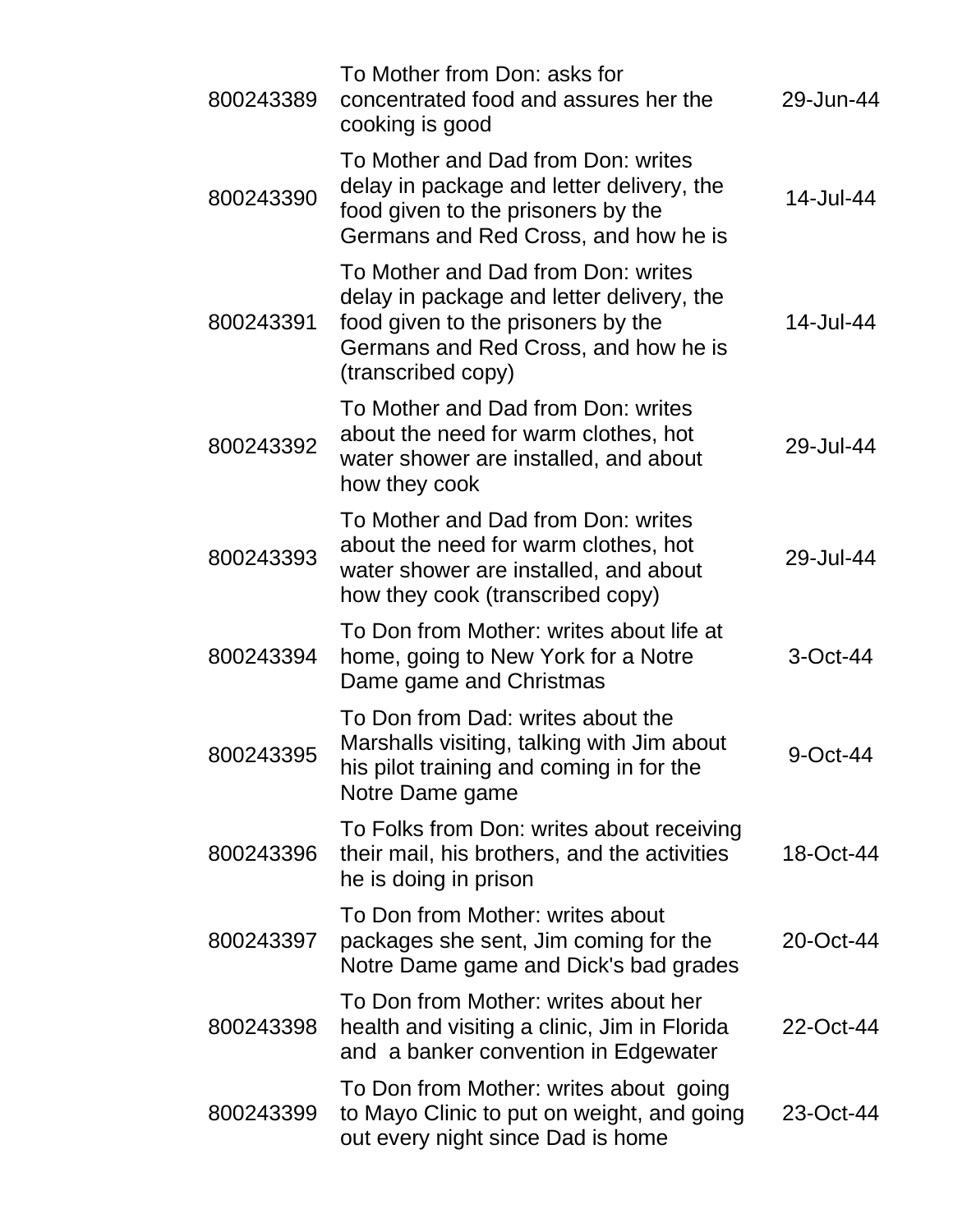| 26-Oct-44  |
|------------|
|            |
| 28-Oct-44  |
| 29-Oct-44  |
| 30-Oct-44  |
| 31-Oct-44  |
| 31-Oct-44  |
| $6-Nov-44$ |
| 9-Nov-44   |
| 18-Nov-44  |
| 19-Nov-44  |
|            |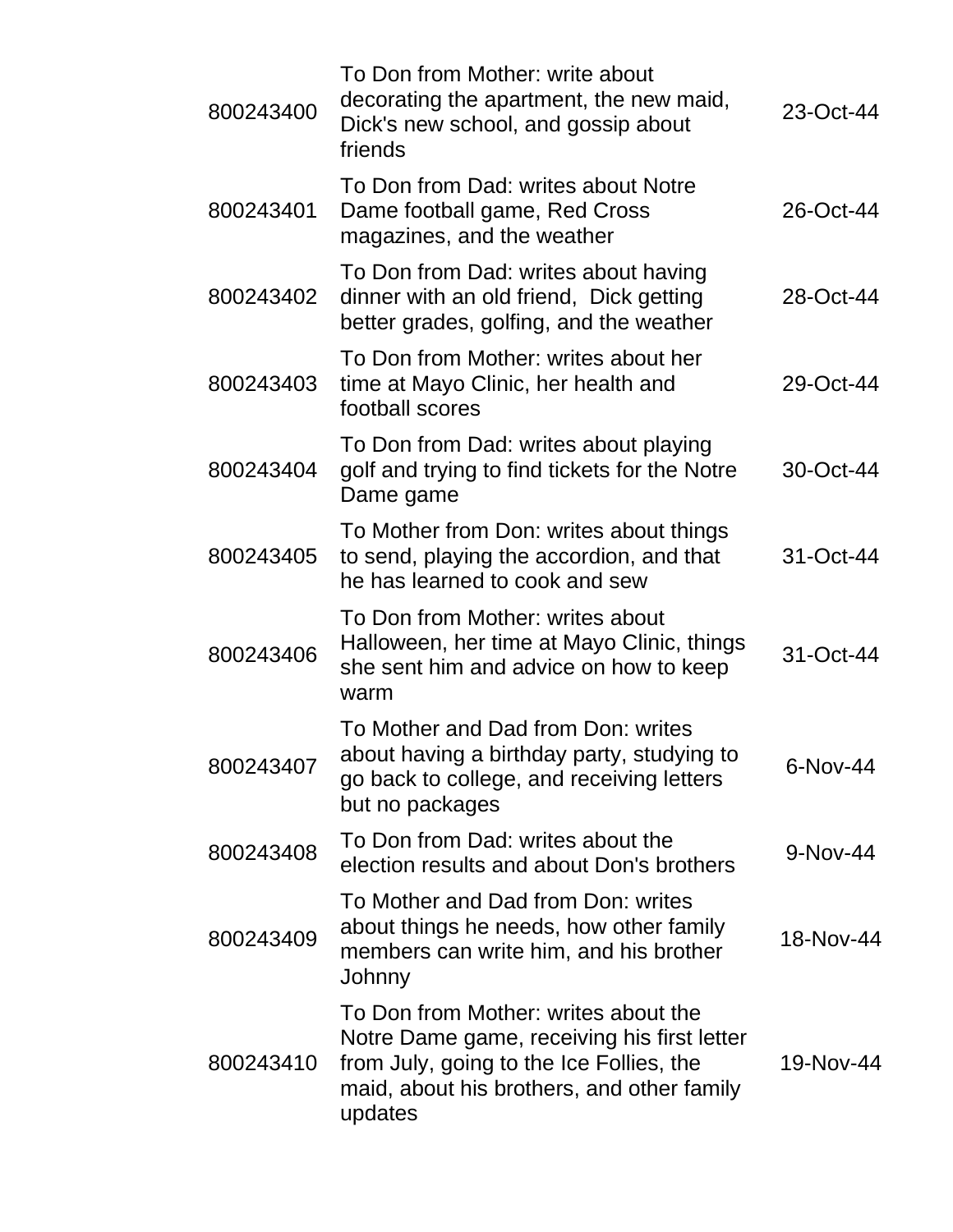| 800243411 | To Don from Dad: writes about receiving<br>Don's July letter, Dick's grades, football<br>scores, Johnny at church, Mother going to<br>the clinic and her health | 20-Nov-44    |
|-----------|-----------------------------------------------------------------------------------------------------------------------------------------------------------------|--------------|
| 800243412 | To Mother and Dad from Don: writes<br>about not getting any packages yet, how<br>he's occupying his time, and learning to<br>play bridge                        | 30-Nov-44    |
| 800243413 | To Mother and Dad from Don: writes<br>about not getting any packages yet, that<br>he has to cook for Christmas, and what<br>the Red Cross sends them            | 8-Dec-44     |
| 800243414 | To Mother and Dad from Don: writes<br>about getting their package, the Red<br>Cross Christmas package, and ordering a<br>watch from Switzerland                 | 21-Dec-44    |
| 800243415 | To Mother and Dad: writes about the<br>socks that they sent him, shows being<br>performed for Christmas and the cold                                            | 23-Dec-44    |
| 800243416 | To Don from Mother: describes the<br>decorations at home, the presents she<br>has for everyone, and hearing greetings<br>from Stalag III on the radio           | 24-Dec-44    |
| 800243417 | To Don from Mother: writes about<br>Christmas Day and going to Florida for<br>the New Year                                                                      | 25-Dec-44    |
| 800243418 | To Don from Dad: writes about Mother<br>going to Florida and about Christmas                                                                                    | 30-Dec-44    |
| 800243419 | To Don from Mother: writes about Florida,<br>about Don's brothers, and the weather                                                                              | 3-Jan-45     |
| 800243420 | To Don from Mother: writes about Florida,<br>his brothers, his Dad and well wishes                                                                              | $5 - Jan-45$ |
| 800243421 | To Don from Dad: writes about keeping<br>the house, Jim and Helen's engagement,<br>and Mother in Florida                                                        | 8-Jan-45     |
| 800243422 | To Don from Mother: writes about Florida,<br>receiving Don's letter, what is happening<br>with the family, and Don's accordion                                  | 9-Jan-45     |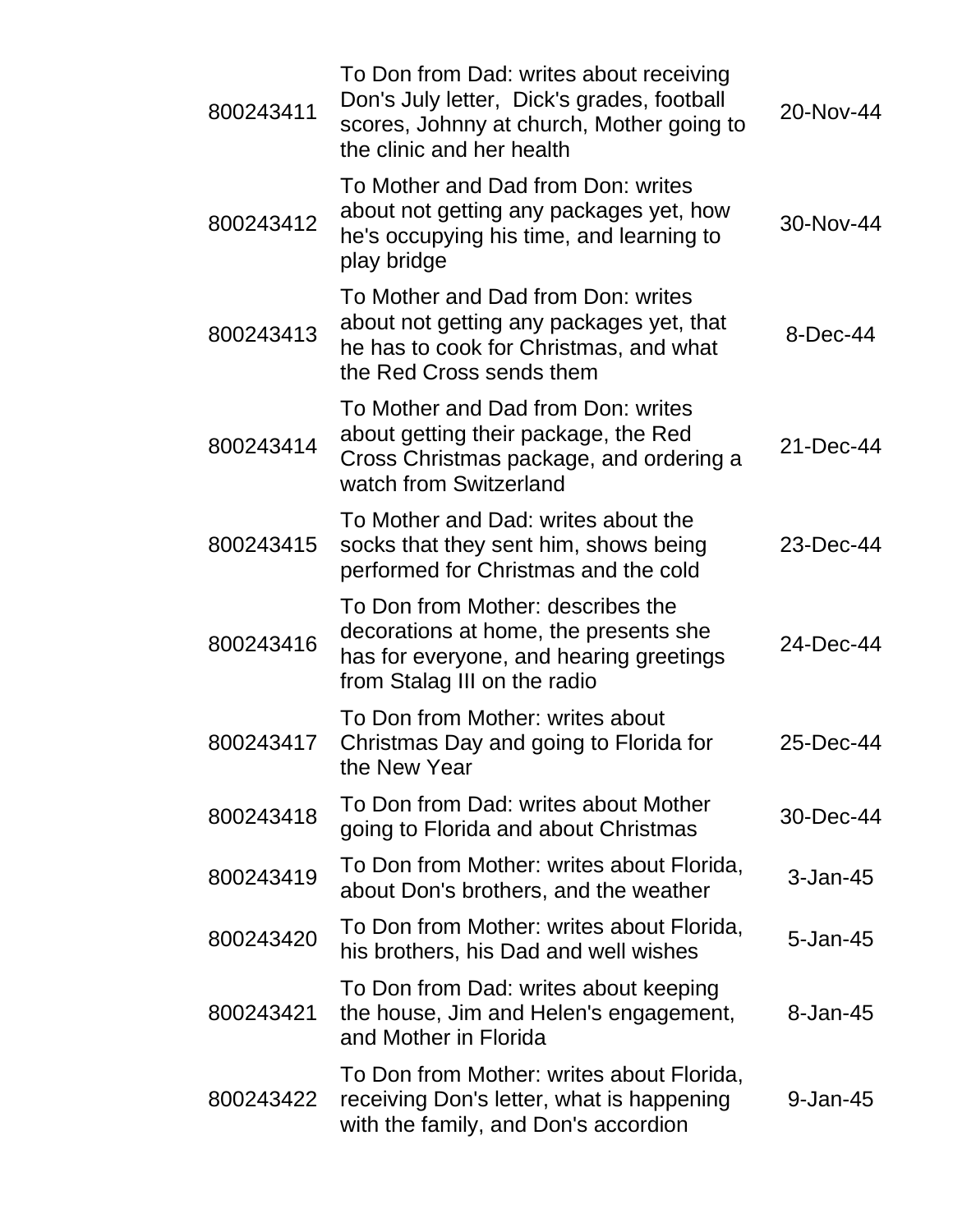| 800243423 | To Don from Dad: writes about the<br>weather, Jim, and heading back to<br>Chicago                                  | 11-Jan-45  |
|-----------|--------------------------------------------------------------------------------------------------------------------|------------|
| 800243424 | To Don from Mother: writes about staying<br>in Florida, news about his brothers, and<br>hoping he is warm          | 12-Jan-45  |
| 800243425 | To Don from Mother: writes about Helen<br>leaving Florida, what he needs in prison,<br>and John and Dad in Chicago | 14-Jan-45  |
| 800243426 | To Don from Dad: writes about Mother<br>staying in Florida and the bad weather in<br>Chicago                       | 15-Jan-45  |
| 800243427 | To Don from Mother: writes about staying<br>in Florida, John skating, and Jim's<br>wedding                         | 23-Jan-45  |
| 800243428 | To Mother and Dad from Don: writes<br>about Dick schooling and why he is not<br>writing much                       | 23-Jan-45  |
| 800243429 | To Don from Dad: writes about Mother<br>still in Florida, a new travel ban for<br>schools, and the weather         | 10-Mar-45  |
| 800243430 | To Folks from Don: writes that he is well<br>and that he misses everyone                                           | 15-Mar-45  |
| 800243431 | To Don from Dad: writes about the family<br>and Mother's health                                                    | 15-Mar-45  |
| 800243432 | To Don from Dad: writes about mother<br>returning from Florida and Jim's wedding<br>in the summer                  | 20-Mar-45  |
| 800243433 | To Mother and Dad from Don: writes<br>about coming back to the States and his<br>leave                             | $1-May-45$ |
| 800243434 | To Mother and Dad from Don: writes<br>about being anxious to leave the Army<br>and get home                        | 22-Aug-45  |
|           |                                                                                                                    |            |

**Correspondence Between Donald and Others 1943-2013, u.d.**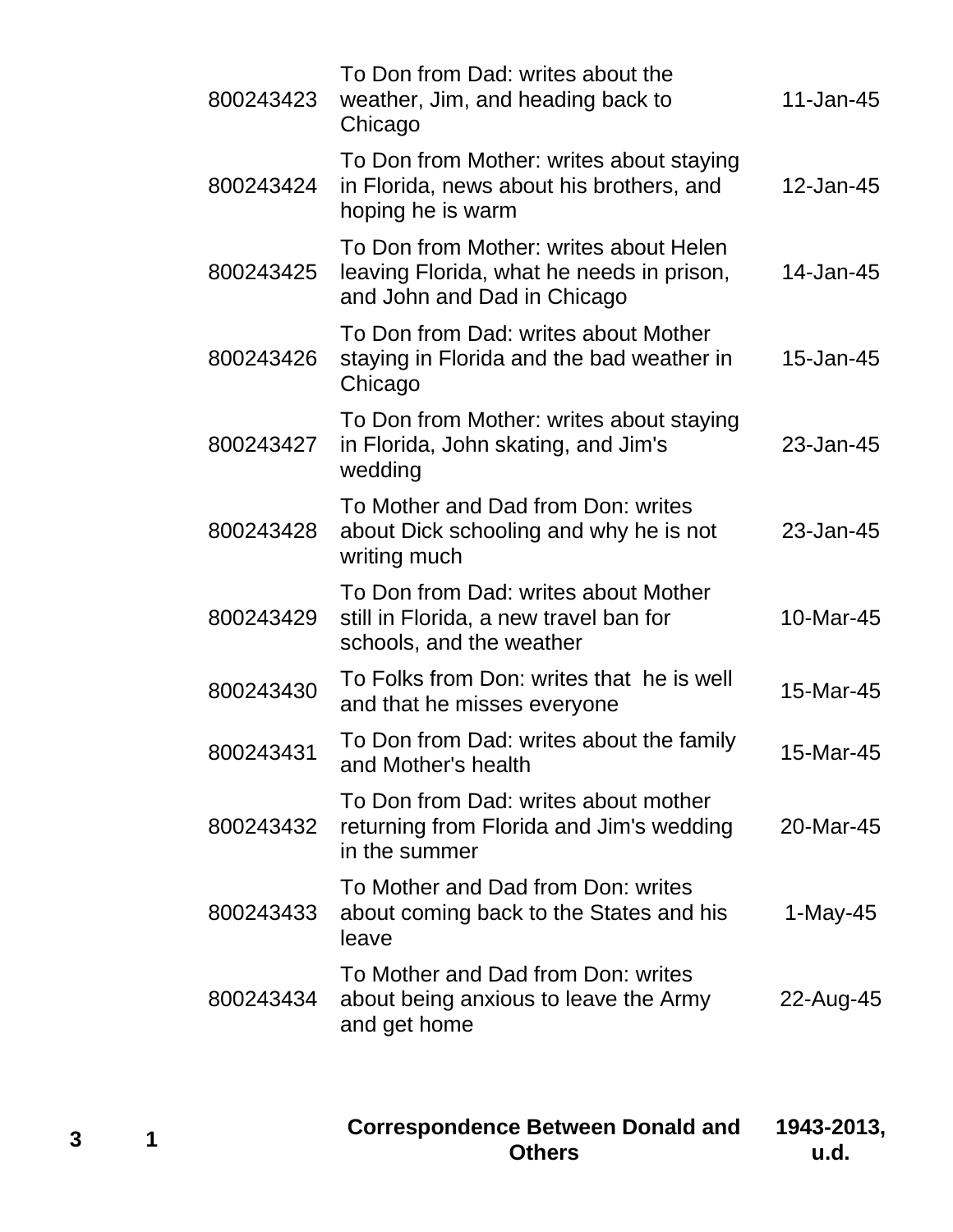| 800243435 | To Joyce and Virginia Holland from Don:<br>postcard about being in Colorado for the<br>night                                                           | 17-Sep-43 |
|-----------|--------------------------------------------------------------------------------------------------------------------------------------------------------|-----------|
| 800243436 | To Don From Kat: writes about work,<br>home life and asking Don to write                                                                               | 19-Oct-43 |
| 800243437 | To Babe and Bus from Don: writes about<br>his permanent address and about letters<br>(copy)                                                            | 16-Mar-44 |
| 800243438 | To Babe from Don: writes about the Big<br>Day [D-Day?], and asking for forgiveness<br>since he hasn't been responding to<br>everyone's letters quickly | 7-Jun-44  |
| 800243439 | To unknown from Don: writes to ask for<br>Tootsie Fudge to be sent to him                                                                              | 19-Jun-44 |
| 800243440 | To Don from Joyce Holland: letter from<br>June 21-25, writes about what is<br>happening in the family                                                  | 21-Jun-44 |
| 800243441 | To Don from Virginia Holland: writes<br>about her life and going out                                                                                   | 26-Jun-44 |
| 800243442 | To Babe from Don: writes from POW<br>camp, tells her what he wants sent to him                                                                         | 29-Jun-45 |
| 800243443 | To Babe and Bus from Don: writes about<br>what he had provided by the Red Cross,<br>the entertainment they have and other<br>aspects of camp life      | 14-Jul-44 |
| 800243444 | To Don from Glen[?]:writes about a Saint<br>Christopher medal and rosary blessed by<br>the Pope to be sent in his next package                         | 20-Jul-44 |
| 800243445 | To Babe and Bus: writes that he is<br>healthy, playing accordion, and going to<br>church                                                               | 30-Jul-44 |
| 800243446 | To Babe and Bus: writes that he is<br>healthy, playing accordion, and going to<br>church (copy)                                                        | 30-Jul-44 |
| 800243447 | To Anne from Don: writes about<br>eventually meeting in New York and<br>about the weather (copy)                                                       | 18-Oct-44 |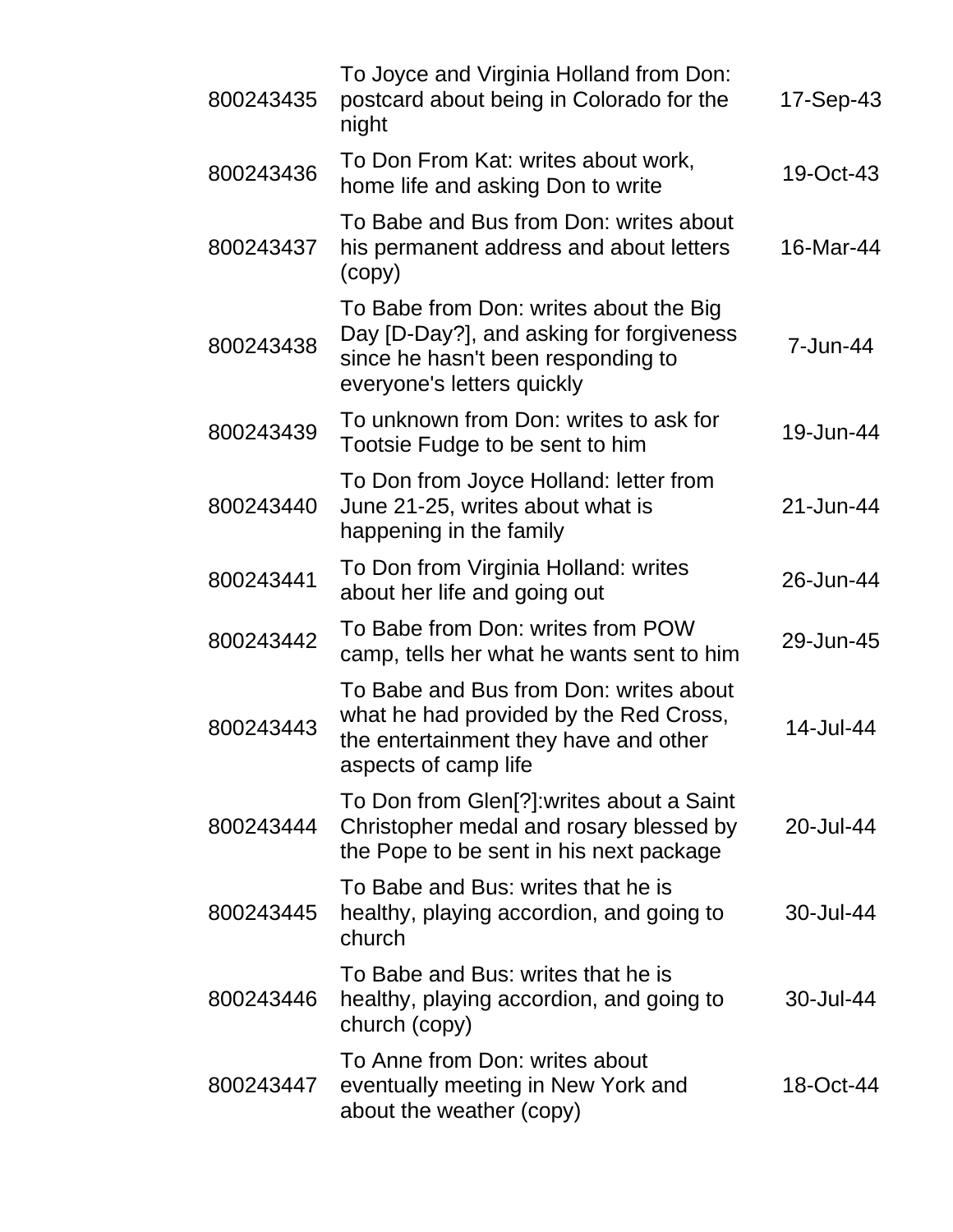| 800243448 | To Don from Anne: writes about school, a<br>visit she had with his family, and football                                                                                                              | 15-Nov-44  |
|-----------|------------------------------------------------------------------------------------------------------------------------------------------------------------------------------------------------------|------------|
| 800243449 | To Don from Lillian Trotter: writes about<br>his mother in Florida and his little brother                                                                                                            | 21-Mar-45  |
| 800243450 | To Don from Mary Blanden: writes to<br>congratulating him on his liberation from<br>Germany                                                                                                          | 11-Jul-45  |
| 800243451 | To Don from Phillipe Goudreon: writes to<br>thanking him for what he did during the<br>war                                                                                                           | 19-Dec-45  |
| 800243452 | To Whom It May Concern from Albert P.<br>Clark: letter about POW camps                                                                                                                               | 7-May-87   |
| 800243453 | To National Personnel Records Center<br>form Donald Casey: encloses an<br>application for POW medal                                                                                                  | 21-Jul-88  |
| 800243454 | To Donald from Jesse Miller: writes about<br>dues for 379th Bomb Group Association                                                                                                                   | $2-May-88$ |
| 800243455 | To Don from Russell Olson: write to tell<br>Don about his life after the war                                                                                                                         | 31-Sept-88 |
| 800243456 | To Russell from Don: replied to Russell's<br>letter and tell him about his life                                                                                                                      | 26-Dec-88  |
| 800243457 | To Don from [?]: writes Don about dues<br>and about upcoming reunion                                                                                                                                 | 14-Feb-89  |
| 800243458 | To Colonel Alexander Mac Arthur from<br>Don Casey: writes to thank Mac Arthur for<br>a letter and about having dinner, also<br>includes a newspaper clipping with Mac<br>Arthur's photo in the paper | 3-Mar-89   |
| 800243459 | To Don from Stephen King: writes about a<br>copy of a watercolor he enclosed and<br>stories about the print                                                                                          | 4-Jul-90   |
| 800243460 | To Writer from August House Publishers<br><b>INC.: Rejection letter of Wright's</b><br>manuscript                                                                                                    | Mar-94     |
| 800243461 | To Mrs. Charles Henry from Don: writes<br>to send his condolences over Charlie's<br>death                                                                                                            | 26-May-94  |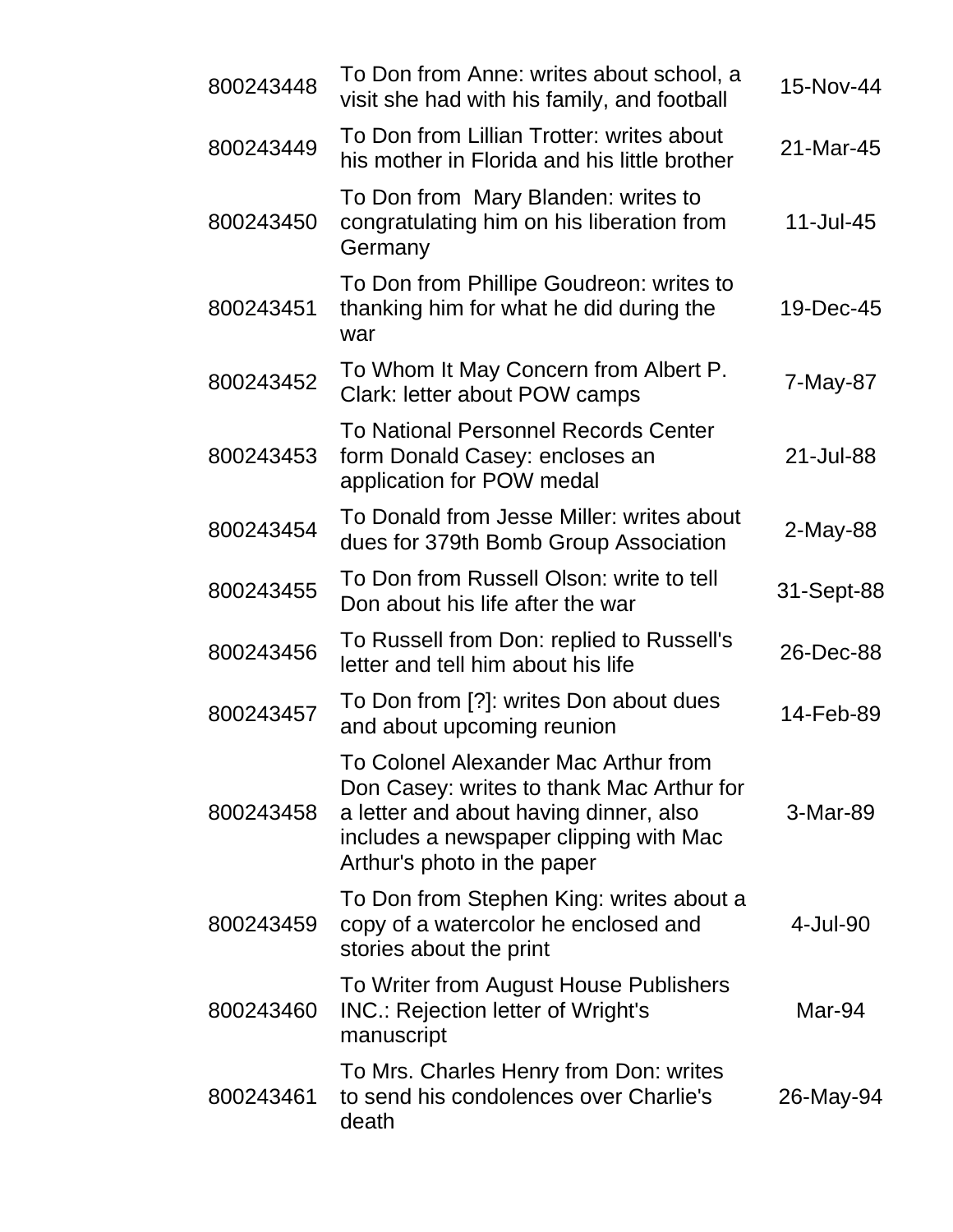| 800243462 | To Mr. Wright from Joseph "Jerry"<br>Conlon: writes about receiving "Behind<br>the Wire: Stalag Luft III South Compound"<br>book                                    | 7-Dec-94  |
|-----------|---------------------------------------------------------------------------------------------------------------------------------------------------------------------|-----------|
| 800243463 | To Arnold from Harry D Gobrecht: writes<br>about receiving "Behind the Wire: Stalag<br>Left III South Compound"                                                     | 25-Jan-95 |
| 800243464 | To Arnold from Jones E. Bolt: writes<br>about reading the ledger Wright put<br>together                                                                             | 9-Mar-95  |
| 800243465 | To Arnold from E.C. "Ned" Humphreys,<br>Jr.: writes about receiving "Behind the<br>Wire: Stalag Luft III South Compound"                                            | 21-Mar-95 |
| 800243466 | To Donald Casey from Jacqueline<br>Williams: writes to verify POW status for<br>medals                                                                              | 21-Mar-95 |
| 800243467 | To Arnold from Frank D. Murphy: writes<br>about receiving "Behind the Wire: Stalag<br>Luft III South Compound"                                                      | 3-Apr-95  |
| 800243468 | To Don from Morrie Bauer: letter about<br>his recollections of Stalag Luft III, his story<br>and a timeline. Two photographs also<br>included moved to photo series | 20-Feb-96 |
| 800243469 | To Donald Casey from Jim[?]: writes<br>about finding old telegraph from when<br>Don was in Stalag Luft III, copy of<br>telegram attached                            | 3-Jun-97  |
| 800243470 | To Arnold Wright from Don: writes to<br>thank Arnold for a copy of his book                                                                                         | 7-Jun-95  |
| 800243471 | To Arnold Wright from Don: writes to<br>thank Arnold for a copy of his book (copy)                                                                                  | 7-Jun-95  |
| 800243472 | To William Turcotte from Don: writes to<br>thank him for his book and asks for<br>photos for his own book                                                           | 26-Jun-97 |
| 800243473 | To Don from David Conner: writes to<br>thank Don for ordering his book                                                                                              | 23-Jun-97 |
| 800243474 | To Duane Reed from Don: writes to thank<br>Duane for photos and about Patton on the                                                                                 | 16-Jul-97 |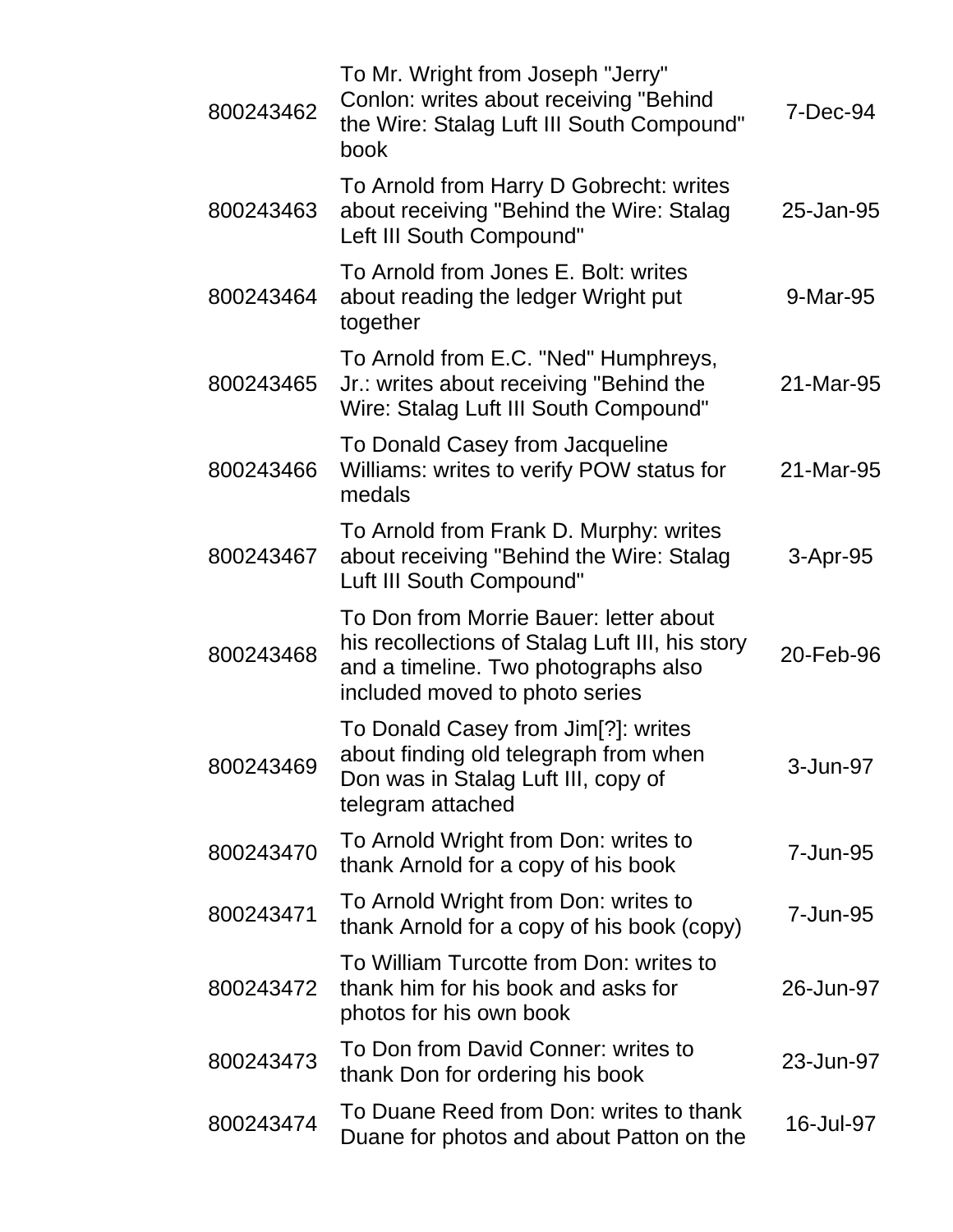day they were freed from camp

| 800243475 | To Valleau Wilkie from Don: letter about<br>his manuscript and hoping Valleau can<br>help him identify others from their past       | 4-Mar-00    |
|-----------|-------------------------------------------------------------------------------------------------------------------------------------|-------------|
| 800243476 | To Don from Ellis Faro <sup>[?]</sup> : note with<br>photos of strike bombing attached. Three<br>photos moved to photo series       | $1$ -Jul-00 |
| 800243477 | To Flytristar from Don: emails about<br><b>William Holmes, Jr. and Contrails</b>                                                    | 27-Aug-00   |
| 800243478 | To Donald from George F. Armington:<br>letter about Gordon E. Tucker for<br>Contrails                                               | $5-Sep-00$  |
| 800243479 | To Don from Herb Dulberg: writes to Don<br>about his memoir and how he can use it<br>to help him                                    | 2-Nov-00    |
| 800243480 | To Don from Ken Cassens[?]: encloses<br>an article about prisoners of war                                                           | 5-Jan-01    |
| 800243481 | To Don from Joe Boyle: letter about<br>Contrails and includes a pamphlet from<br>the 20th POW reunion of Stalag Left III            | 19-Jan-01   |
| 800243482 | <b>Emails between Don and Bill Shupert</b><br>about Don's plane going down over<br>Germany                                          | 7-Nov-02    |
| 800243483 | To Don from Del: email about Grindelwald<br>story                                                                                   | 31-Mar-03   |
| 800243484 | To Jackie and Dick Petitt from Don: writes<br>about Contrails and his time as the editor                                            | 28-May-06   |
| 800243485 | To Pacific Aviation Museum from Donald<br>Casey: letter to thank the museum for a<br>2010 calendar and about his time in the<br>war | 8-Jan-09    |
| 800243486 | To Donald Casey from David Dublis: letter<br>to thank Don for speaking to his class,<br>includes letters from class                 | 4-May-09    |
| 800243487 | To Mr. Donald Casey from Guy<br>Wildenstein: writes to congratulate Don<br>for being nominated to the rank of                       | 6-Aug-09    |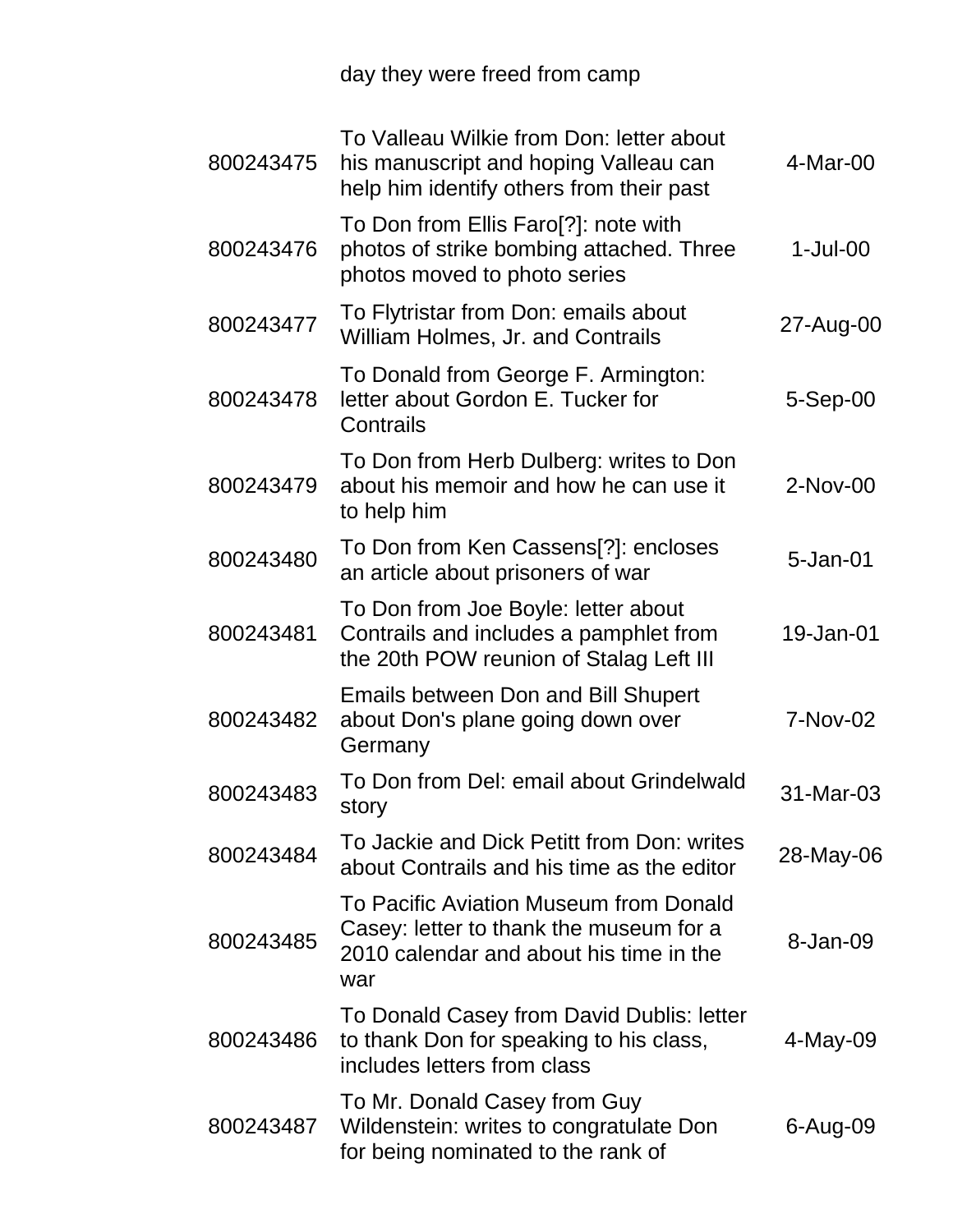Chevalier in the French Legion of Honor

| 800243488 | To Don from Jack Sinise: writes about<br>training mission crash                                                                                     | $5-Sep-12$         |
|-----------|-----------------------------------------------------------------------------------------------------------------------------------------------------|--------------------|
| 800243489 | Emails between Don and Ray about<br>meeting for lunch and Contrails                                                                                 | 8-Oct-12           |
| 800243490 | To Lt. Don Casey from J.N. Pritzker:<br>writes to thank Don for appearing at an<br>event                                                            | 22-Feb-13          |
| 800243491 | To Don from Arnold A. Wright: letter of<br>awards given                                                                                             | u.d.               |
| 800243492 | To Don from Arthur Wright: writes to send<br>him ledgers created in Stalag Luft III                                                                 | u.d.               |
| 800243493 | To Don from Ruby Norwood: tells Don he<br>needs to write                                                                                            | u.d.               |
| 800243494 | To Joyce and Virginia Holland from Don:<br>large postcard, tells about his life and<br>hopes they have a good vacation                              | u.d.               |
|           |                                                                                                                                                     |                    |
|           | <b>Correspondence Sent to and Received</b><br>by Lt. Col. James Douglas Casey and<br><b>Mrs. Virginia Casey</b>                                     | 1943-1945,<br>u.d. |
| 800243495 | To Mr. James D. Casey from Major<br>General of the US Army: writes to inform<br>him how proud he should be that Don was<br>chosen to be a navigator | 27-Mar-43          |
| 800243496 | To Virginia from Helen: writes about Don<br>visiting her, about working at Red Cross,<br>and how much Don has matured                               | $2$ -May-43        |
| 800243497 | To Virginia from Helen: writes to assure<br>her that Don is not receiving special<br>treatment and about the food on the base                       | $3-May-19$         |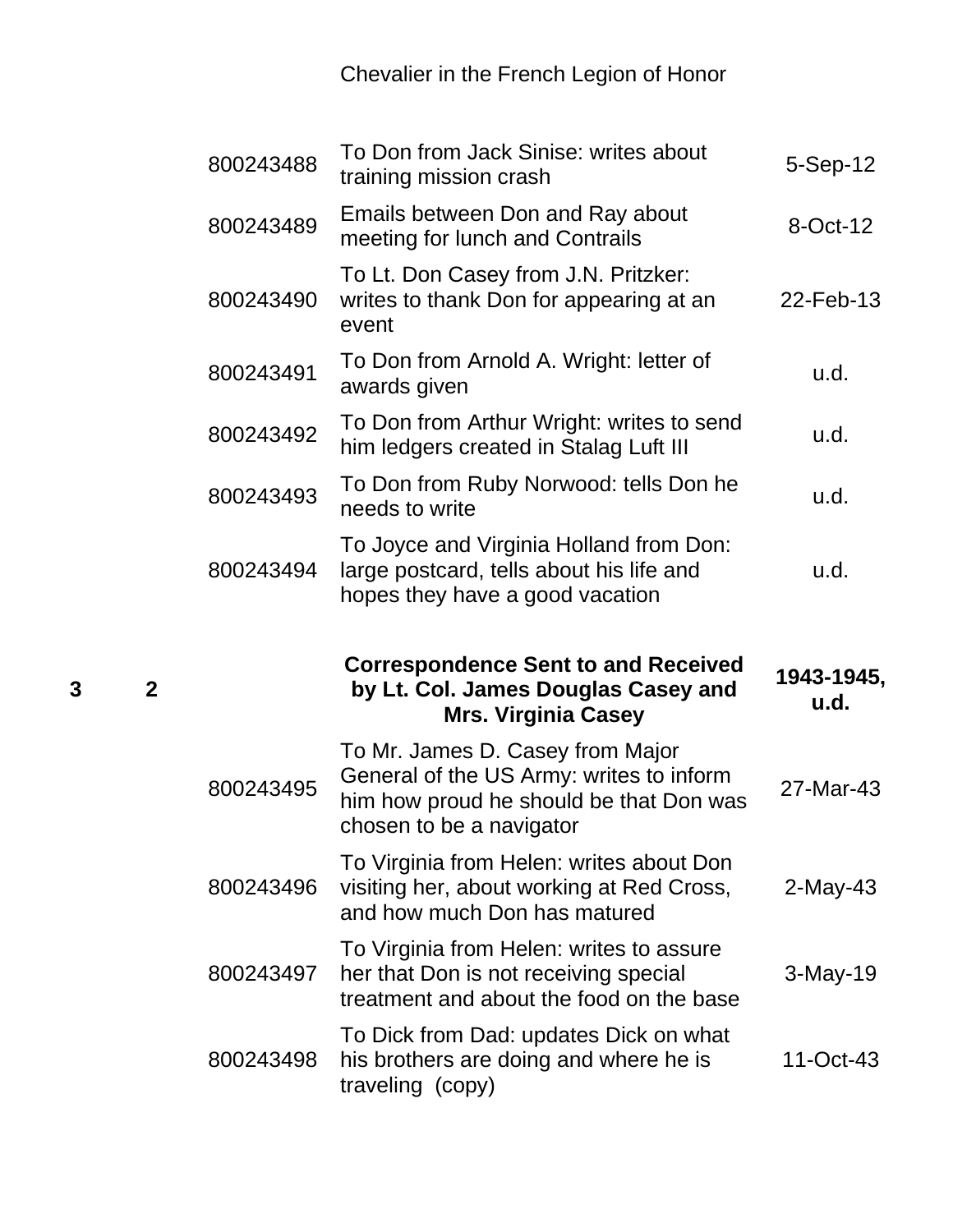| 800243499 | To Doug from Colonel J. Henry Pool:<br>write to his about Don being in Germany<br>in a Prisoner of War camp and promising<br>to help find out information                   | $6$ -Jul-44 |
|-----------|-----------------------------------------------------------------------------------------------------------------------------------------------------------------------------|-------------|
| 800243500 | To Doug from Colonel A. M. Minton:<br>updates him on his search for information<br>about Don                                                                                | 10-Jul-44   |
| 800243501 | To Doug from Clifford Roberts: writes that<br>he is sorry to hear about Don                                                                                                 | 12-Jul-44   |
| 800243502 | To Virginia and Doug from Helen: writes<br>that she heard about Don and hopes he is<br>okay                                                                                 | 14-Jul-44   |
| 800243503 | To The Chicago Tribune from Douglas<br>Casey: asks the Tribune to publish a<br>small article about Don's status as<br>missing in action                                     | 19-Jul-44   |
| 800243504 | To Doug from Kat: writes about Red<br>Cross publication and what they can send<br>to Don                                                                                    | 21-Jul-44   |
| 800243505 | To Chicago Daily News from Lt. Col. U.S.<br>Army Air Forces: asks the Daily to publish<br>news on Don's prisoner status                                                     | 22-Jul-44   |
| 800243506 | To The Chicago Sun from Douglas<br>Casey: asks the sun to publish news of<br>Don's prisoner status                                                                          | 22-Jul-1944 |
| 800243507 | To Colonel Casey from Father Walter<br>Sullivan: writes to tell him what happened<br>when Don's plane was shot down                                                         | 30-Jul-44   |
| 800243508 | To Mr. and Mrs. Casey from Tom: writes<br>to the Casey's about Don being safe in<br>Germany and how he knew him in the war                                                  | 2-Aug-1944  |
| 800243509 | To Mrs. Casey from Howard F. Bresee<br>from the Office of the Provost Marshall<br>General: informs her that Don was<br>transferred to Stalag Luft 3 and how to<br>reach him | 5-Aug-1944  |
| 800243510 | To Mrs. Casey from Dwight H. Green:<br>writes to let Mrs. Casey know that Don's<br>status has changed to prisoner of war                                                    | 22-Aug-1944 |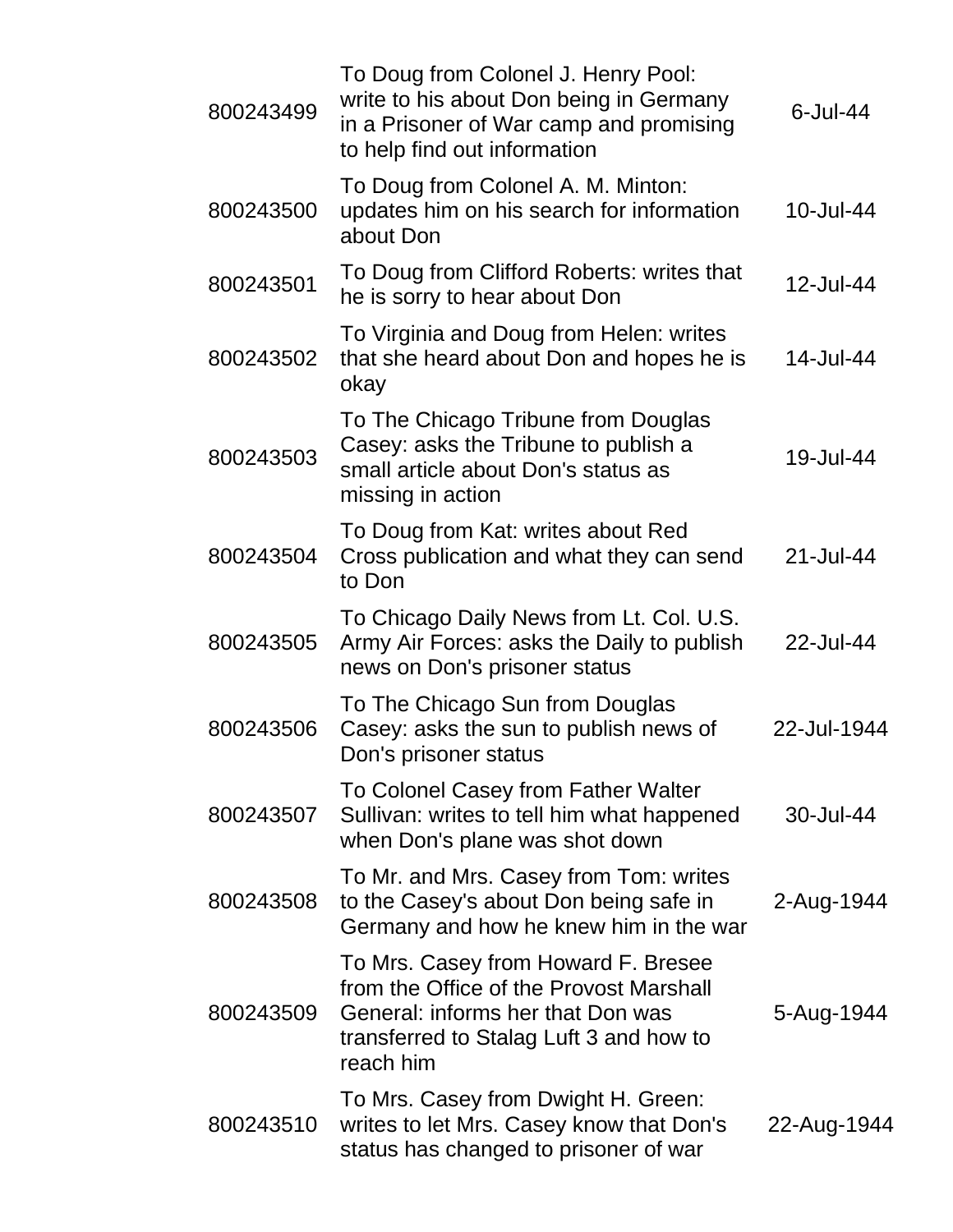| 800243511 | To Mrs. Casey from Lt. R.J. Ellenberger:<br>writes about knowing Don, his plane<br>going down, and knowing Don is alright                                                                        | 28-Aug-44   |
|-----------|--------------------------------------------------------------------------------------------------------------------------------------------------------------------------------------------------|-------------|
| 800243512 | To Mrs. Casey from Lt. R.J. Ellenberger:<br>writes that he is glad to hear about Don<br>being alright and what happened when<br>his plane went down                                              | 20-Sep-44   |
| 800243513 | To Mrs. Casey from Mrs. M. S. Miller:<br>writes about her son that was also in<br>Don's plane but was reported as killed in<br>action and wants to know news about<br>Don                        | 28-Sep-44   |
| 800243514 | To Mr. Casey from Martin H. Miller: writes<br>that he is happy to hear about Don and<br>want to know if he could provide more<br>information on the plane crash                                  | 29-Sep-44   |
| 800243515 | To Mrs. Miller from Martin H. Miller: write<br>more about the crash and the death of his<br>son (copied to Lt. Col. Casey)                                                                       | 29-Sep-44   |
| 800243516 | To Mr. and Mrs. Casey from Mrs. Stella<br>Czarneski <sup>[?]</sup> : write that she is happy to<br>hear about Don and asks if he can send<br>news about her son                                  | 29-Sep-44   |
| 800243517 | To Mr. Casey from Milton Miller: thanking<br>him for his kindness, that his son has<br>been reported dead, and hope that Don<br>will be able to tell them more                                   | 30-Sep-44   |
| 800243518 | To Mr. Casey from Mrs. Mary A King:<br>writes that her son, Steven King, is safe<br>and a prisoner of war, and hope they can<br>continue writing to update each other<br>about their sons        | $1$ -Oct-44 |
| 800243519 | To Mr. Casey from Mrs. Mary A King:<br>writes that her son, Steven King, is safe<br>and a prisoner of war, and hope they can<br>continue writing to update each other<br>about their sons (copy) | $1$ -Oct-44 |
| 800243520 | To Mr. Douglas Casey from Julia W.<br>Hagen: writes about news from her son<br>and about the crew                                                                                                | $2$ -Oct-44 |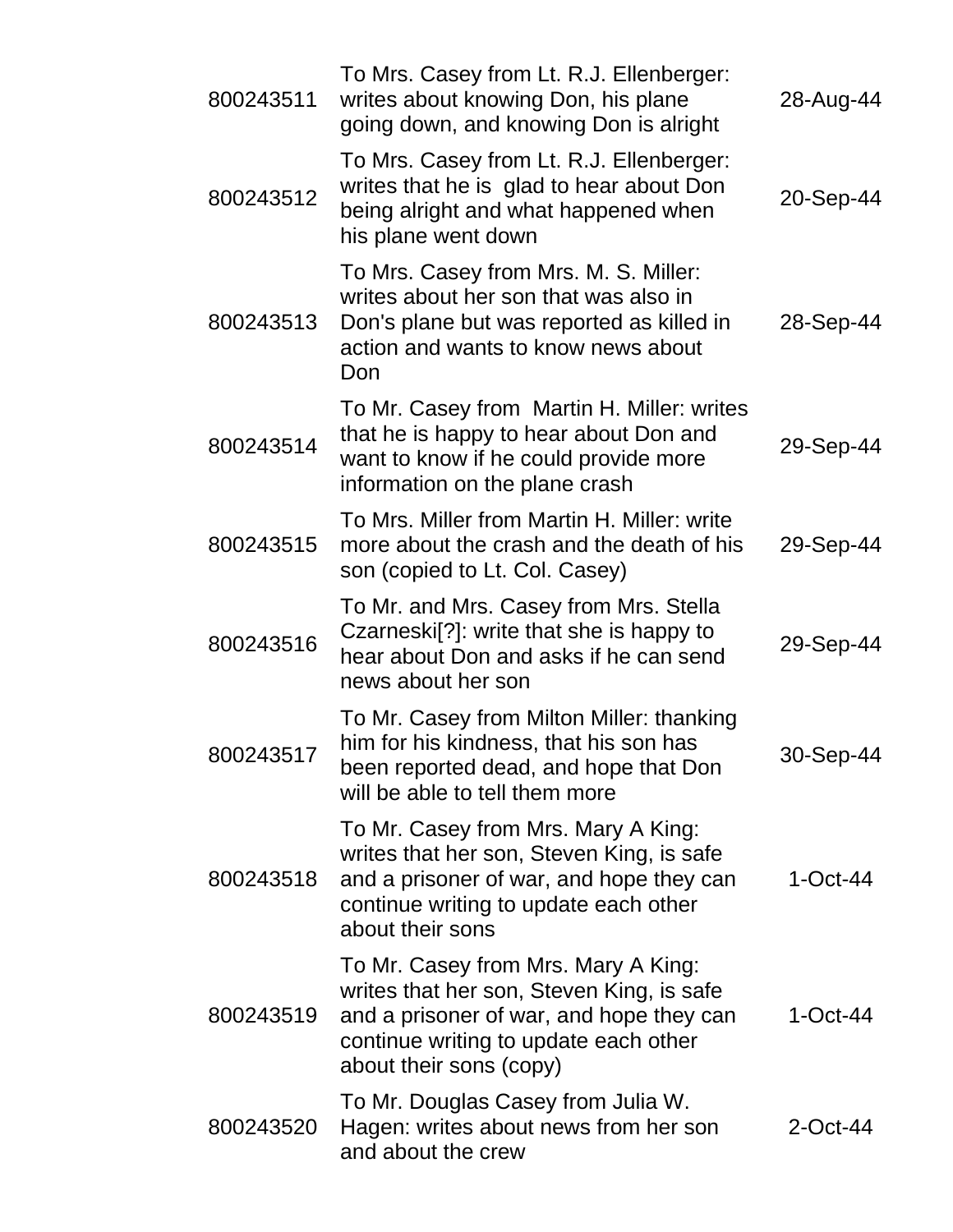| 800243521 | To Mr. and Mrs. Casey from Marion<br>Henry: writes about her son and about the<br>crew in prison                                                           | $4$ -Oct-44 |
|-----------|------------------------------------------------------------------------------------------------------------------------------------------------------------|-------------|
| 800243522 | To Mr. and Mrs. Casey from Emil and<br>Minnie Rutishauser[?]: writes about their<br>son death in the crash and if they can get<br>any information from Don | 5-Oct-44    |
| 800243523 | To Mrs. Casey from Howard Bresee from<br>the Office of the Provost Marshall<br>General: gives Don's prisoner of war<br>number                              | 22-Nov-44   |
| 800243524 | To Mrs. Casey from Robert Dunlop: writes<br>to inform her that Don has won the<br>distinguished flying cross, air metal and<br>oak-leaf cluster            | 23-Nov-44   |
| 800243525 | To Mrs. Casey from Mrs. Stella<br>Czarneski: writes that she got a letter<br>officially stating her son had died and if<br>she's received news from Don    | 21-Dec-44   |
| 800243526 | To Mr. and Mrs. Casey from Ray<br>Michaels: writes about Don, Jim, and his<br>schooling                                                                    | 15-Feb-45   |
| 800243527 | To Mrs. Casey from P.L. Koob: writes to<br>inquire where Donald's personal<br>belonging should be sent to                                                  | 19-Mar-45   |
| 800243528 | To Mrs. Casey from Jack Ellenberger:<br>writes about Don, the plane crash, and<br>gathering Don's things                                                   | 9-Apr-45    |
| 800243529 | To Mrs. Casey from A.G. Schaumacher:<br>writes about forwarding funds for Don                                                                              | 23-Apr-45   |
| 800243530 | To Doug and Virginia from Conal Hinman:<br>writes to congratulate them on Don's<br>release                                                                 | $1-May-45$  |
| 800243531 | To Virginia from Letter from Mrs. Marion<br>Cronin: writes that glad to hear Don is<br>returning                                                           | $1$ -May-45 |
| 800243532 | To Doug from Tom: writes to celebrate<br>the news about Don                                                                                                | 1-May-45    |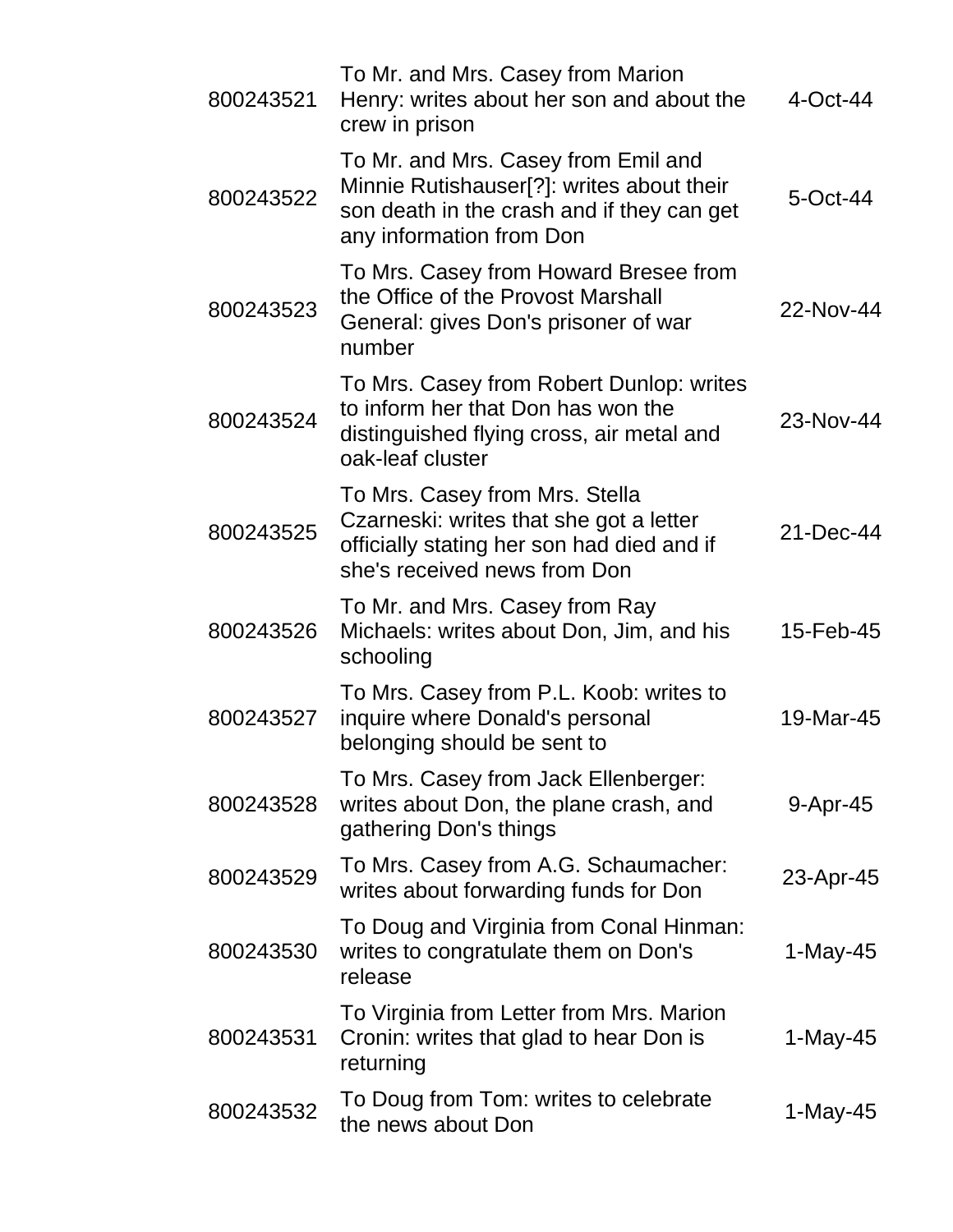| 800243533 | To Virginia from Mrs. Allyn: writes about<br>Don's release and an invitation to visit the<br>lake                                                                                                              | 4-May-45    |
|-----------|----------------------------------------------------------------------------------------------------------------------------------------------------------------------------------------------------------------|-------------|
| 800243534 | To Virginia from Gemma[?]: writes to<br>invite her over to celebrate Don's release                                                                                                                             | 9-May-45    |
| 800243535 | To Virginia Casey from Howard Bresee of<br>the Provost Marshall General's Office:<br>writes that no mail will be able to go to<br>Europe and that news will be sent when<br>they know if Don will be returning | 19-May-45   |
| 800243536 | To Colonel Casey from Major Dick Banatt:<br>writes about Don and his release                                                                                                                                   | 19-May-45   |
| 800243537 | To Mrs. Casey from Mrs. Mary<br>Czarneski <sup>[?]</sup> : writes to ask about Don, her<br>life, and discussing the end of the war                                                                             | $1-Jun-45$  |
| 800243538 | To Mrs. Casey from Governor Dwight<br>Green: writes to congratulate her on<br>Don's liberation                                                                                                                 | $4$ -Jun-45 |
| 800243539 | To Doug from Lt. Col. J. W. Clarke: writes<br>about German POWs and Don's release                                                                                                                              | $4$ -Jun-45 |
| 800243540 | To Doug from Lt. Col. J. W. Clarke: writes<br>about being stationed in Italy and the end<br>of the war                                                                                                         | 19-Jun-45   |
| 800243541 | To Doug from Howard: writes about being<br>in Paris, thanking Doug for taking him out,<br>and about what he is doing next                                                                                      | 29-Jul-45   |
| 800243542 | To Doug from Howard: writes about<br>redeployment and the package he<br>received                                                                                                                               | 19-Nov-45   |
| 800243543 | To Dad from Dick: writes about Don's<br>Return                                                                                                                                                                 | u.d.        |
| 800243544 | To Mrs. Casey from Lillian Gretter[?]:<br>writes about forwarding a letter from Don                                                                                                                            | u.d.        |
|           |                                                                                                                                                                                                                | 4 A 4 F     |

| З |           | <b>Telegrams</b>                                                                     | 1942-1945,<br><b>u.d.</b> |
|---|-----------|--------------------------------------------------------------------------------------|---------------------------|
|   | 800243545 | To Don to from Dad: writes to ask Don to<br>buy his mother a corsage and to tell her | $9-May-42$                |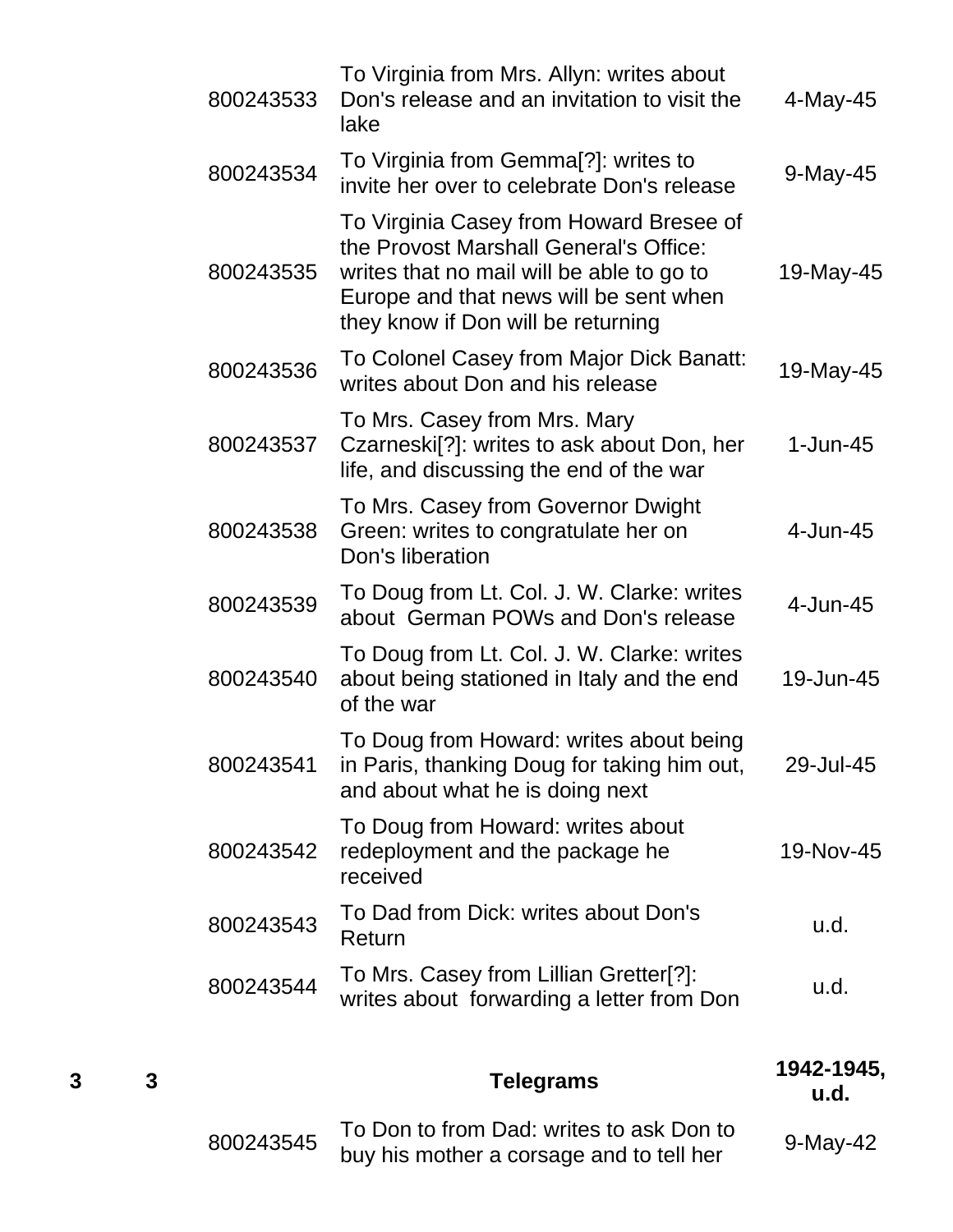he loves her

| 800243546 | To Mrs. And Mr. Casey from The Surf<br>Club: writes about dinner specials                                    | $2$ -Jan-44 |
|-----------|--------------------------------------------------------------------------------------------------------------|-------------|
| 800243547 | To Dad from Don: writes to let him know<br>when he is leaving/arriving                                       | $6$ -Feb-44 |
| 800243548 | To James Casey from Bus: writes about<br>the medal Don was awarded                                           | 12-May-44   |
| 800243549 | To Mrs. Casey from ULIO Adjutant<br>General: writes to inform her Don went<br><b>MIA over Germany</b>        | 28-Jun-44   |
| 800243550 | To Mrs. Casey from ULIO Adjutant<br>General: writes to inform her that Don is a<br>prisoner of war           | 17-Jul-44   |
| 800243551 | To Mrs. Casey from Doug: writes to<br>inform her that he received word of how to<br>write to Don in POW camp | u.d.        |
| 800243552 | To Mr. Casey from Virginia: write to tell<br>him she's thrilled to hear about Don                            | 18-Jul-44   |
| 800243553 | To Mrs. Casey from Mr. Casey: writes to<br>tell her Don had sent a letter                                    | 8-Jan-45    |
| 800243554 | To Mrs. Casey from Mr. Casey: writes<br>that Don had sent a letter and was in<br>good humor                  | $2$ -Feb-45 |
| 800243555 | To Mrs. Casey from Mr. Casey: writes<br>that Don's package had been destroyed                                | 5-Feb-45    |
| 800243556 | To Mrs. Casey from Mr. Casey: writes her<br>that Don's letter arrived and when Mr.<br>Casey's plane lands    | 13-Feb-45   |
| 800243557 | To Mr. Casey from Thos. R Heaney:<br>writes that he is happy to read the news<br>about Don                   | 1-May-45    |
| 800243558 | To Mrs. Casey from Adjutant General:<br>writes that Don is back in military control                          | 13-May-45   |
| 800243559 | Telegram that recognizes news about<br>Don's release was received                                            | 14-May-45   |
| 800243560 | To Mr. Casey from John Clarke: writes to                                                                     | 14-May-45   |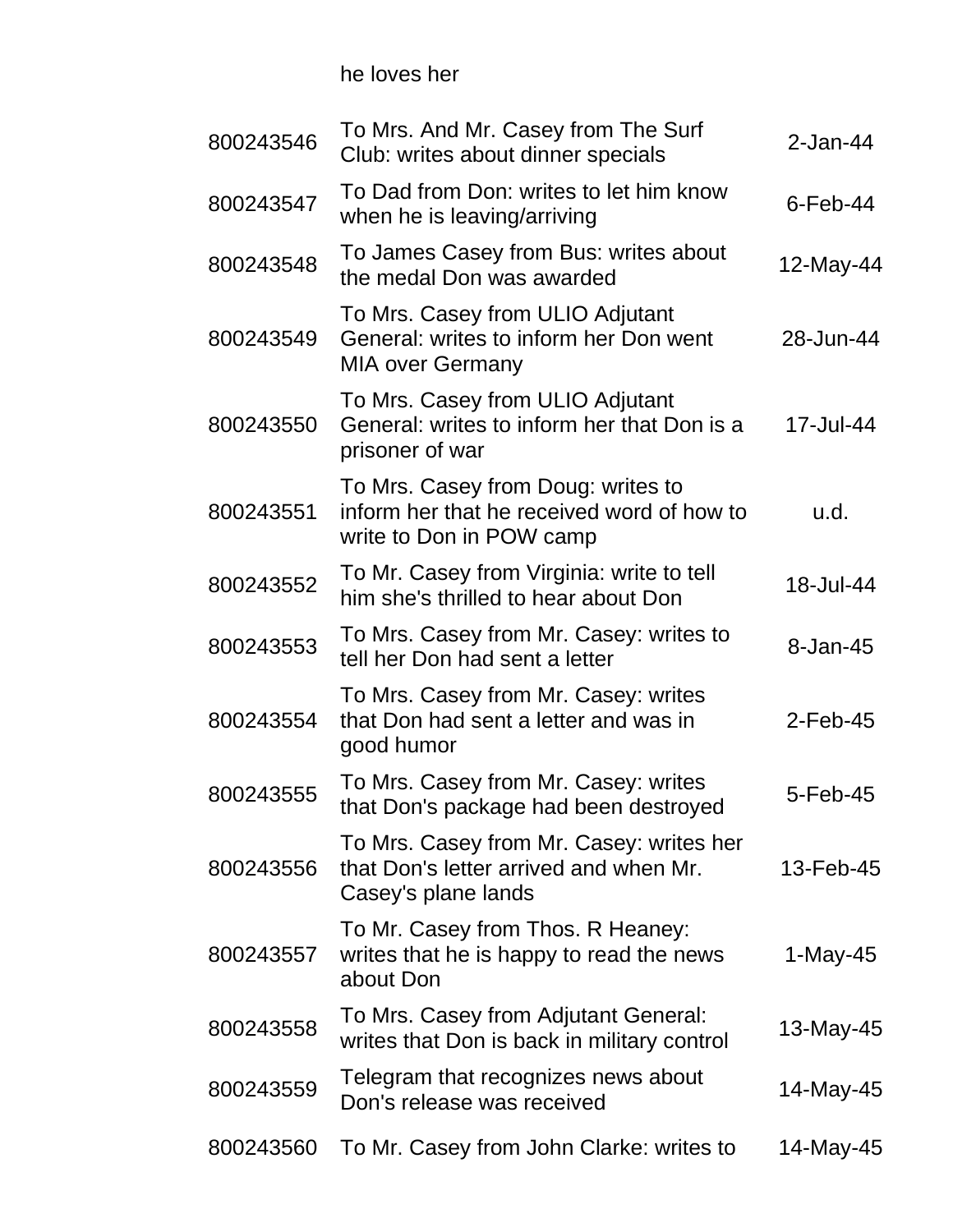celebrate news of Don's release

| 800243561 | To Mrs. Casey from Jo: writes of the good<br>news                                                                 | 15-May-45    |
|-----------|-------------------------------------------------------------------------------------------------------------------|--------------|
| 800243562 | To Mrs. Casey from ULIO Adjutant<br>General: writes to let her know Don is<br>being returned to the United States | $2$ -Jun-45  |
| 800243563 | To Mr. and Mrs. Casey from Don: writes<br>to let them know he arrived safely                                      | $3 - Jun-45$ |
| 800243564 | To Mr. and Mrs. Casey from Don: write to<br>tell them he will be home for sixty days                              | $4$ -Jun-45  |
| 800243565 | To Mr. and Mrs. Casey from Don: writes<br>to tell them he is fine                                                 | u.d.         |

|   |                         |           | <b>Series 4: Publications</b>                       | 1944-2011,<br>u.d. |
|---|-------------------------|-----------|-----------------------------------------------------|--------------------|
| 3 | $\overline{\mathbf{4}}$ |           | <b>Contrails, 1985-1992</b>                         | 1985-1992          |
|   |                         | 800243713 | 379th Bombardment Group (Heavy) Vol.<br>I, No. 1    | <b>Mar-85</b>      |
|   |                         | 800243714 | 379th Bombardment Group (Heavy) Vol.<br>I, No. 2    | Sep-85             |
|   |                         | 800243715 | 379th Bombardment Group (Heavy) Vol.<br>I, No. 3    | Feb-86             |
|   |                         | 800243716 | 379th Bombardment Group (Heavy) Vol.<br>II, No. 1   | <b>Jun-86</b>      |
|   |                         | 800243717 | 379th Bombardment Group (Heavy) Vol.<br>II, No. 2   | Sep-86             |
|   |                         | 800243718 | 379th Bombardment Group (Heavy) Vol.<br>II, $No. 3$ | Dec-86             |
|   |                         | 800243719 | 379th Bombardment Group (Heavy) Vol.<br>III, No. 1  | Apr-87             |
|   |                         | 800243720 | 379th Bombardment Group (Heavy) Vol.<br>III, No. 2  | Aug-87             |
|   |                         | 800243721 | 379th Bombardment Group (Heavy) Vol.<br>III, No. 3  | Dec-87             |
|   |                         |           |                                                     |                    |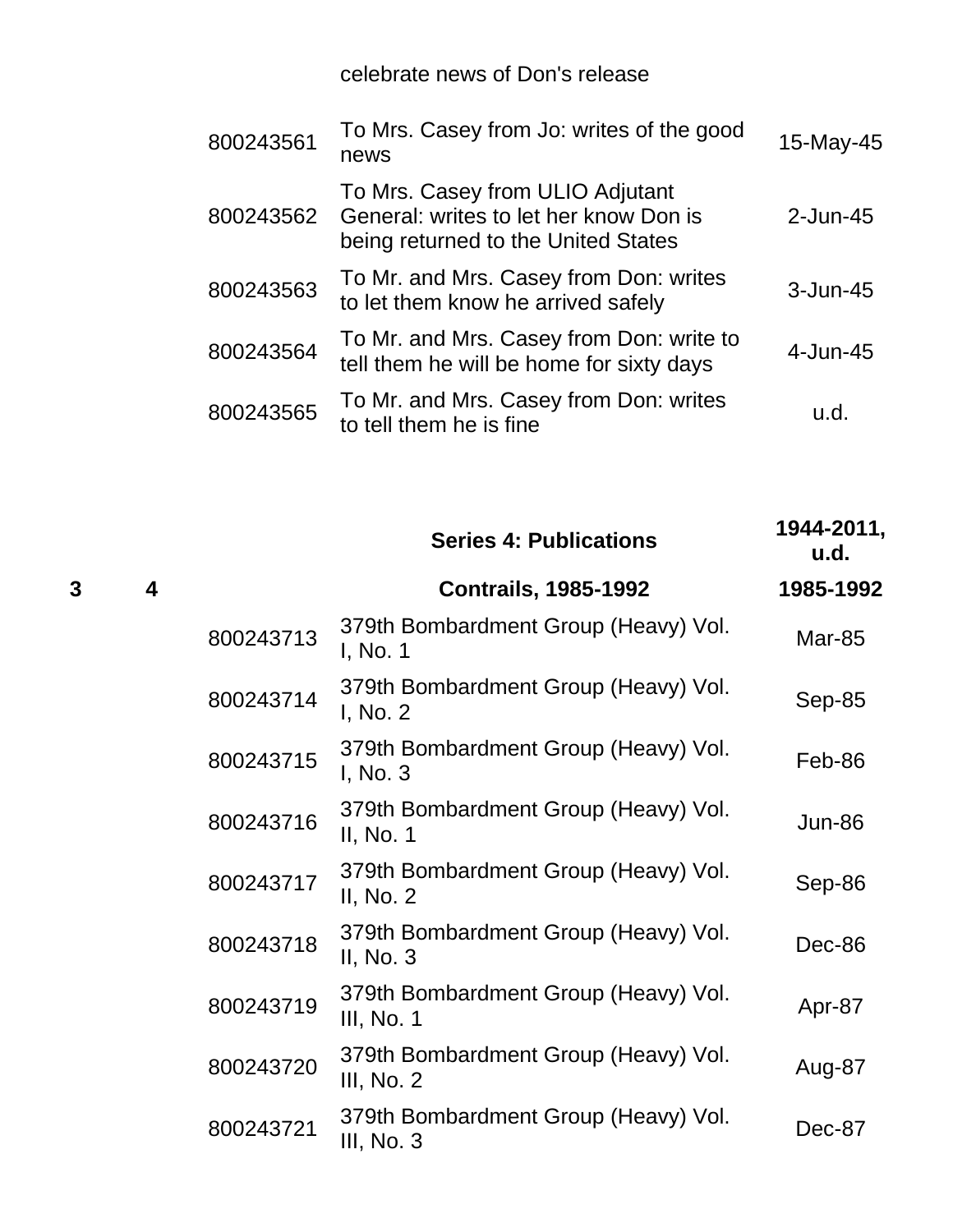| 800243722 | 379th Bombardment Group (Heavy) Vol.<br>IV, No. 1              | Apr-88 |
|-----------|----------------------------------------------------------------|--------|
| 800243723 | 379th Bombardment Group (Heavy) Vol.<br>IV, No. 2              | Aug-88 |
| 800243724 | 379th Bombardment Group (Heavy) Vol.<br>IV, No. 3              | Dec-88 |
| 800243725 | 379th Bombardment Group (Heavy) Vol.<br>IV, No. $3$ (copy)     | Dec-88 |
| 800243726 | 379th Bombardment Group (Heavy) Vol.<br>IV, No. 3, loose pages | Dec-88 |
| 800243727 | 379th Bombardment Group (Heavy) Vol.<br>$V$ , No. 1 (copy)     | Apr-89 |
| 800243728 | 379th Bombardment Group (Heavy) Vol.<br>V, No. 2               | Aug-89 |
| 800243729 | 379th Bombardment Group (Heavy) Vol.<br>V, No. 3               | Dec-89 |
| 800243730 | 379th Bombardment Group (Heavy) Vol.<br>VI, No. 1              | Apr-90 |
| 800243731 | 379th Bombardment Group (Heavy) Vol.<br>VI, No. 2              | Aug-90 |
| 800243732 | 379th Bombardment Group (Heavy) Vol.<br>VI, No. 3              | Dec-90 |
| 800243733 | 379th Bombardment Group (Heavy) Vol.<br>VII, No. 3             | Apr-91 |
| 800243734 | 379th Bombardment Group (Heavy) Vol.<br><b>VII, No. 2</b>      | Aug-91 |
| 800243735 | 379th Bombardment Group (Heavy) Vol.<br><b>VII, No. 3</b>      | Dec-91 |
| 800243736 | 379th Bombardment Group (Heavy) Vol.<br>VIII, No. 1            | Apr-92 |
| 800243737 | 379th Bombardment Group (Heavy) Vol.<br>VIII, No. 2            | Aug-92 |
| 800243738 | 379th Bombardment Group (Heavy) Vol.<br>VIII, No. 3            | Dec-92 |
|           |                                                                |        |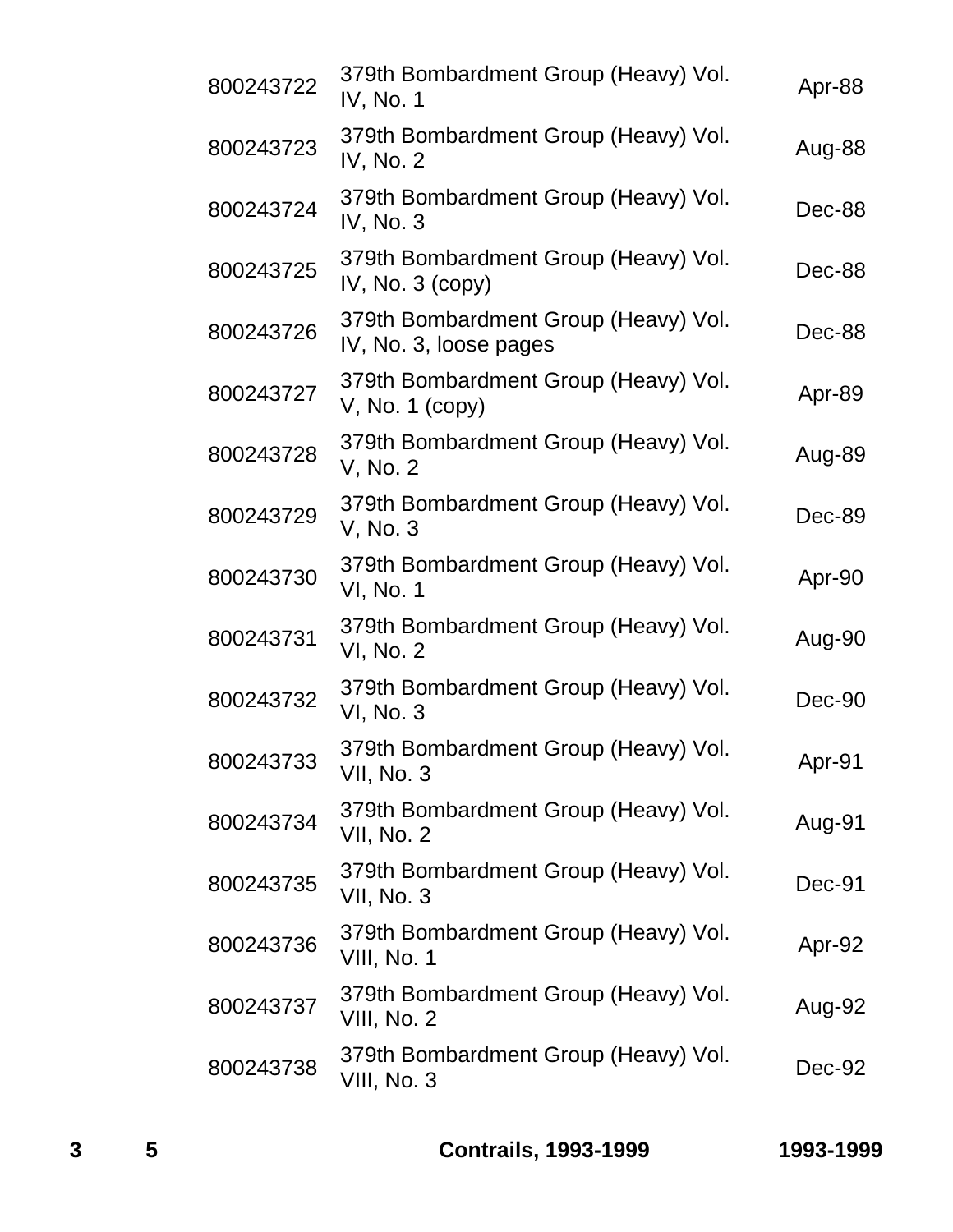| 800243739 | 379th Bombardment Group (Heavy) Vol.<br>IX, No. 1         | Apr-93 |
|-----------|-----------------------------------------------------------|--------|
| 800243740 | 379th Bombardment Group (Heavy) Vol.<br>IX, No. 2         | Aug-93 |
| 800243741 | 379th Bombardment Group (Heavy) Vol.<br>IX, No. 3         | Dec-93 |
| 800243742 | 379th Bombardment Group (Heavy) Vol.<br>X, No. 1          | Apr-94 |
| 800243743 | 379th Bombardment Group (Heavy) Vol.<br>X, No. 2          | Aug-94 |
| 800243744 | 379th Bombardment Group (Heavy) Vol.<br>X, No. 3          | Dec-94 |
| 800243745 | 379th Bombardment Group (Heavy) Vol.<br>XI, No. 1         | Apr-95 |
| 800243746 | 379th Bombardment Group (Heavy) Vol.<br>XI, No. 2         | Aug-94 |
| 800243747 | 379th Bombardment Group (Heavy) Vol.<br>XI, No. 3         | Dec-95 |
| 800243748 | 379th Bombardment Group (Heavy) Vol.<br><b>XII, No. 1</b> | Apr-95 |
| 800243749 | 379th Bombardment Group (Heavy) Vol.<br>XII, No. 2        | Aug-96 |
| 800243750 | 379th Bombardment Group (Heavy) Vol.<br><b>XII, No. 3</b> | Dec-96 |
| 800243751 | 379th Bombardment Group (Heavy) Vol.<br>XIII, No. 1       | Apr-97 |
| 800243752 | 379th Bombardment Group (Heavy) Vol.<br>XIII, No. 2       | Aug-97 |
| 800243753 | 379th Bombardment Group (Heavy) Vol.<br>XIII, No. 3       | Dec-97 |
| 800243754 | 379th Bombardment Group (Heavy) Vol.<br>XIV, No. 1        | Apr-98 |
| 800243755 | 379th Bombardment Group (Heavy) Vol.<br>XIV, No. 2        | Aug-98 |
| 800243756 | 379th Bombardment Group (Heavy) Vol.<br>XV, No. 1         | Apr-99 |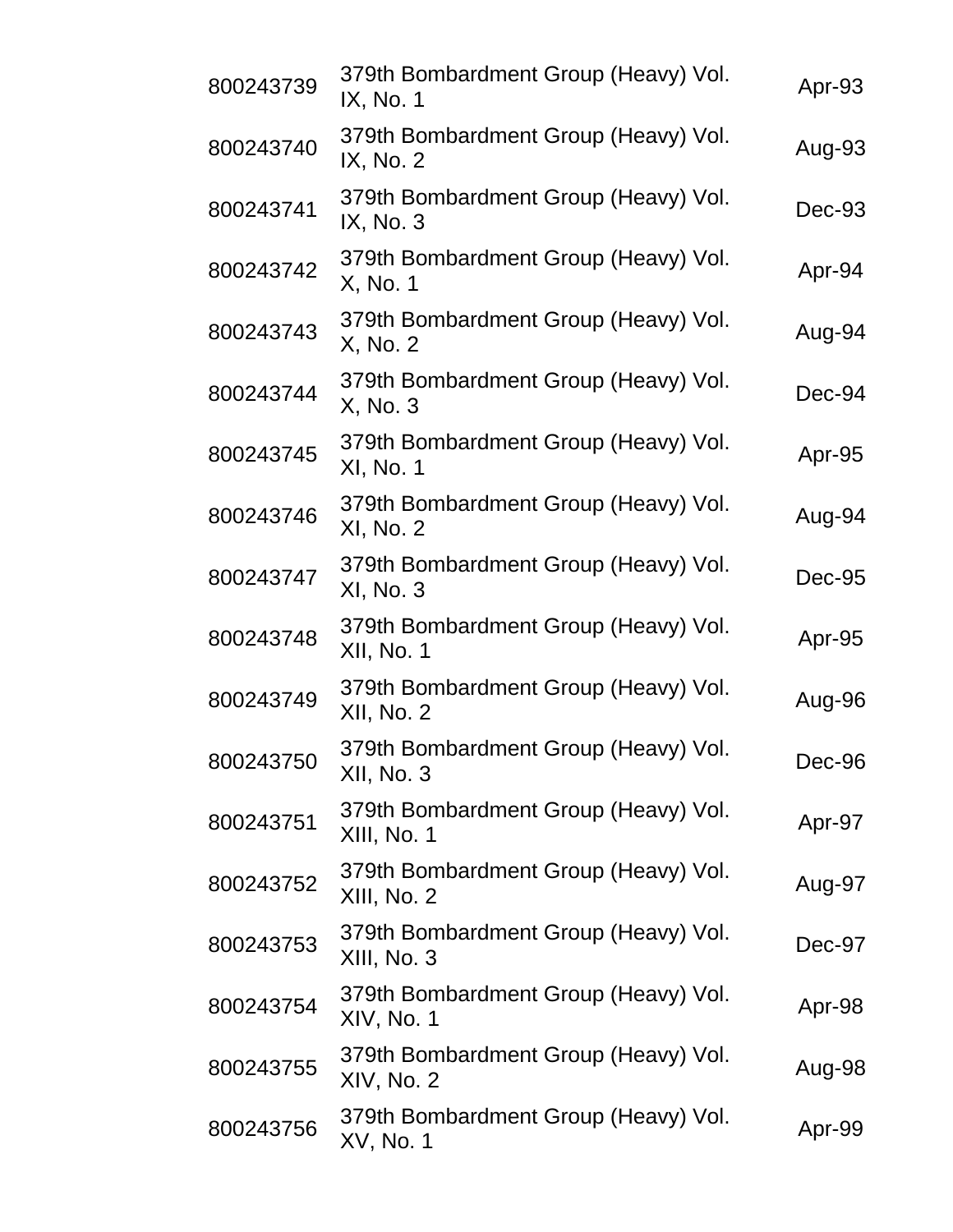| 800243757 | 379th Bombardment Group (Heavy) Vol.<br>XV, No. 1 (duplicate) | Apr-99              |
|-----------|---------------------------------------------------------------|---------------------|
| 800243758 | 379th Bombardment Group (Heavy) Vol.<br>XV, No. 2             | Aug-99              |
| 800243759 | 379th Bombardment Group (Heavy) Vol.<br>XV, No. 3             | Winter 99-00        |
| 800243760 | 379th Bombardment Group (Heavy) Vol.<br>XV, No. 3 (duplicate) | <b>Winter 99-00</b> |

# **4 1 Contrails, 2000-2002 2000-2002**

| 800243761 | 379th Bombardment Group (Heavy) Vol.<br>XVI, No. 1              | Apr/May 00 |
|-----------|-----------------------------------------------------------------|------------|
| 800243762 | 379th Bombardment Group (Heavy) Vol.<br>XVI, No. 1 (duplicate)  | Apr/May 00 |
| 800243763 | 379th Bombardment Group (Heavy) Vol.<br><b>XVI, No. 2</b>       | Aug-00     |
| 800243764 | 379th Bombardment Group (Heavy) Vol.<br>XVI, No. 2 (duplicate)  | Aug-00     |
| 800243765 | 379th Bombardment Group (Heavy) Vol.<br>XVI, No. 3              | $Dec-00$   |
| 800243766 | 379th Bombardment Group (Heavy) Vol.<br>XVI, No. 3 (duplicate)  | $Dec-00$   |
| 800243767 | 379th Bombardment Group (Heavy) Vol.<br>XVII, No. 1             | Apr-01     |
| 800243768 | 379th Bombardment Group (Heavy) Vol.<br>XVII, No. 1             | Apr-01     |
| 800243769 | 379th Bombardment Group (Heavy) Vol.<br>XVII, No. 2             | Aug-01     |
| 800243770 | 379th Bombardment Group (Heavy) Vol.<br>XVII, No. 2 (duplicate) | Aug-01     |
| 800243771 | 379th Bombardment Group (Heavy) Vol.<br>XVII, No. 3             | $Dec-01$   |
| 800243772 | 379th Bombardment Group (Heavy) Vol.<br>XVII, No. 3 (duplicate) | $Dec-01$   |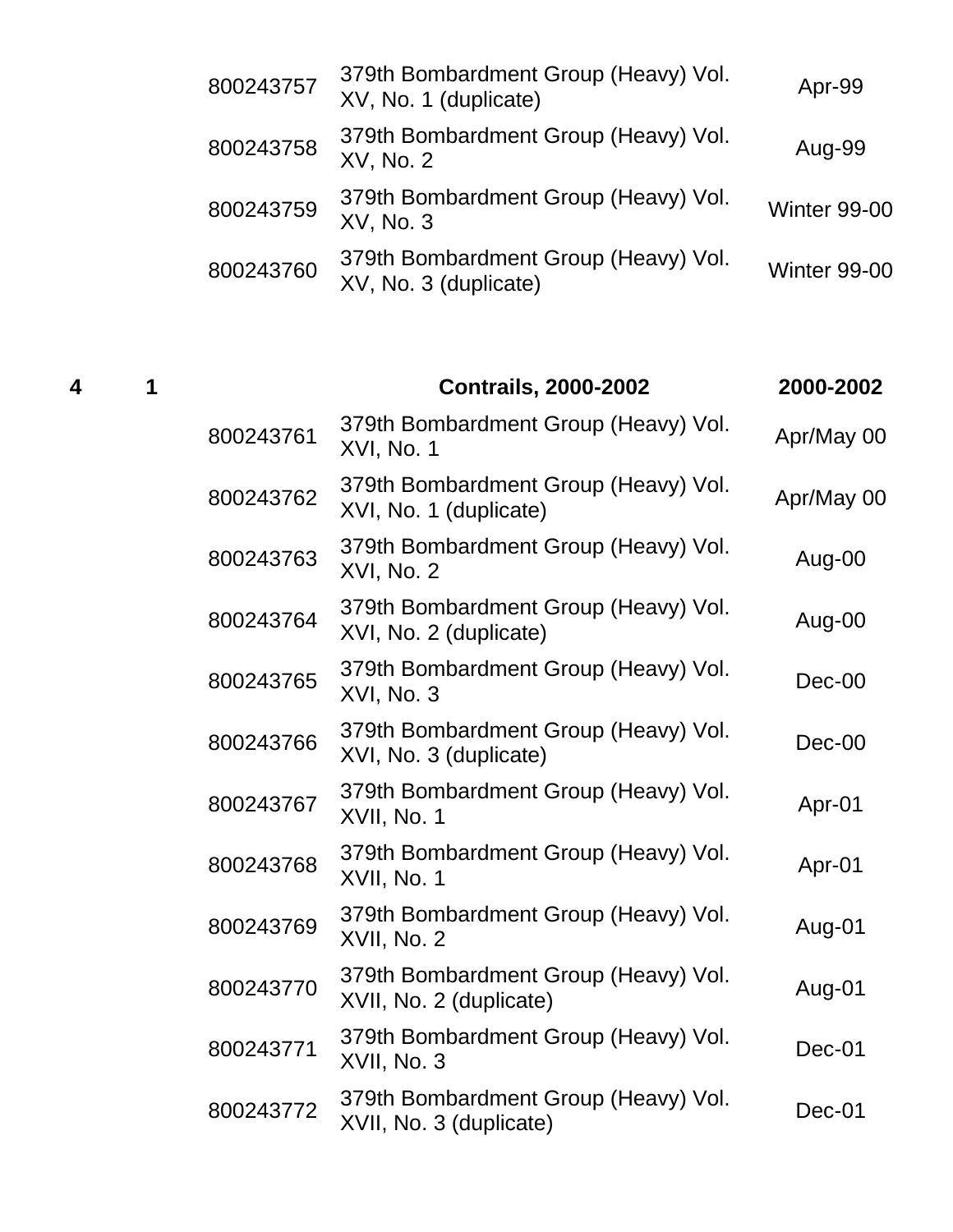| 379th Bombardment Group (Heavy) Vol.<br>XVIII, No. 1             | Apr-02   |
|------------------------------------------------------------------|----------|
| 379th Bombardment Group (Heavy) Vol.<br>XVIII, No. 1 (duplicate) | Apr-02   |
| 379th Bombardment Group (Heavy) Vol.<br>XVII, No. 2              | Aug-02   |
| 379th Bombardment Group (Heavy) Vol.<br>XVII, No. 2 (duplicate)  | Aug-02   |
| 379th Bombardment Group (Heavy) Vol.<br>XVII, No. 3              | $Dec-02$ |
| 379th Bombardment Group (Heavy) Vol.<br>XVII, No. 3              | Dec-02   |
|                                                                  |          |

**4 2 Contrails, 2003-2004 2003-2004**  $800243779$  379th Bombardment Group (Heavy) Vol.  $37$  3th Bombardment Group (ricavy) vol.  $\frac{4}{3}$ Apr-03 <sup>800243780</sup> 379th Bombardment Group (Heavy) Vol. Should Bombard members of cheavy voi. Apr-03<br>XVIII, No. 4 (duplicate) 800243781 379th Bombardment Group (Heavy) Vol. Short Bombardment Group (ricavy) voi. Sep-03<br>XVIV, No. 1 <sup>800243782</sup> 379th Bombardment Group (Heavy) Vol. Sep-03<br>XVIV, No. 1 (duplicate)  $800243783$  379th Bombardment Group (Heavy) Vol. 37 Stri Bombardment Group (rieavy) voi. Dec-03<br>XVIV, No. 2 <sup>800243784</sup> 379th Bombardment Group (Heavy) Vol. Si'll Bombardment Study (Heavy) voi. Dec-03<br>XVIV, No. 2 (duplicate)  $800243785$  379th Bombardment Group (Heavy) Vol. 37 Stri Bombardment Group (rieavy) voi. Mar-04<br>XVIV, No. 3 <sup>800243786</sup> 379th Bombardment Group (Heavy) Vol. Should Bombard montrial Study, Vol. Mar-04<br>XVIV, No. 3 (duplicate)  $800243787$  379th Bombardment Group (Heavy) Vol. 37 Stri Bombardment Group (rieavy) voi. Jun-04<br>XVIV, No. 4 800243788 379th Bombardment Group (Heavy) Vol. XVIV, No. 4 (duplicate) Jun-04  $800243789$  379th Bombardment Group (Heavy) Vol. or stri Bombardment Group (ricavy) voi. Sep/Dec 04<br>XVIV, No. 5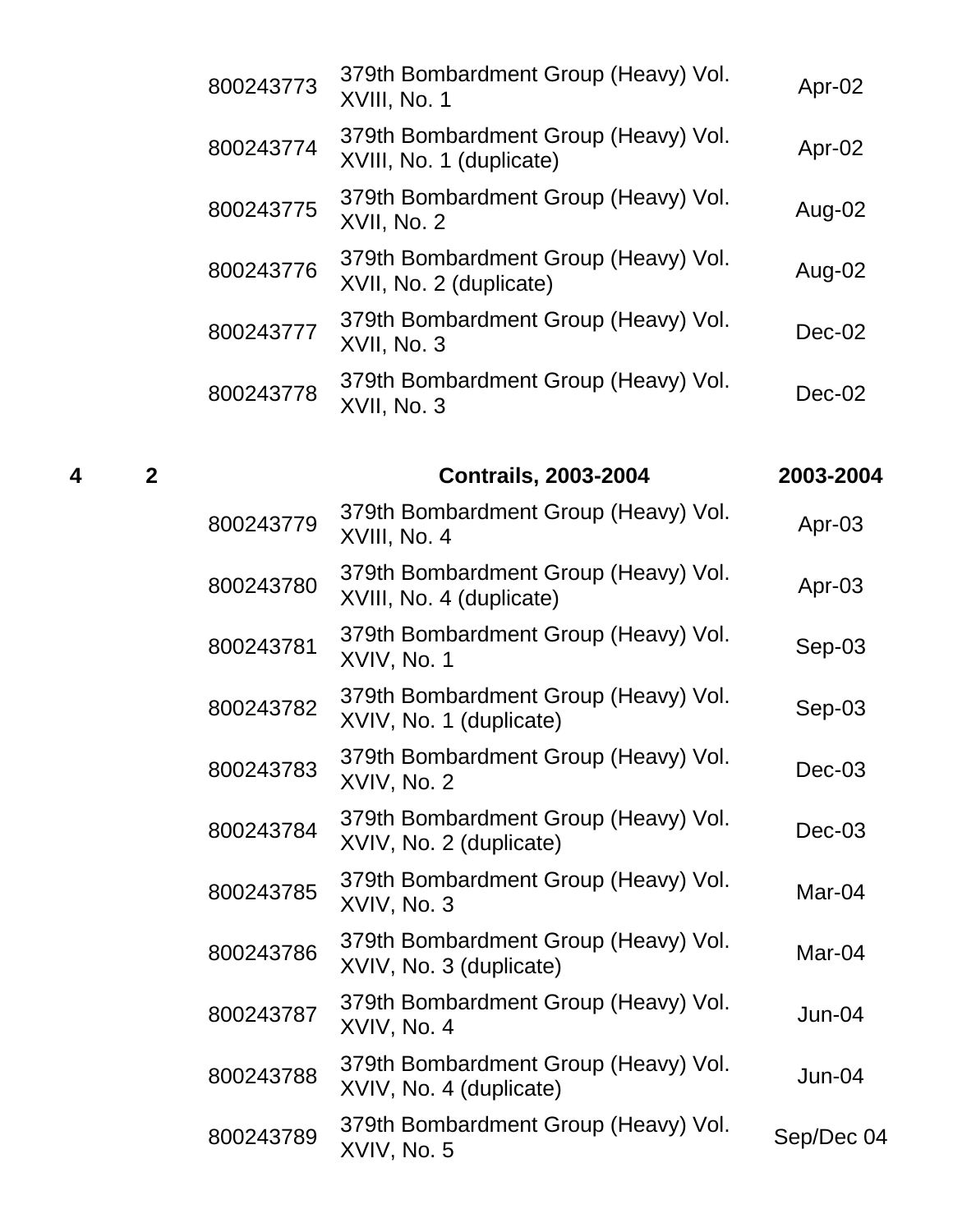|   |   | 800243790 | 379th Bombardment Group (Heavy) Vol.<br>XVIV, No. 5 (duplicate)                                                      | Sep/Dec 04 |
|---|---|-----------|----------------------------------------------------------------------------------------------------------------------|------------|
| 4 | 3 |           | <b>Contrails, 2005-2010</b>                                                                                          | 2005-2011  |
|   |   | 800243791 | 379th Bombardment Group (Heavy) Vol.<br>XVIV, No. 6                                                                  | Apr-05     |
|   |   | 800243792 | 379th Bombardment Group (Heavy) Vol.<br>XVIV, No. 6 (duplicate)                                                      | Apr-05     |
|   |   | 800243793 | 379th Bombardment Group (Heavy) Vol.<br>XVIV, No. 7                                                                  | Aug-05     |
|   |   | 800243794 | 379th Bombardment Group (Heavy) Vol.<br>XVIV, No. 7 (duplicate)                                                      | Aug-05     |
|   |   | 800243795 | 379th Bombardment Group (Heavy) Vol.<br>XVIV, No. 8                                                                  | $Dec-05$   |
|   |   | 800243796 | 379th Bombardment Group (Heavy) Vol.<br>XVIV, No. 8 (duplicate)                                                      | $Dec-05$   |
|   |   | 800243797 | 379th Bombardment Group (Heavy) Vol.<br>XX, No. 1                                                                    | Apr-06     |
|   |   | 800243798 | 379th Bombardment Group (Heavy) Vol.<br>XX, No. 1 (duplicate)                                                        | Apr-06     |
|   |   | 800243799 | 379th Bombardment Group (Heavy) Vol.<br>XXIV, No. 3                                                                  | $Dec-10$   |
|   |   | 800243800 | 380th Bombardment Group (Heavy) Vol.<br>XXV, No. 3                                                                   | Dec-11     |
|   |   | 800243801 | 379th Bombardment Group (Heavy) loose<br>pages                                                                       | u.d.       |
|   |   | 800243802 | 379th Bombardment Group (Heavy) "How<br>the Computer Won WWII" loose pages                                           | u.d.       |
|   |   | 800243803 | 379th Bombardment Group (Heavy) "How<br>the German Pilots Felt about Attacking<br>Our Bomber Formations" loose pages | u.d.       |
|   |   | 800243804 | 379th Bombardment Group photo records                                                                                | Oct-00     |
|   |   |           |                                                                                                                      |            |

| 4 |  | <b>Other Military Newsletters</b>                |      |  |
|---|--|--------------------------------------------------|------|--|
|   |  | 800243805 United States Air Force Museum Friends | 1989 |  |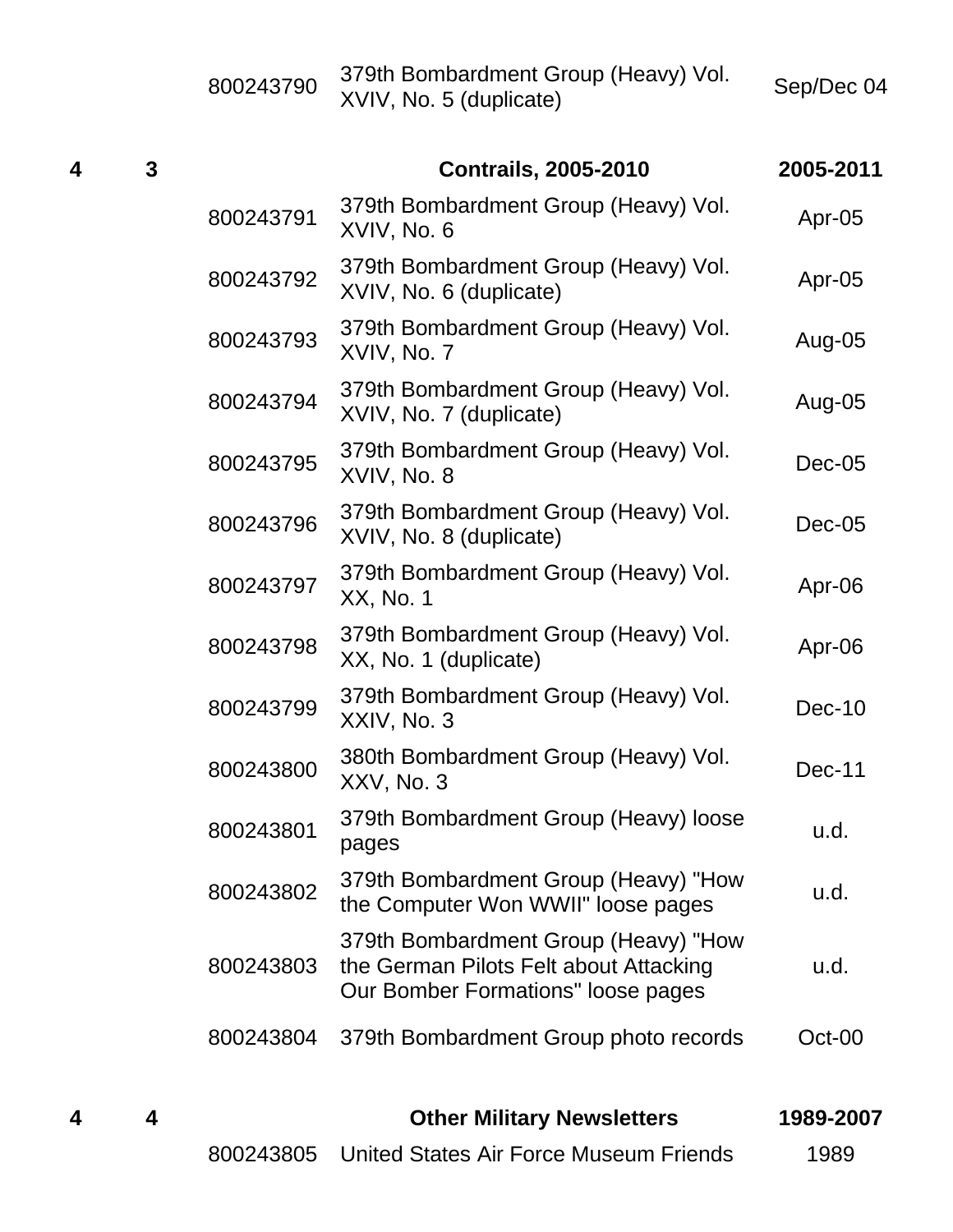|   |              |           | Bulletin Vol. 12, No. 1                                                                                        |              |
|---|--------------|-----------|----------------------------------------------------------------------------------------------------------------|--------------|
|   |              | 800243806 | Kriegie Klarion, Stalag Luft III Former<br><b>Prisoner of War</b>                                              | 1992         |
|   |              | 800243807 | 96th Bomb Group Newsletter No. 51                                                                              | Oct-07       |
| 4 | 5            |           | <b>Casey's Writing, "Only One Aircraft</b><br>was Missing" binder                                              | 1997-2008    |
|   |              | 800243808 | "Only One Aircraft was Missing Today"<br>short autobiography of Casey's time in the<br>War                     | 3-Aug-05     |
|   |              | 800243809 | Letter from Mary Kaye about "Only One<br>Aircraft was Missing Today"                                           | 24-May-08    |
|   |              | 800243810 | Emails to other veterans about their war<br>stories and Casey's own                                            | 28-Jan-07    |
|   |              | 800243811 | "Part Two: Decent into the Maelstrom"<br>draft of an except from Casey's book To<br>Fight for my Country, Sir! | $3 - Aug-05$ |
|   |              | 800243812 | "Part Two: Decent into the Maelstrom"<br>draft of an except from Casey's book To<br>Fight for my Country, Sir! | $3 - Aug-05$ |
|   |              | 800243813 | Draft of story about flying and missions                                                                       | Mar-00       |
|   |              | 800243814 | Draft of story about after the liberation of<br>the American POW's                                             | 19-Aug-97    |
|   |              | 800243815 | List and descriptions of photos to be<br>inserted into a book                                                  | u.d.         |
|   |              | 800243816 | "Waiting for Our Rescue in Germany as<br>the War Wound Down to the end" draft                                  | u.d.         |
| 5 | 1            |           | <b>Casey's Writing</b>                                                                                         | 2008, u.d.   |
|   |              | 800243817 | Second section of "To Fight for my<br>Country, Sir" draft with notes                                           | 24-Mar-08    |
|   |              | 800243818 | Captions for pictures for D.E. Casey Story                                                                     | u.d.         |
|   |              | 800243819 | Captions for pictures for D.E. Casey Story<br>(copy)                                                           | u.d.         |
| 5 | $\mathbf{2}$ |           | <b>Comrades' and Friends' Stories and</b><br><b>Books</b>                                                      | 1993-2000    |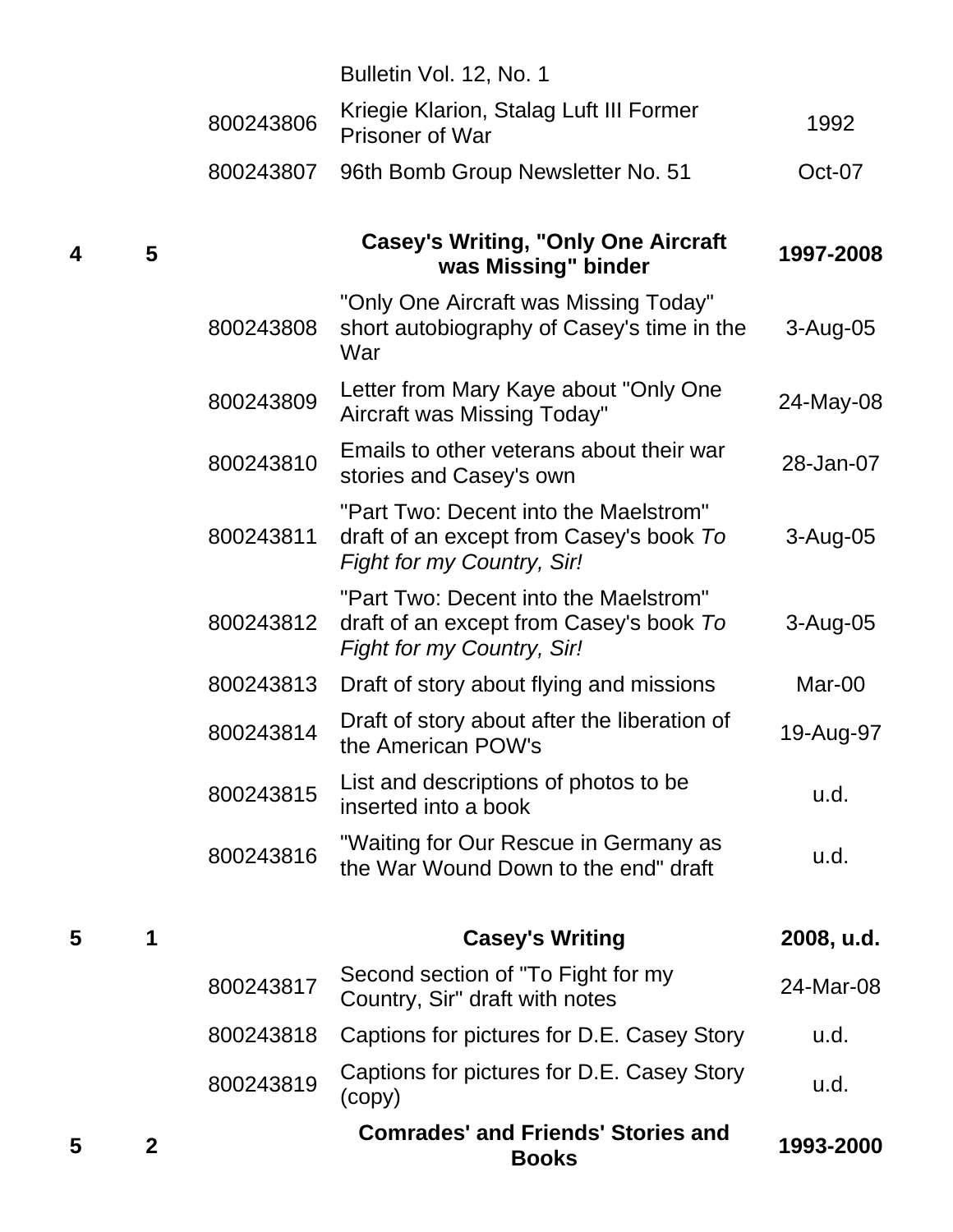|   |              | 800243820 | The Memoirs and Musing of a P.O.W.<br>Escapee by David C. Conner, advertising<br>sheet | u.d.               |
|---|--------------|-----------|----------------------------------------------------------------------------------------|--------------------|
|   |              | 800243821 | The Memoirs and Musing of a P.O.W.<br><b>Escapee by David C. Conner</b>                | u.d.               |
| 5 | 3            |           | <b>Comrades' and Friends' Stories and</b><br><b>Books II</b>                           |                    |
|   |              | 800243822 | My Tour of Duty: Escape and Evasion by<br><b>Herb Dulberg</b>                          | Jul-00             |
|   |              | 800243823 | War As I Knew It by George S. Patton Jr.,<br>excerpts                                  | 1983               |
|   |              | 800243824 | Albert Speer: His Battle with Truth by<br>Gitta Sereny, excerpts                       | 1996               |
|   |              | 800243825 | A Saga of Sagan and Moosburg by<br><b>William H. Turcotte</b>                          | Apr-95             |
|   |              |           | <b>Comrades' and Friends' Stories and</b><br><b>Books III</b>                          |                    |
| 5 | 4            | 800243826 | <b>Adolf Hitler's Deadly Luftwaffe Storm</b><br>Groups by Ellis M. Woodward            | 1996               |
|   |              |           | <b>Comrades' and Friends' Stories and</b><br><b>Books IV</b>                           |                    |
| 5 | 5            | 800243827 | <b>Behind the Wire: Stalag Luft III South</b><br>Compound by Arnold A. Wright          | 31-May-93          |
| 6 | 1            |           | <b>Comrades' and Friends' Stories and</b><br><b>Books V</b>                            |                    |
|   |              | 800243828 | From Out of the Blue by Arnold A. Wright                                               | u.d.               |
| 6 | $\mathbf{2}$ |           | <b>Comrades' Short Stories and Speeches</b>                                            | 1944-2000,<br>u.d. |
|   |              | 800243829 | "Mission to Krzesinki, Poland"                                                         | 29-May-44          |
|   |              | 800243830 | "Big Moe's B-17 Bombing Group Sets<br>Mark for Others to Shoot at"                     | 20-Aug-44          |
|   |              | 800243831 | "Beyond the Brenner" to Mr. L.J. Doyle<br>from Lt. Col. J.W. Clarke                    | 12-Jul-45          |
|   |              | 800243832 | "Proud Heritage of the 379th<br>Bombardment Group (H)" an address by                   | 4-Apr-78           |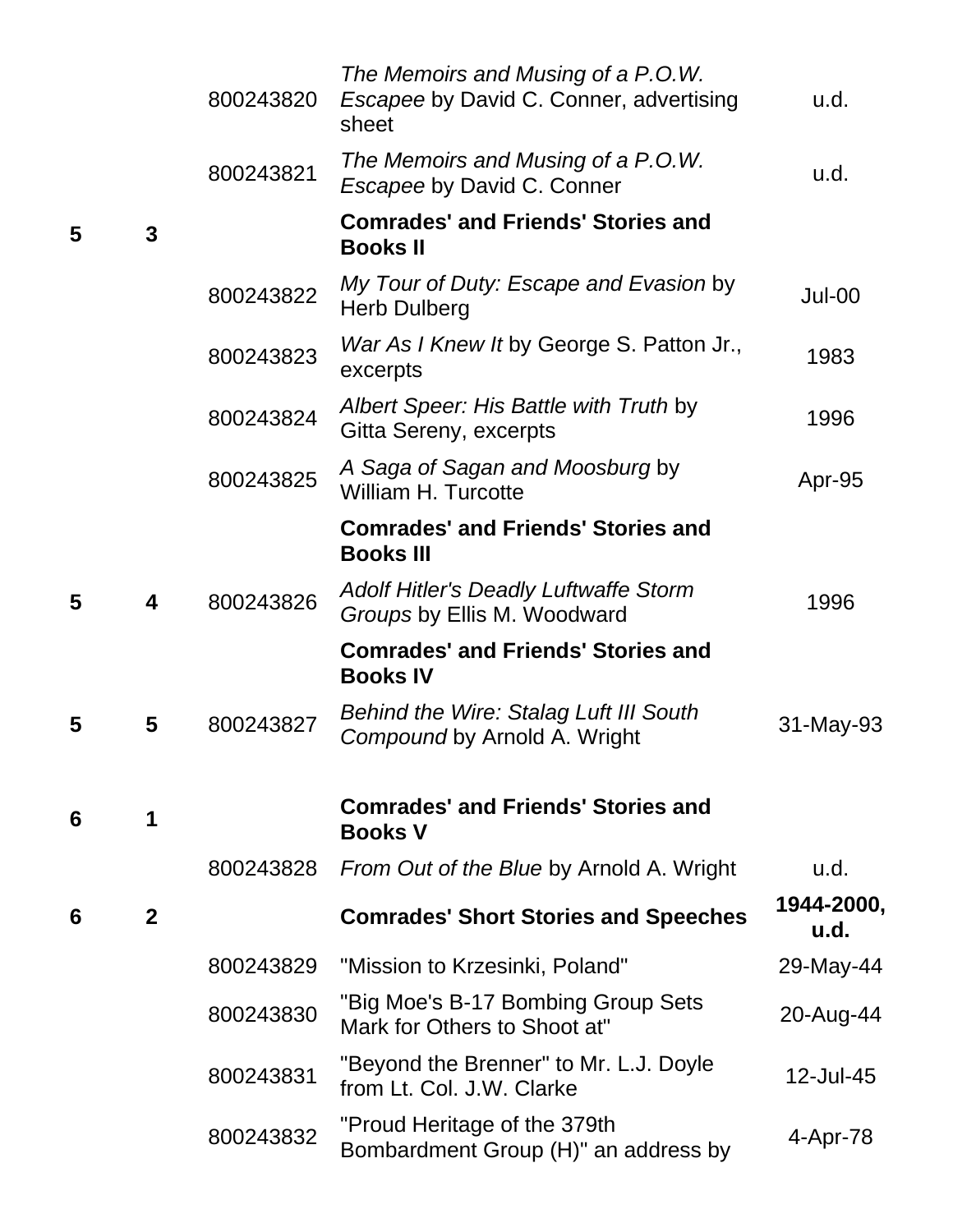|   |   |           | <b>General Maurice A. Preston at Wurtsmith</b><br><b>Air Force Base</b>                                         |            |
|---|---|-----------|-----------------------------------------------------------------------------------------------------------------|------------|
|   |   | 800243833 | "March To Muskou" by Maurice Herman,<br><b>Ex-Pow Bulletin</b>                                                  | Feb-94     |
|   |   | 800243834 | "Philip Dalton's E-6B computer continues<br>to set the standard" by Barry Schiff                                | Apr-00     |
|   |   | 800243835 | "May 29, 1943, The 379th Bomb Group"<br>by Herb Dulberg                                                         | 13-Nov-00  |
|   |   | 800243836 | "Dutch Pirtle, Prisoner of War" by Dwight<br>W. Young                                                           | 1998       |
|   |   | 800243837 | "Memorandum. Re: Germans at Stalag<br>Luft III"                                                                 | 9-Apr-99   |
|   |   | 800243838 | "Memorandum. Re: Germans at Stalag<br>Luft III" (duplicate)                                                     | 9-Apr-99   |
|   |   | 800243839 | "29th April 1945-The Liberation of<br>Moosburg P.O.W. Camp" by Dave<br>Kanzler                                  | u.d.       |
| 6 | 3 |           | <b>Magazine Articles</b>                                                                                        | 1998, u.d. |
|   |   | 800243840 | Military History "The Count: Luftwaffe Ace<br><b>Walter Krupinski"</b>                                          | Jun-98     |
|   |   | 800243841 | "How we got ready for a war that was<br>never fought"                                                           | u.d.       |
|   |   | 800243842 | "A Most Memorable Christmas" by Gene<br><b>DuVall</b>                                                           | u.d.       |
| 6 | 4 |           | <b>Photocopies of Photographs and</b><br><b>Clippings</b>                                                       |            |
|   |   | 800243594 | Photograph of POWs cooking on a stove<br>with caption [photocopy]                                               | u.d.       |
|   |   | 800243595 | Photographs of commanding officers of<br>POW camps [photocopy]                                                  | u.d.       |
|   |   | 800243596 | Photograph collage of POWs walking in<br>snow titled "The March" [photocopy]                                    | u.d.       |
|   |   |           |                                                                                                                 |            |
|   |   | 800243597 | Group photograph of POWs at Stalag Luft<br>III, Casey is in the second row, second<br>from the left [photocopy] | Jun-44     |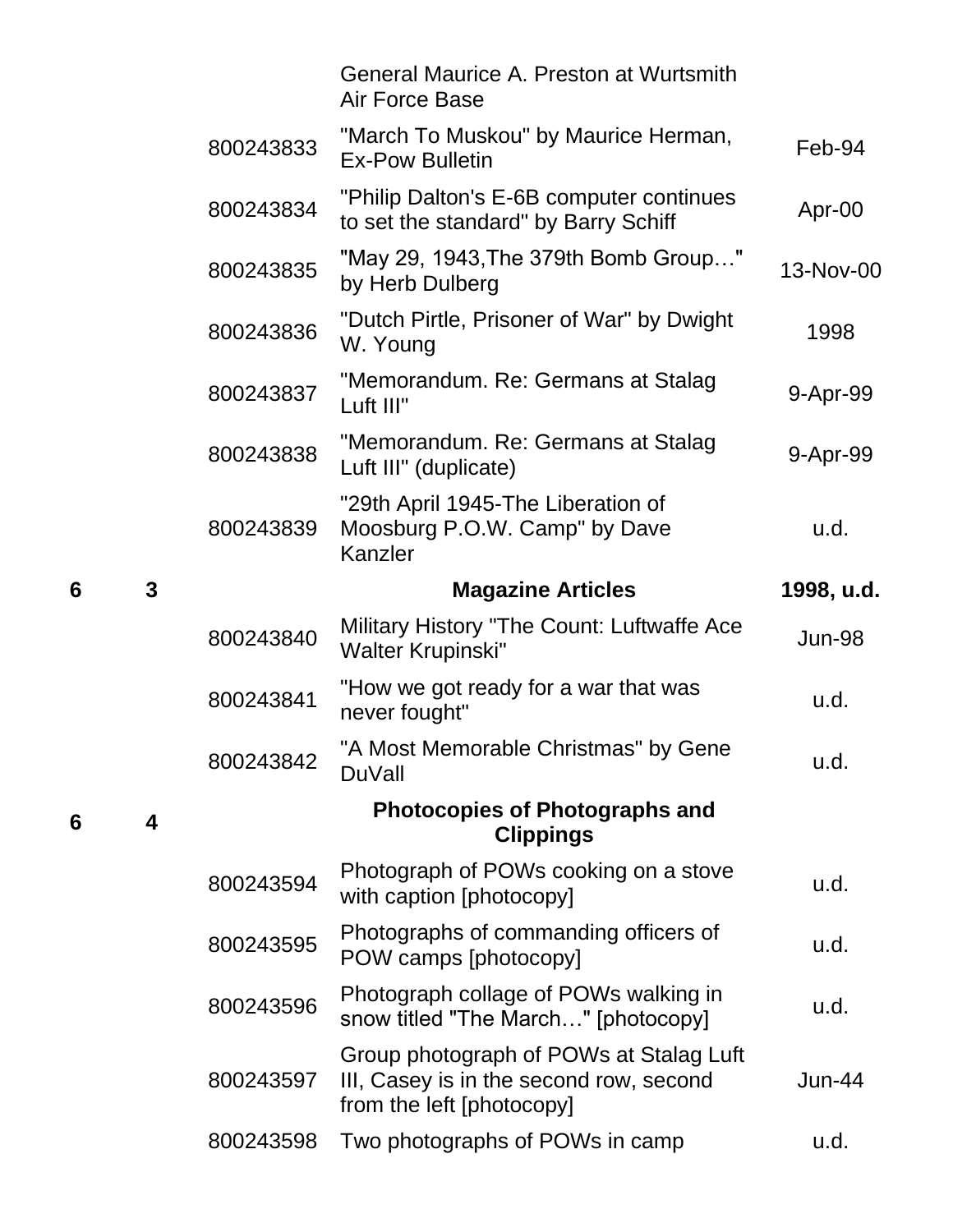|           | [photocopy]                                                                                         |        |
|-----------|-----------------------------------------------------------------------------------------------------|--------|
| 800243599 | Photograph of two plane accident at<br>Curtis Field with caption written on back<br>[photocopy]     | Feb-44 |
| 800243601 | Photograph of destroyed Ulm railyards<br>with caption on back [photocopy]                           | u.d.   |
| 800243602 | Photograph of a plane in formation with<br>caption on back [photocopy]                              | u.d.   |
| 800243603 | Portrait of William Paul Shapiro<br>[photograph]                                                    | u.d.   |
| 800243604 | Photograph collage of planes with<br>captions [photocopy]                                           | u.d.   |
| 800243605 | Painting of USS Lejeune Ex Windhuk<br>[photocopy]                                                   | u.d.   |
| 800243606 | Photograph of the Notre Dame Cathedral<br>with written caption on back [photocopy]                  | u.d.   |
| 800243607 | Aerial photograph of Mannheim, Germany<br>with caption on back                                      | u.d.   |
| 800243611 | Group photograph of "Mullen's Crew" with<br>names [photocopy]                                       | u.d.   |
| 800243613 | Photograph of plane in snow, caption<br>written on back [photocopy]                                 | u.d.   |
| 800243614 | Group photograph of a plane crew<br>standing in front of a plane named "hellcat<br>[?]" [photocopy] | u.d.   |
| 800243615 | Photograph of the front of a B-17<br>[photocopy]                                                    | u.d.   |
| 800243642 | Photograph of the back end of a B-17<br>[photocopy]                                                 | u.d.   |
| 800243643 | Photograph of the "Elsie Mae" plan<br>[photocopy]                                                   | u.d.   |
| 800243644 | Photograph of a broken engine<br>[photocopy]                                                        | u.d.   |
| 800243645 | Photograph of Hells Belle nose<br>[photocopy]                                                       | u.d.   |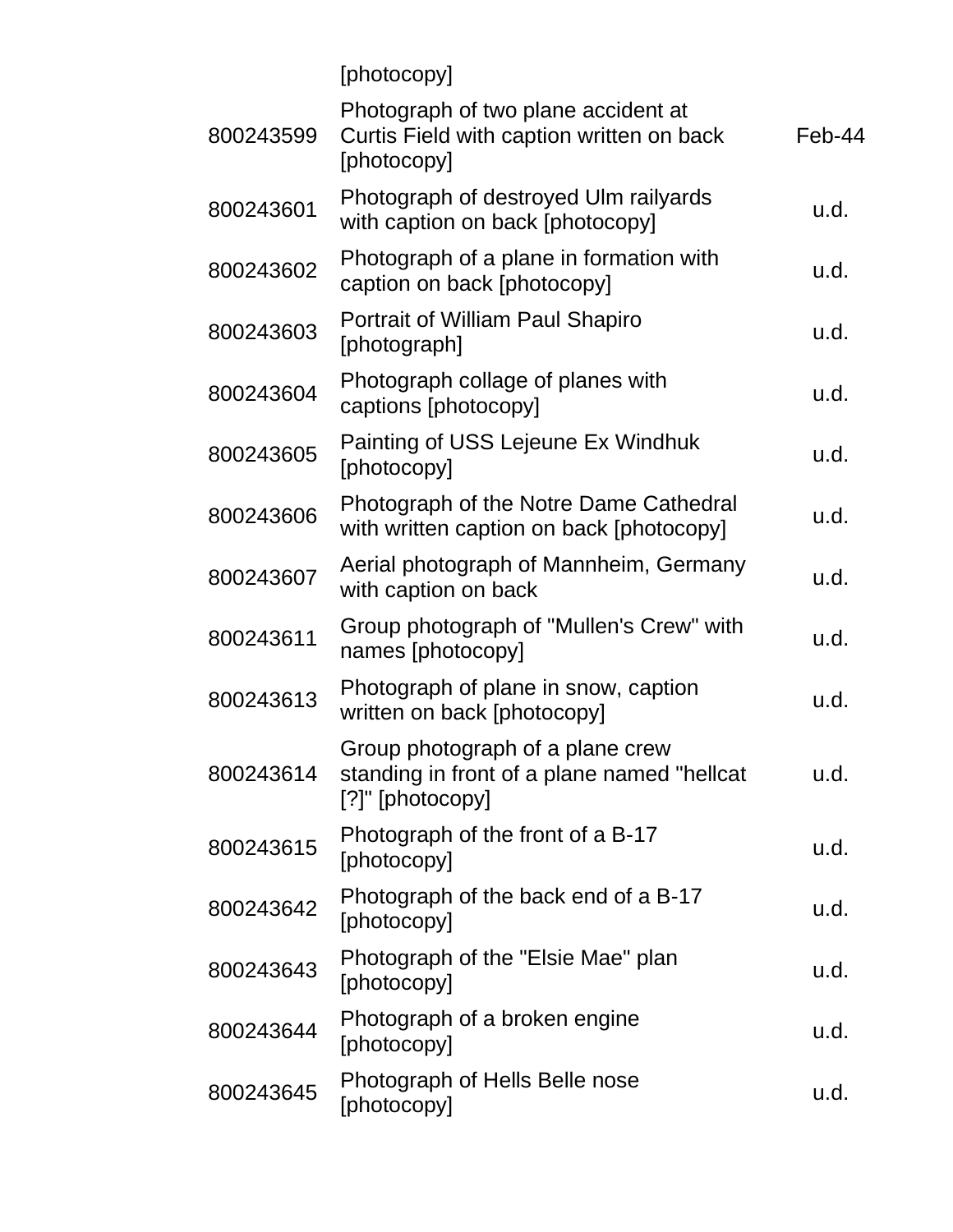|   |              | 800243646  | Print of B-17 in formation with flak around<br>them, titled "The Gauntlet"                        | u.d.               |
|---|--------------|------------|---------------------------------------------------------------------------------------------------|--------------------|
| 6 | 5            |            | Misc. Materials found in "Screwball<br><b>Express"</b> [book donated to library]                  |                    |
|   |              | 8002431011 | Cartoon drawn by J.B. Boyle from<br>Contrails [photocopy]                                         | u.d.               |
|   |              |            | 8002431012 Email from Ken C. to Casey [printed copy]                                              | 6/11/2000          |
|   |              | 8002431013 | Email from "SKing3163" to Casey of a<br>drawing of planes among flak [printed]<br>copy]           | 6/20/2000          |
|   |              | 8002431014 | Article from NYU Langone Medical Center                                                           | 8/3/2012           |
|   |              |            | 8002431015 Membership recap                                                                       | u.d.               |
|   |              |            | 8002431016 Email to Don from Lew                                                                  | 12/20/1998         |
| 6 | 6            |            | <b>Donald Casey 2007 Donation</b>                                                                 |                    |
|   |              | 8002431017 | Transcript of speech delivered by 2nd<br>Lieutenant Casey about his service and<br>time as a POW  | 2007               |
|   |              |            | 8002431018 What the Soldier Thinks, Vol 1 No 1                                                    | c 1943             |
|   |              |            | <b>Series 6: Oversized Documents</b>                                                              | 1944-2015,<br>u.d. |
| 7 | 1            | 800243843  | In Memory of Emmett Casey certificate<br>from WWI                                                 | 8-Aug-18           |
| 7 | $\mathbf{2}$ | 800243844  | Legion of Honour award for Donald Casey                                                           | 24-Mar-09          |
| 7 | 3            | 800243845  | Print by Stephen King for Don Casey of<br>planes in battle (copy)                                 | 18-Jun-44          |
| 7 | 4            |            | <b>Newspaper Clippings</b>                                                                        | 1944-2015,<br>u.d. |
|   |              | 800243846  | "Army Reports 1,567 Missing in 5 War<br>Areas" Chicago Daily Tribune newspaper                    | 9-Aug-44           |
|   |              | 800243847  | "300 Area Chicago Men Among Freed"<br>Chicago Times newspaper                                     | 1-May-45           |
|   |              | 800243848  | "OWI Lists More Chicago Area Men Freed<br>From Nazi Prison Camps" Chicago Daily<br>News newspaper | 24-May-45          |